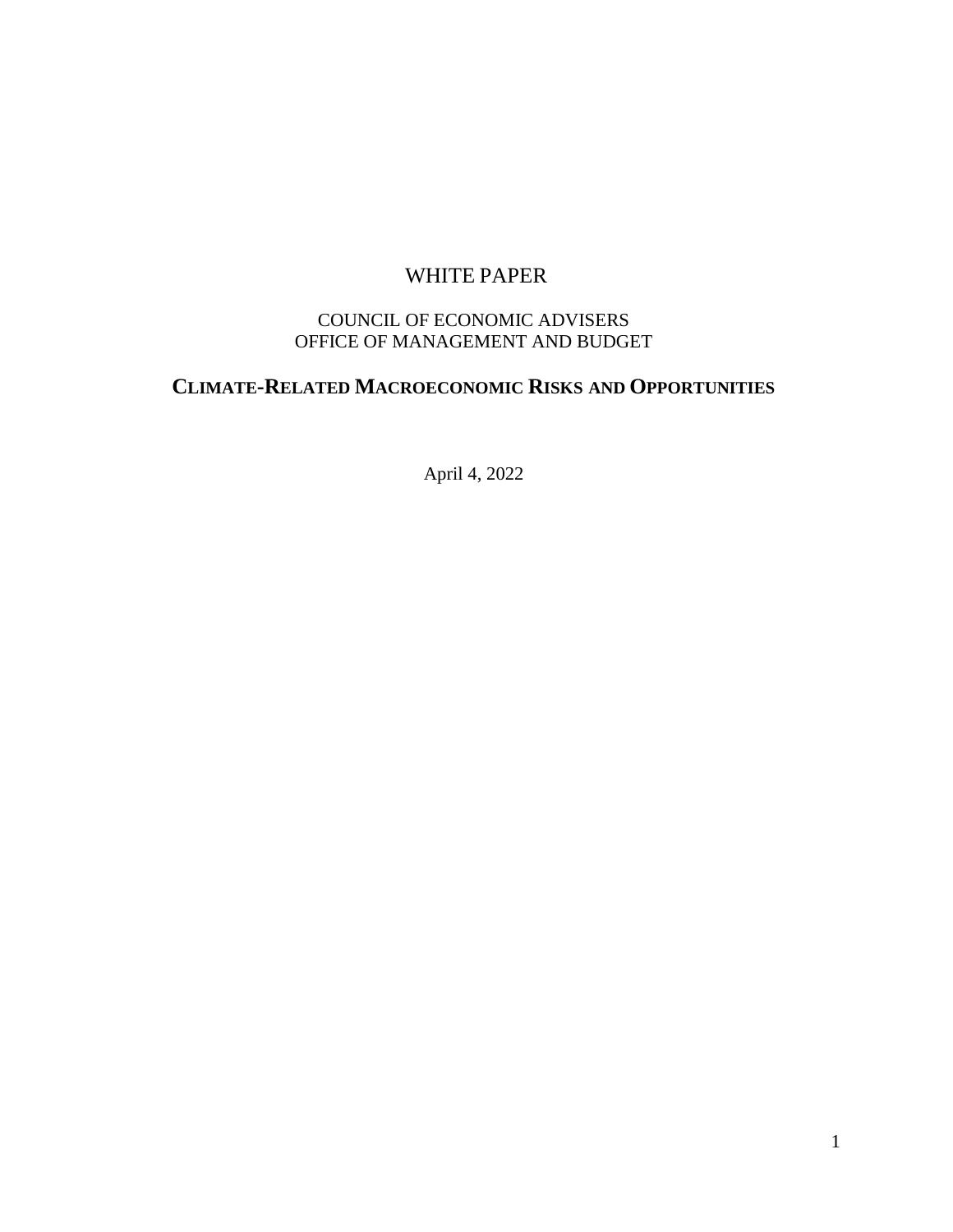# **Introduction**

Climate change is generating increased challenges to the environment, public health, and the economy. President Biden has set an ambitious goal for the United States: to rapidly reduce greenhouse gas emissions to net zero by 2050. This means that the United States will need to reduce reliance on unabated, carbon-intensive fossil fuel technologies and transition the economy to produce and make use of clean energy and other low-carbon goods and services. The President is mobilizing a whole-of-government approach to climate action through policies in his fiscal year 2023 budget that hasten and smooth the transition to a net zero emissions economy.

The economics literature provides robust evidence that the welfare benefits of well-designed climate policies exceed the costs,<sup>1</sup> providing a strong rationale for urgent action to address the risks of climate change. Preserving the planet's environment will benefit human health globally, reduce the risk of conflict and migration, and ensure the viability of ecosystems. Many of these benefits to human welfare are largely not valued in market transactions; given this, climate action is desirable even if climate change were to have little impact on macroeconomic aggregates.

On top of these substantial non-market benefits, there are benefits that can be valued in market transactions, which would be reflected in gross domestic product (GDP) and other macroeconomic aggregates. A primary tool to assess these aggregates are macroeconomic models, which are used to assess aggregate economic conditions with and without shifts in policy. These models incorporate what is known from the research about the relationships among macroeconomic indicators—such as labor force participation, investment levels, and economic output—to provide projections of the future path of growth.

Given both the pace of climate change and the scale and scope of the economic consequences, integrating the effects of climate change and climate policy into macroeconomic projections is increasingly important (we will use the shorthand "climate-macro" going forward). Indeed, professional macroeconomic forecasters and financial institutions have begun to incorporate climate change into their macroeconomic forecasts (Lafakis et al. 2021). Yet, at this time, most of the macroeconomic models that the Federal government relies upon do not explicitly incorporate future climate risks and opportunities.

Within the Executive Branch of the Federal government, the macroeconomic projections underlying the President's Budget provide a foundation for analysis of the macroeconomic impacts of climate change. That is why the President's "Executive Order on Climate-Related Financial Risk" tasked the Office of Management and Budget (OMB), Department of the Treasury, and policy councils with "develop[ing] methodologies to quantify climate risk within

 $\overline{a}$ 

 $1$  A large economic literature calculates these welfare benefits directly by estimating the social cost of greenhouse gases, which is the monetary value of the net harm to society of adding a small amount of greenhouse gases to the atmosphere (Aldy et al. 2021). Other economists prefer a risk management approach where action is motivated by the deep uncertainties and threats of extreme damages (Stern and Stiglitz 2022).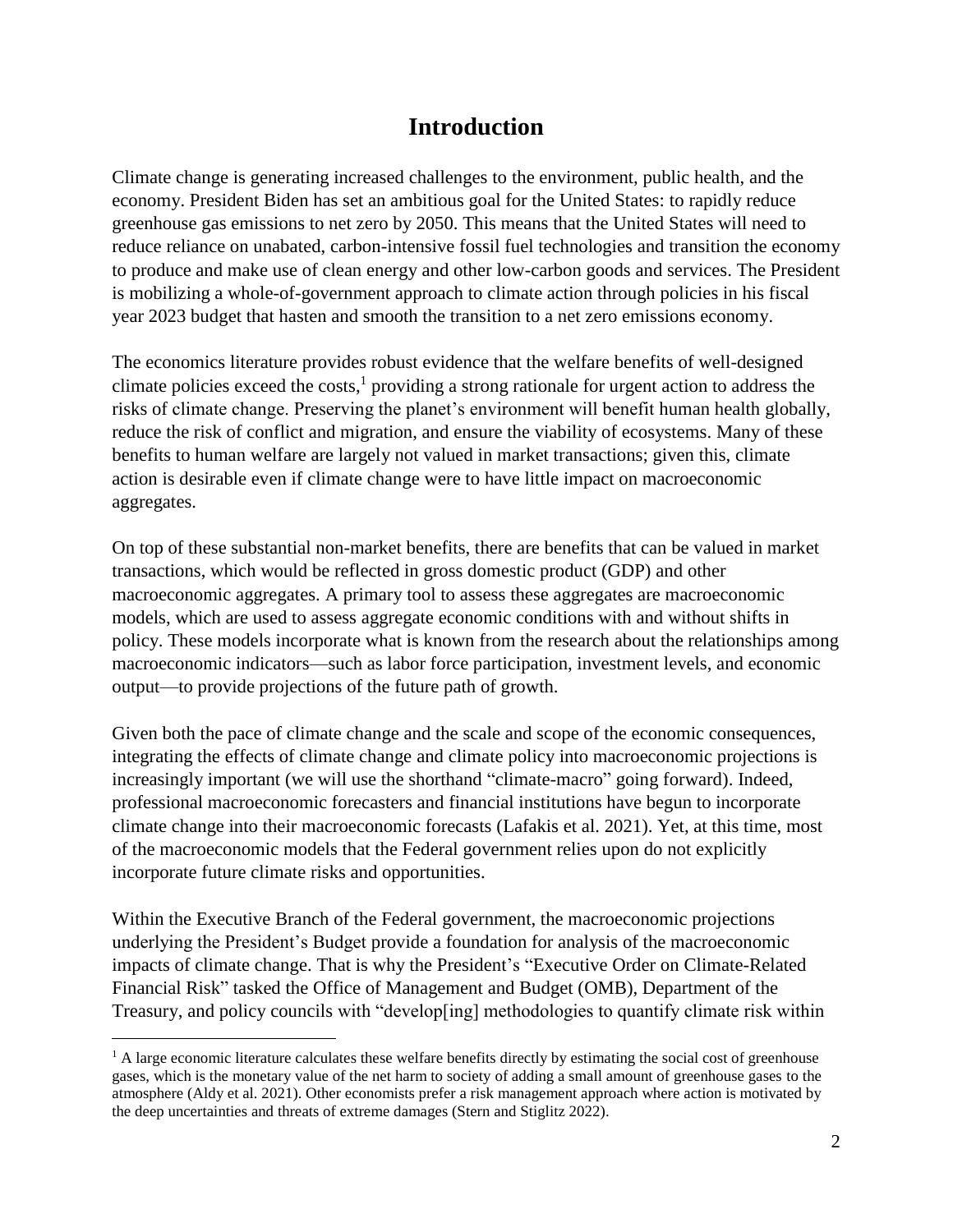the economic assumptions … of the President's Budget." Climate risks are defined to include both the physical risks to Federal and private assets, publicly traded securities, private investments, and companies as well as the risks caused by the global transition away from carbon-intensive energy sources and industrial processes to companies, communities, and workers (Exec. Order 14030).

As part of fulfilling these tasks, this Council of Economic Advisers (CEA) and Office of Management and Budget (OMB) White Paper lays out some of the macroeconomic implications of climate change and the transition to a lower carbon economy in the United States, reviews available climate-macro research and methodologies, and identifies relevant resources in the Federal government for generating climate-macro projections. The White Paper is a first step towards climate-macro projections developed by the Federal government. Earlier this year, CEA and OMB also launched a Climate-Macro Interagency Technical Working Group (ITWG) to develop the capacity to produce climate-macro projections within the Federal government.

# **Climate Change Can Affect Macroeconomic Outcomes**

Until recently, climate risks were primarily considered to be very-long-term challenges facing the economies of future generations. Because of the long-run nature of the climate problem, the macroeconomic models used to inform policy over shorter horizons have not accounted for climate change. However, given failures to reduce carbon emissions in a timely manner, future risks have become present-day concerns. The scale of physical threats, the necessary pace of the transition to clean energy, and the need for sound government policy make clear that macroeconomists need to assess both nearer- and longer-term impacts of climate change on economic outcomes in the context of many other evolving stressors to human-natural systems.

Currently, models that forecast future economic outcomes generally encompass a range of variables, including consumer spending, investment flows, inflation rates, labor supply, productivity, and the savings rate. When macroeconomists project future market production, measured in GDP, they combine equations of hypothesized economic relationships with historical data specifying the statistical relationships among these variables—relationships that currently do not directly account for the effects of climate change. These are used with projections of economic variables (e.g., potential energy supply) and baseline economic inputs (e.g., the rate of depreciation on the value of traditional capital–typically ignoring natural and human capital) to form the model and project future outcomes. Climate change affects many of these macroeconomic variables and the relationships between them, posing new questions about how to integrate these often complex and highly uncertain effects into the models.

#### *Climate Change and Economic Outcomes*

A growing literature suggests that as temperatures and sea levels rise, and extreme weather becomes more common, the physical damages that stem from the warming of the planet will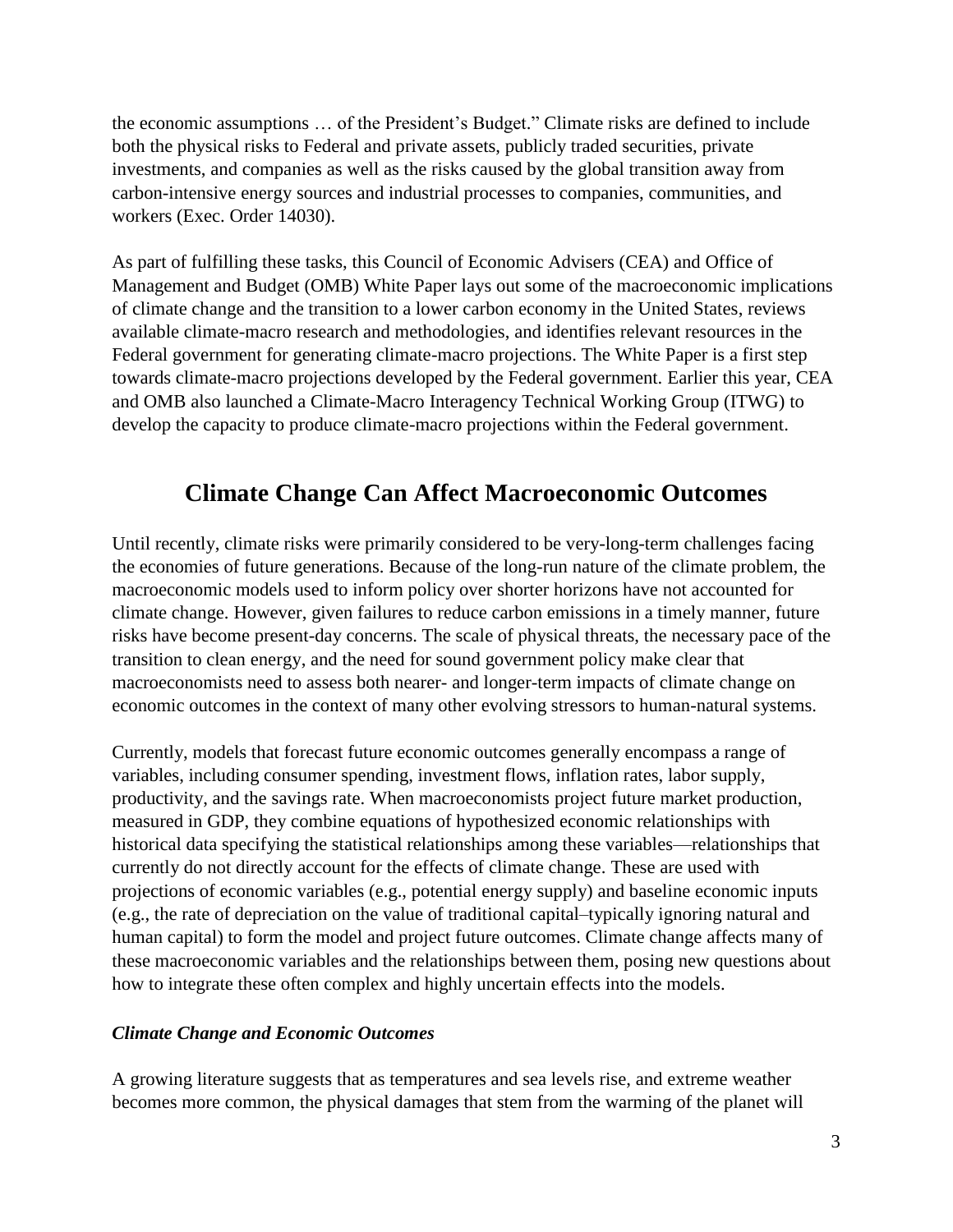have substantial, adverse effects on macroeconomic outcomes at the local, national, and international levels. Though not all caused by climate change, across the United States, estimated damages from storms, floods, wildfires, and other extreme weather events have grown to about \$120 billion a year from 2016-2020 (Smith 2021). Climate-driven extreme events can also result in cascading damages to critical and interconnected systems such as energy, public health, ecosystems, water, and food (Reidmiller et al. 2018). These damages have a variety of effects on the economy, including but not limited to straining government budgets, changing asset values and insurance costs, and shifting migration patterns and labor supply. The economic effects vary across U.S. regions and industries and will likely disproportionately harm disadvantaged communities (Islam and Winkel 2017).

In addition to the economic damages caused by a changing climate, the adaptation and mitigation strategies we adopt in the coming decades to avoid those damages can generate a complex set of economic costs and benefits that will have important implications for the U.S. economy. Alongside the need for sustained encouragement of clean energy and other carbon-free industries, a transition to net zero emissions will affect fossil fuel industries and their assets, manufacturing processes, global supply chains, skills requirements and productivity of the labor force, and international trade relationships and flows. Few times in history have economic activities needed to shift so swiftly while facing dire risks of failure. Policymakers need appropriate economic tools to better understand, accelerate, and smooth the transition to net zero emissions.

Ever-increasing climate risk will require increased government resources to respond to and mitigate associated damages. It has long been the case that government helps citizens during both weather-related disasters and economic downturns. In the case of climate-related disasters, U.S. state, local, and Tribal government infrastructure is often self-insured or underinsured, which requires substantial Federal assistance to support disaster costs (The White House 2021d). As an insurer, lender, and guarantor, the Federal government faces significant exposure to increasing costs. As the planet continues to warm and the energy transition begins, climaterelated costs may take up a larger share of government budgets (European Commission 2020).

# *Climate-Macro Projections Are Becoming More Widespread*

The practice of incorporating climate impacts into macroeconomic projections is becoming more widespread because of the scale and scope of the physical damages due to climate change and the need to analyze policies that guide economies towards a smooth transition to net zero emissions. For example, Cai and Lontzek (2019) embed climate change in a modern dynamic stochastic general equilibrium model.

In the United States, agencies have already begun working to incorporate climate risk into their macroeconomic modeling, as have private forecasters. For example, the Congressional Budget Office (CBO) now factors in a climate-based drag to GDP in its long-term budget outlook. The CBO macroeconomic model only focuses on the physical risks from climate change and assumes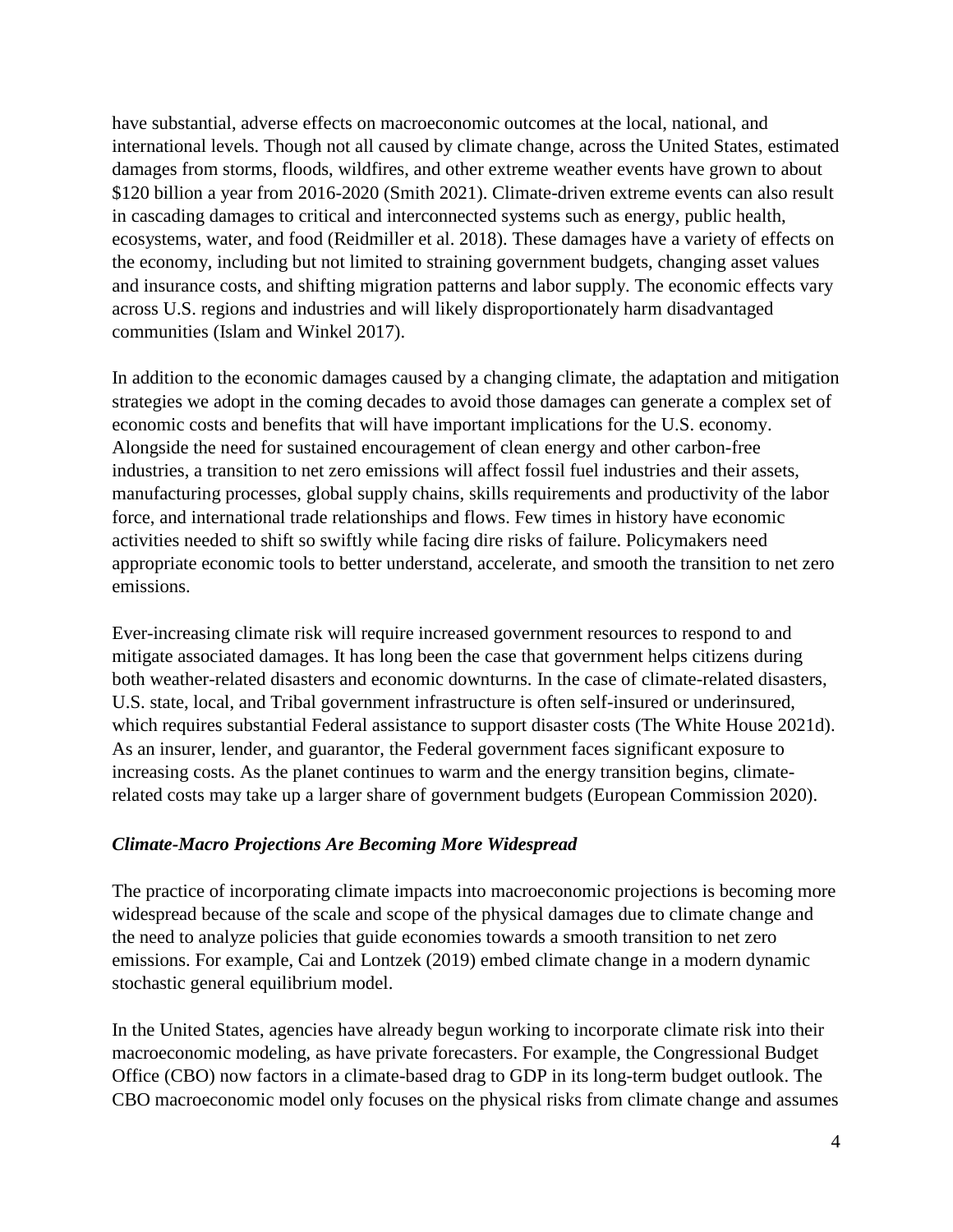no additional government response to mitigate such physical risks. The CBO estimates that climate change will "on net, reduce average annual real GDP growth by 0.03 percentage points from 2020 to 2050, relative to growth that would occur under the climatic conditions that prevailed at the end of the 20th century" (Herrnstadt and Dinan 2020). For this analysis, CBO's modelers combined econometric estimates of the effect of weather with potential hurricane damages (Herrnstadt and Dinan 2020). They conclude that by 2050, the total accumulated effects of both weather and hurricane damages will reduce real GDP by 1.0 percent per year.<sup>2</sup> In comparison, a recent study by the Bank of England explores a worse-than-expected warming scenario and finds that climate damages could reduce U.S. GDP by over 11 percent by 2050, underscoring the large forecasting uncertainties (see Figure 1 below).

In other countries, national agencies have analyzed the economic and budgetary impact of climate change and the environmental impacts of policies. GreenREFORM is a climate-macro model for the Danish economy that is produced in part by the Danish Ministry of Finance to "analyze the environmental and climate effects of economic policies, as well as the socioeconomic effects of energy and climate policies" and to specifically look at economic transition risks (OECD and CFMCA 2021). Similarly, the Bank of Canada and the Office of the Superintendent of Financial Institutions launched a climate scenario analysis to assess the risks "that could arise from a transition to a low-carbon economy" (Bank of Canada 2022).

The United Kingdom's Climate Change Act requires that, once every five years, the government assess the risks arising from climate change. The 2021 Fiscal Risks Report from the United Kingdom's Office of Budget Responsibility includes a chapter devoted to describing various climate risks, both physical and transition (Office for Budget Responsibility 2021). The primary outcomes of interest in that chapter are fiscal outcomes like debt, but the report estimates that mid-century real GDP will be nearly 3 percentage points lower if decisive steps to reduce emissions are not taken until the 2030s.

International agencies have also piloted programs that encourage countries to better understand the impact of climate change on their treasuries and broader macroeconomic outcomes. For example, the Coalition of Finance Ministers for Climate Action was launched in 2019 to consider, promote, and mobilize solutions for both physical and transition risks of climate change to the macroeconomy when conducting fiscal planning, among other goals (Coalition of Finance Ministers for Climate Action 2021). The United States joined this Coalition in 2021.

The physical damages from climate change and the effects of the transition to a lower carbon economy will both have important macroeconomic consequences, yet few efforts to date have integrated both physical and transition risks into macroeconomic projections. One exception is the Network for Greening the Financial System (NGFS), an international collaboration of over 100 central banks and financial regulators that provides climate-macro projections in an

 $\overline{a}$ 

<sup>&</sup>lt;sup>2</sup> The welfare effects would be larger in this context because repair costs to replace the destroyed capital stock are included in GDP.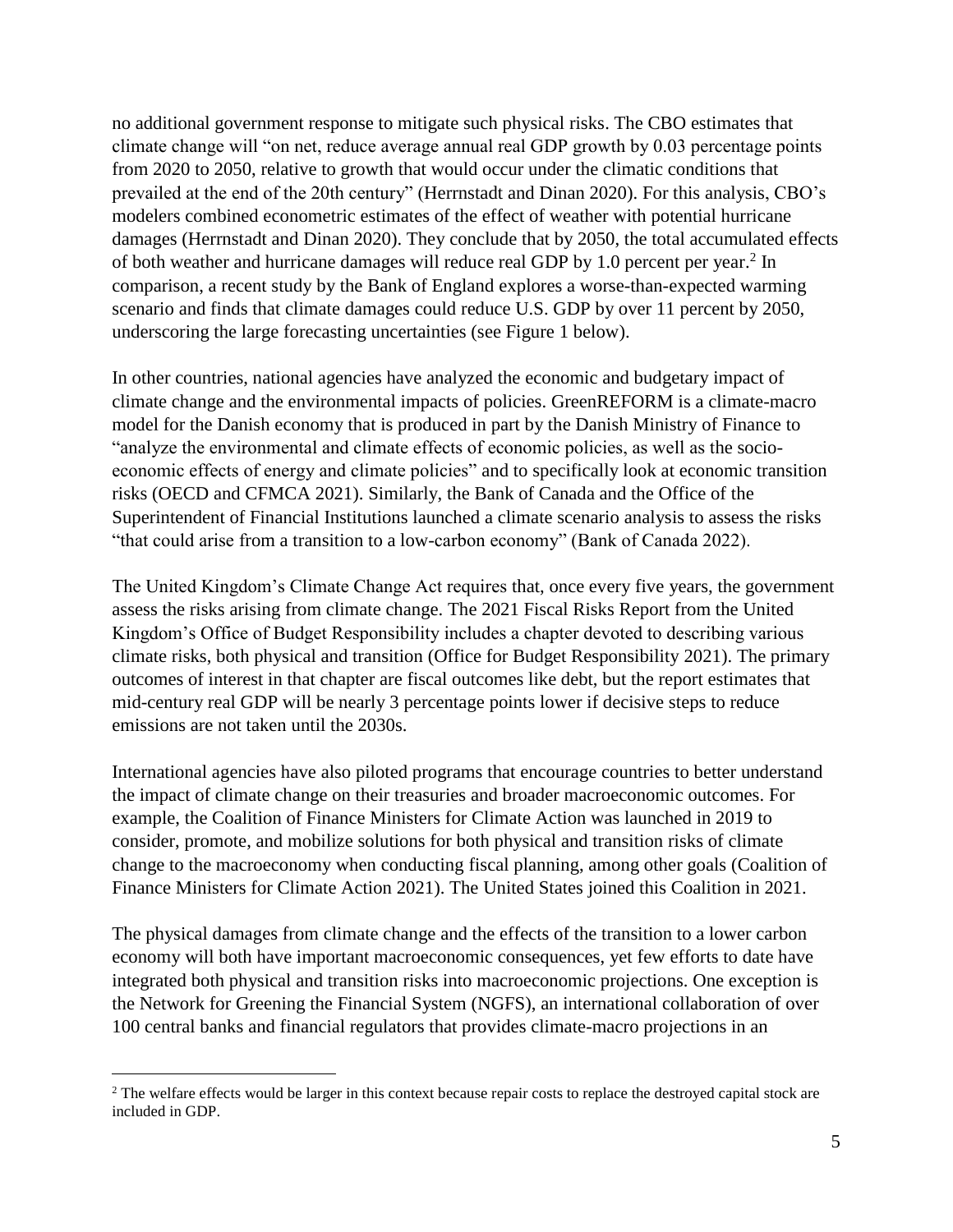integrated framework (Network for Greening the Financial System 2021). The Federal Reserve joined the NGFS in 2020, and the Federal Insurance Office joined in 2022 (U.S. Department of the Treasury 2022).

To illustrate the risks of climate damages to the U.S. economy, the President's FY 2023 Budget includes a scenario from a 2021 NGFS analysis showing U.S. GDP declining by 4.5 percent below a baseline scenario over the next 25 years, based on the 95<sup>th</sup> percentile of the distribution of economic outcomes for a given emissions pathway. That is, under the risk scenario, 2047 real GDP would be only 66 percent higher than 2022 GDP, rather than 71 percent as in the Budget's long-term outlook. See Figure 1 for a comparison of the 4.5 percent case to other risk cases we have described. Reduced economic output increases primary deficits, driven by revenue reductions compared to the President's Budget policy projections. The result is a debt-to-GDP path that is 18 percentage points higher by mid-century: debt would be 129 percent of GDP, rather than 111 percent as in the Budget's long-term outlook. The exercise demonstrates that climate change presents a clear risk to the U.S. fiscal path. Further details about the NGFS analysis and the scenario used in the President's Budget are provided below.



#### **Figure 1. Projected Impacts to U.S. GDP in 2050 under Current Policies**

*Sources and Notes: CBO study is by Herrnstadt & Dinan 2020 and is based off of damage projections from Kahn et al 2021, Burke & Tanutuma 2019, Colacito, Hoffmann and Phan 2019, and Deryugina & Hsiang 2014, and is based off a climate scenario that is an average between the RCP 4.5 and RCP 8.5 scenarios; NGFS: "NGFS Scenarios Portal" damages produced using Kalkuhl & Wenz 2020 in the NGFS current policy scenario; Bank of England: "Key Elements of the 2021 Biennial Exploratory Scenario: Financial Risks from Climate Change" produced using Kalkuhl & Wenz 2020 damage projections in a scenario with very high levels of warming (3.3 °C), which was done to project extreme risks from climate change.*

As will be discussed later in the paper, climate-macro remains in fairly early stages of development. While NGFS offers one of the more complete frameworks, this White Paper identifies several key areas where the U.S. government will strive to develop an increasingly sophisticated approach over time.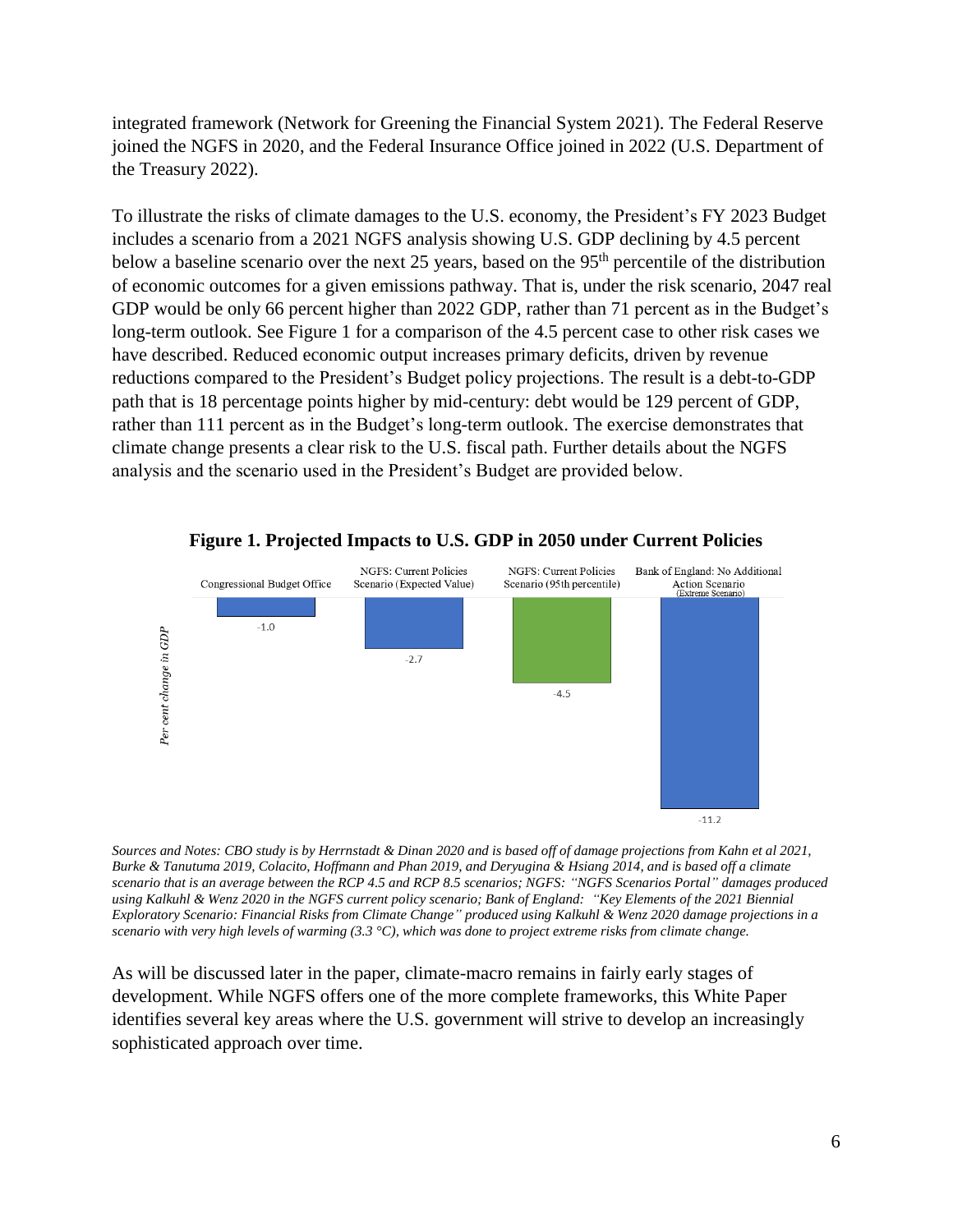### *New Climate-Macro Tools Can Support Better Policymaking*

Policymakers need better evidence, data, and analytical tools to understand the effects on macroeconomic outcomes of climate change and the transition to lower carbon economies. While broad conclusions have emerged from existing climate-macro studies, such as the negative effects on GDP of higher warming levels or delayed action to achieve a given emissions target, the literature remains in a nascent stage with limited policy relevance. For example, studies of the impacts of global warming capture a subset of risks, and studies of the transition to a lower carbon economy often use carbon prices as a driver of all decarbonization actions. More generally, it is often challenging to translate the unique risks of climate change and the lowcarbon transition into macroeconomic model inputs.

The United States has been among the world leaders in the sophistication of its data and analytical capabilities related to climate change and economics, and certain Federal government tools, such as EPA's Climate Change Impacts and Risk Analysis (CIRA) project, described below, can be leveraged to provide a foundation for climate-macro projections (U.S. Environmental Protection Agency 2021a; Brayton et al. 2014; Laforte 2018).

Therefore, an urgent need and a unique opportunity exists for the Federal government to provide leadership in developing high quality methods for integrating climate risks into macroeconomic forecasting. Other countries are increasingly conducting climate-inclusive macroeconomic projections. By taking on the same task in the new ITWG on Climate-Macro, the United States can contribute to global efforts to establish benchmarks for such analyses and help to define the standard for climate-inclusive macroeconomic projections going forward.

The results will be a foundation of knowledge, based on the rich literature that already exists, and provide opportunities to push the knowledge frontier forward. Ultimately, policymakers will use this information to better plan for the future, including by identifying and evaluating solutions that help the United States respond to the threats of climate change.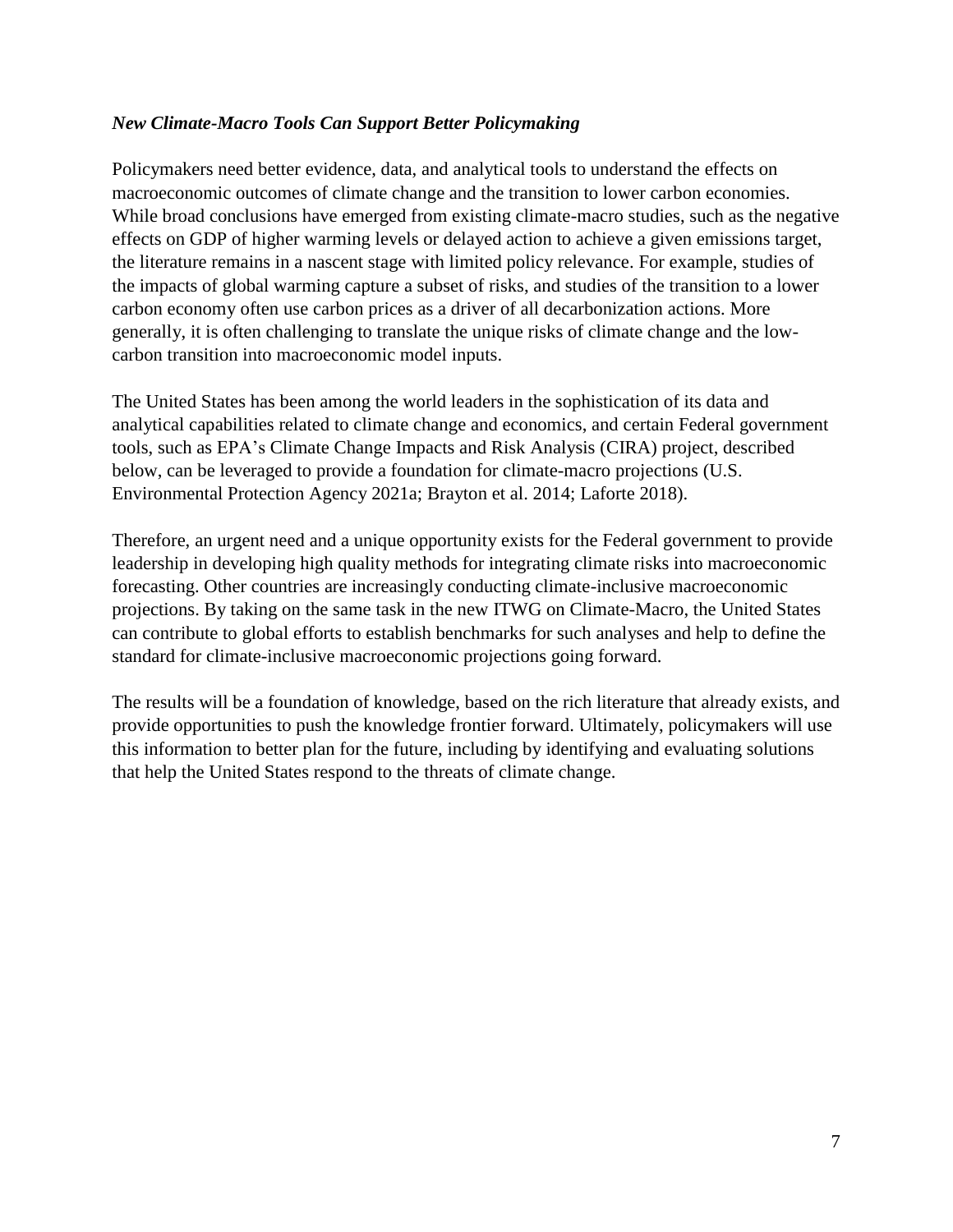# **Prior Research and Methodological Issues**

The President tasked agencies with developing methodologies to quantify climate risk within the Administration's long-term macroeconomic projections. To that end, we assess the state of knowledge on how to incorporate climate into macroeconomic modeling.

Macroeconomic models and data form the backbone of economic forecasts. These tools, which economists and policy analysts use to describe relationships among macroeconomic phenomena—such as labor force participation, investment levels, and economic output—utilize a set of mathematical equations to estimate and model relationships between economic variables and data (Arnold 2018). Economists refer to data that are determined outside of the model as *exogenous*. For example, a model may use an exogenous forecast of population growth that remains static and unchanged relative to other model outputs. In turn, *endogenous* variables are estimated by the model's set of equations. For instance, CBO's Macroeconomic model consists of 900 variables and 600 stochastic equations. Of these variables, 300 are exogenously determined outside of the model, while the remaining 600 are endogenously determined within the model. The software that runs the model uses the exogenous data, actual history, the relationship between endogenous variables, and the underlying equations to generate a macroeconomic forecast that takes into account dynamic relationships and feedbacks among the model's equations and variables. Many variables within the model are simultaneously determined to account for feedbacks among the endogenous variables.

The historical economic data that these models use implicitly incorporate the impacts of previous climate change. For example, the extent to which U.S. labor supply has been affected by previous climate change has already been implicitly incorporated into the historical data on labor supply. However, climate impacts and climate policy may proceed in an unprecedented and nonlinear fashion; thus, future economic impacts may differ from past impacts in important ways. In other words, relying on macroeconomic projections based on the historical relationship between economic variables may capture only a subset of future impacts. A better understanding of how the risks of climate change and the transition to a lower carbon economy will affect particular sectors of the economy, along with an assessment of the spillover effects of these risks on other sectors of the economy, is necessary for the rigorous identification and evaluation of climate policy solutions and resource allocation decisions.

#### *Incorporating Physical and Transition Risks into Climate-Macro*

The Executive Order on Climate-Related Financial Risk follows the standard convention of categorizing climate-related risks into *physical* and *transition* risks. The intensifying impacts of climate change present *physical risk* to things we value like human health, national security, infrastructure, biodiversity and ecosystem services, productivity, publicly traded securities, private investments, and companies—such as increased extreme weather leading to supply chain disruptions. In addition, the global shift away from carbon-intensive energy sources and industrial processes presents *transition risk* to many companies, communities, and workers. At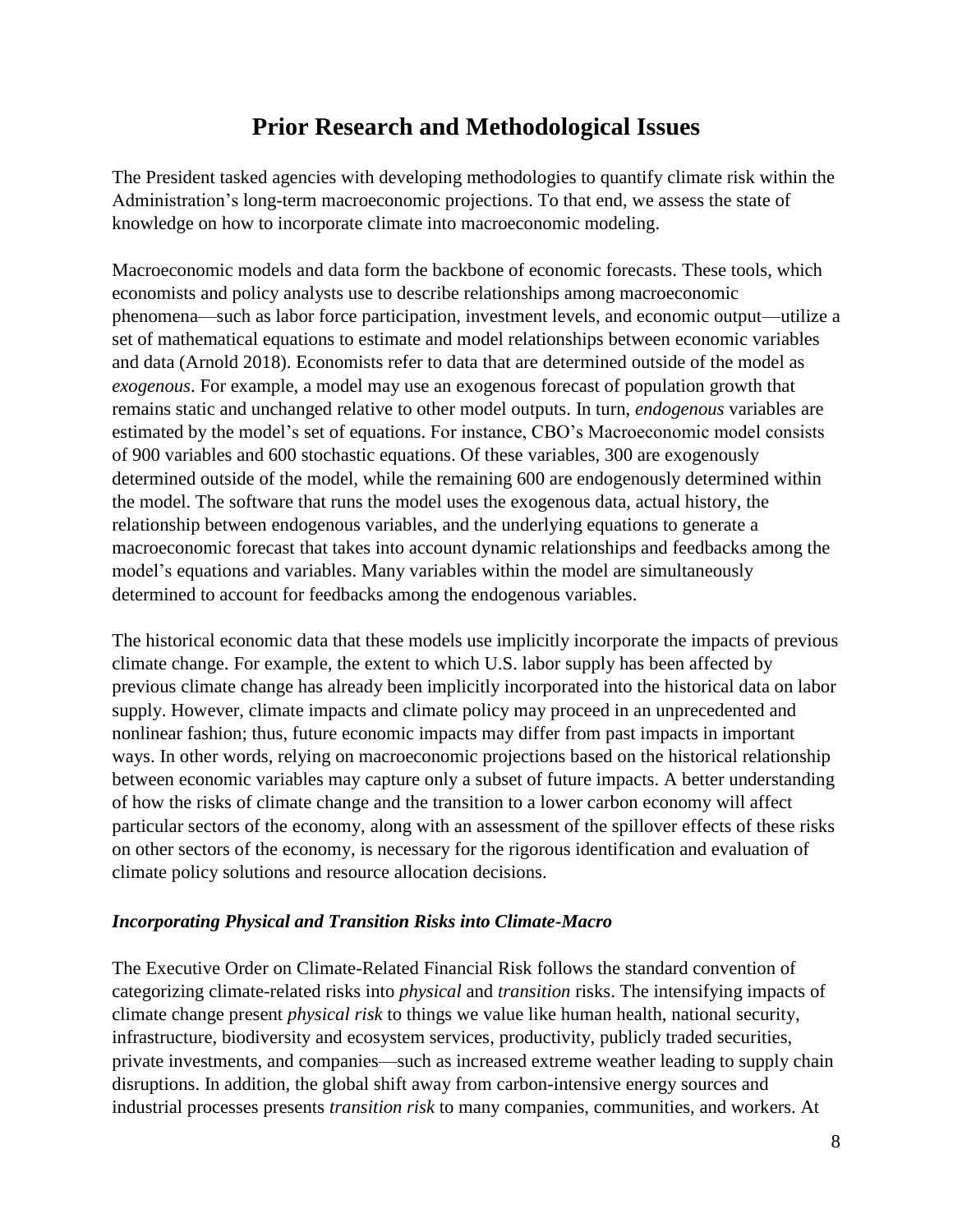the same time, this global shift presents a once-in-a-generation opportunity to enhance U.S. competitiveness and economic growth, while also creating well-paying job opportunities for workers (The White House 2021b).

The next section of this paper describes the physical risks of climate change, including a brief literature review, a description of the macroeconomic implications, and an analysis of outstanding questions and problems. The subsequent section turns to a discussion of the transition to a lower-carbon economy, again including a brief literature review, a description of the macroeconomic implications, and an analysis of outstanding questions and problems.

# *Physical Risks of Climate Change*

The physical risks of climate change are expected to influence macroeconomic outcomes through an array of channels. These include affecting crop yields and threatening food security (Fuglie 2021; Lobell and Asseng 2017; Moore et al. 2017; Ortiz-Bobea et al. 2021; Rising and Devineni 2020; Schlenker and Roberts 2009), increasing heat-related deaths (Bressler 2021; Lay et al. 2021), worsening air quality (Martinich and Crimmins 2019), putting large swaths of land under water (Bakkensen and Barrage 2021; Kopp et al. 2017; Sweet et al. 2022), increasing the frequency of violence and conflict (Hsiang, Burke, and Miguel 2013; Ranson 2014), exacerbating inequality (Hsiang 2019; Hsiang, Oliva, and Walker 2019; U.S. Environmental Protection Agency 2021b), and heightening migration pressure (Feng, Krueger, and Oppenheimer 2010; Missirian and Schlenker 2017). These physical risks have potentially wideranging economic impacts, such as detrimental shocks to aggregate supply and aggregate demand, along with shifts in labor force participation and productivity (Heal and Park 2016; Graff Zivin and Neidell 2014). However, estimating climate's impacts on macroeconomic outcomes is a complex task (Nordhaus 2019).

Here we describe two strands of the literature most relevant to the task of incorporating physical damages into macroeconomic models: (1) "top-down" studies that attempt to estimate the effect of climate change on aggregate economic outcomes like GDP directly; and (2) "bottom-up" studies that assess the effects of climate change on a specific economic sector or category of damages, which can then be aggregated across categories to estimate total damages. Examples of both groups of studies are listed in Figure 2 below, as well as [Table 1](#page-45-0) and [Table 2](#page-46-0) in the Appendix.

# Top-Down Studies

Much of the recent literature that directly estimates the effects of climate change on GDP uses panel data and short-term variations in weather to estimate the relationship between the distribution of temperatures and GDP based on past experience (e.g. Burke, Hsiang, and Miguel 2015; Dell, Jones, and Olken 2012; Newell, Prest, and Sexton 2021; Kalkuhl and Wenz 2020). This estimated relationship is then used to project how the economy will perform as it is exposed to a different distribution of temperatures in the future. Studies show that warming could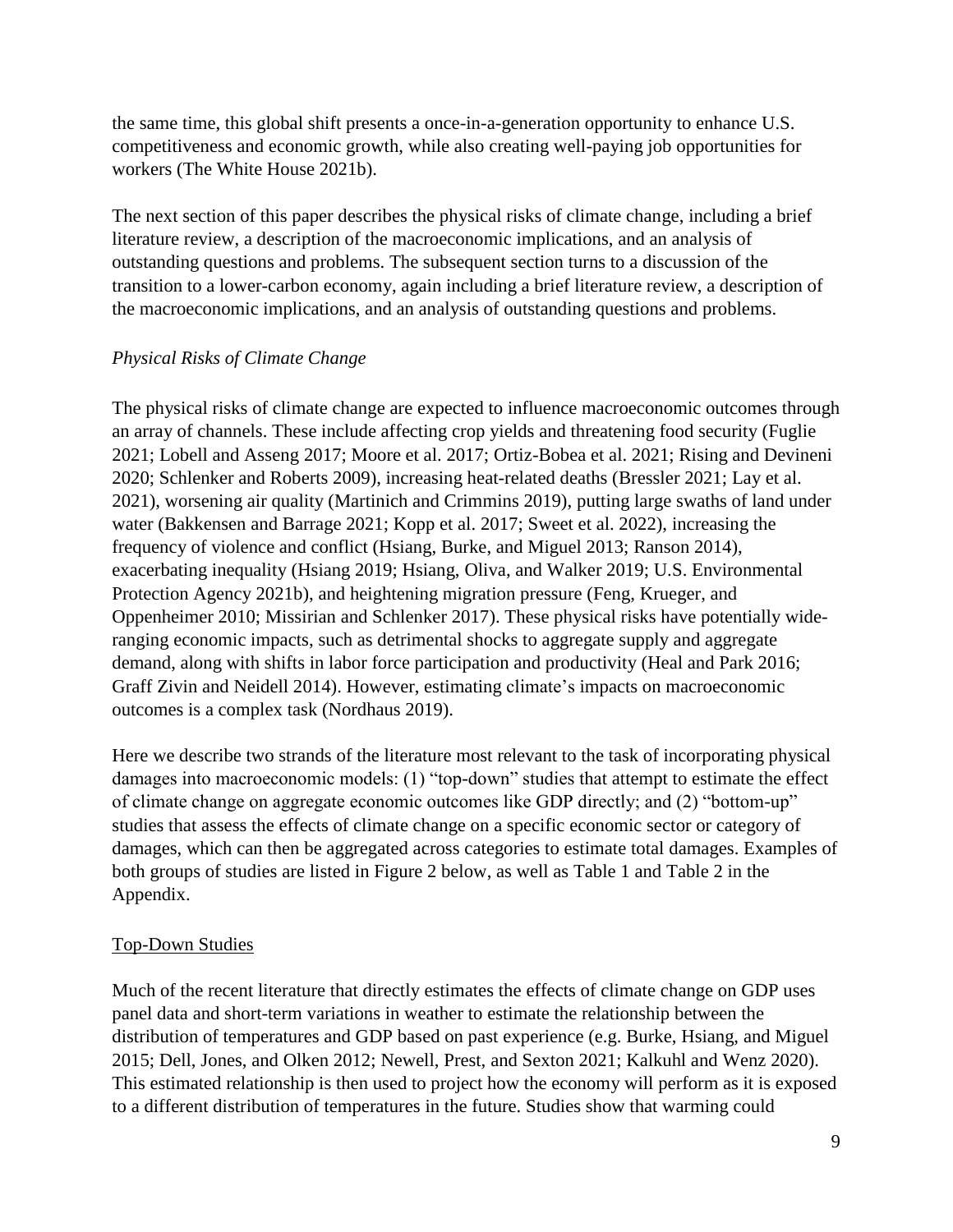substantially reduce U.S. GDP over this century, with percentage estimates that range from the low single digits to the double digits, as shown in [Figure 2](#page-10-0) and [Table 1](#page-45-0) of the Appendix.

Top-down studies are useful for macroeconomic modeling because they directly estimate the effects of climate change on GDP, an important (albeit limited) macroeconomic variable for forecasting and budgeting. This means that these effects can be relatively easily "plugged into" an existing, off-the-shelf model that does not already explicitly incorporate climate. A further advantage of the top-down approach is that it captures feedback between different economic sectors and damage categories, which are not well-captured when economic sectors and damage categories are estimated through a bottom-up approach and then simply aggregated.

However, top-down studies also have certain methodological shortcomings that can limit their usefulness in a policymaking context. First, studies that rely on short-term variations in weather to estimate the effect of future climate change can miss longer-term and slower-moving pathways that cannot be captured by variations in weather, such as sea-level rise and ocean acidification, that are projected to cause increasing, cascading damage over time (Dell, Jones, and Olken 2014).

Second, adaptations to climate change over time, such as investments in air conditioning, may alter the estimated temperature-economic relationships. These adaptations may reduce the economic damages of climate change, and can also be costly themselves. Workers in certain industries that require outdoor work, like agriculture and construction workers, may have limited ability to adapt (Shindell et al. 2021). Top-down approaches often have difficulty projecting effects net of these adaptations (Auffhammer 2018), although there have been recent methodological advances that attempt to address this issue (Burke and Emerick 2016; Carleton et al. 2020; Fried 2021; Kalkuhl and Wenz 2020).

Third, because these estimates are based on historical data, using them to make projections decades into the future requires extrapolating to more severe climate scenarios. Studies often handle this by using nonlinear functional forms to model the increasingly severe effect of temperature, but there remains uncertainty around these functional form approximations.

Finally, important categories of climate impacts, such as the impact of climate change on human health, on wealth, and on migration, are not well captured by GDP. For instance, individuals may increase spending on air conditioning and healthcare in response to rising temperatures; such spending could increase GDP without improving the lives of Americans relative to a no-risingtemperatures counterfactual. Furthermore, assessing the impact of climate change on GDP without considering the impacts on individual economic sectors or damage categories risks understating or overstating the fiscal risk of climate change to the government, as government spending is more concentrated in some areas than others (Barrage 2020). For example, a large portion of U.S. mandatory spending is on healthcare through programs such as Medicare and Medicaid, and therefore, climate damages that affect health would be additionally fiscally costly.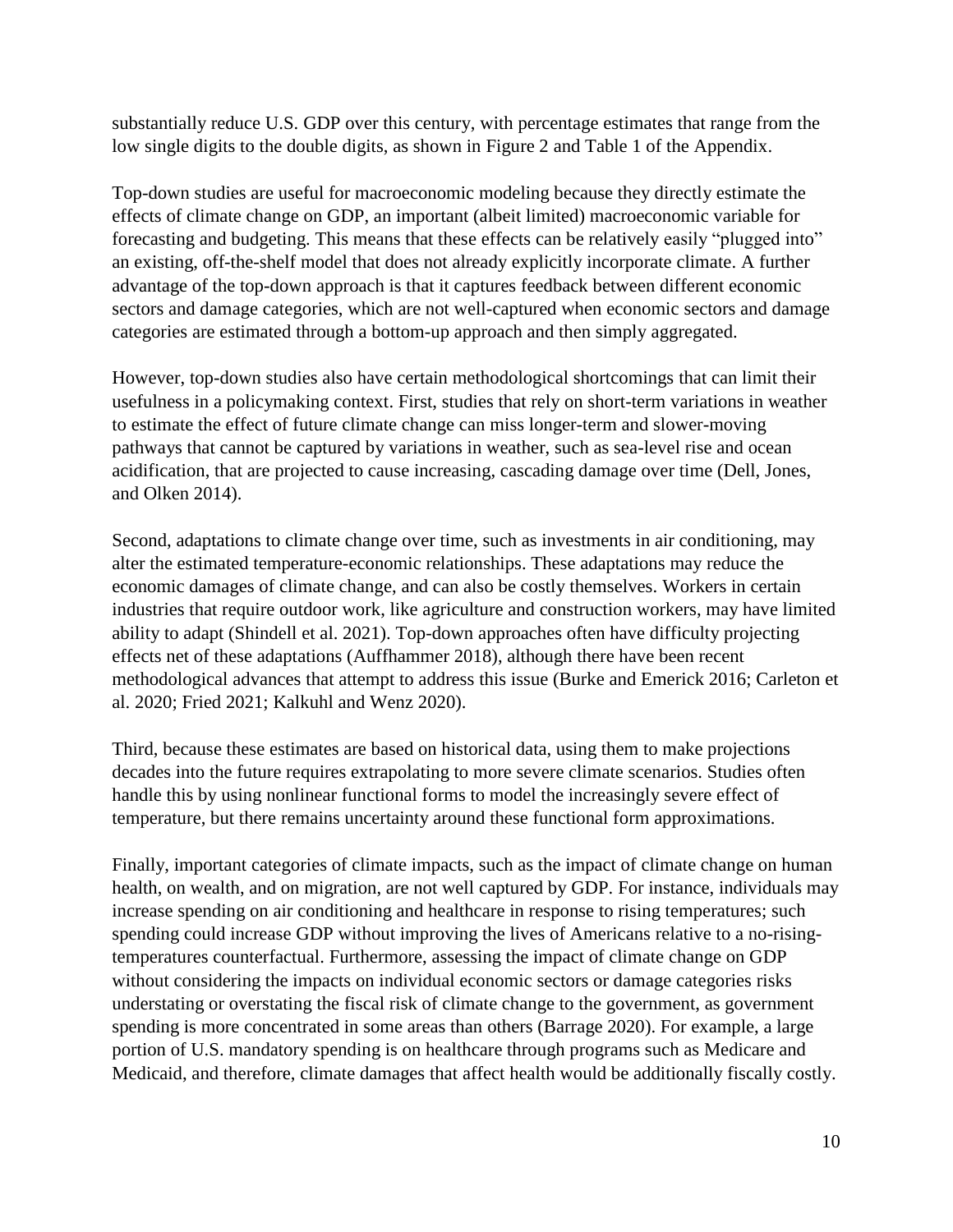This is further complicated by the fact that GDP includes healthcare expenditures and not health outcomes or human capital formation.

Along these lines, in 2016, the Office of Management and Budget published a "preliminary assessment" of the fiscal risks of climate change facing the Federal government, which included estimates of the increases due to climate change in annual expenditures on various federal programs over a mid- and late-century timeframe (Office of Management and Budget 2016). This exercise focused on physical damages within a specific set of government programs and is being updated and expanded for fiscal year 2023. Future versions of this report could capture impacts across a broader range of federal expenditure categories. U.S. states are also engaged in better understanding both the budgetary impacts of climate change and the transition to net zero emissions. For example, Seiger and Heller (2021) discuss specific recommendations for California to incorporate climate risk disclosure practices into direct expenditures and pension fund investments.

<span id="page-10-0"></span>



*We present here the difference in damages as a percentage of GDP with climate change and without climate change in 2100. Hsiang et al. 2017 90th percentile estimates are given in their main text as a function of the increase in GMST. The estimates shown in the chart are the average of the given 5th and 95th percentiles; Roson and Sartori 2016 estimates are given in their main text in table 7-1 for +3°C increase in GMST; Kahn et al. 2021 damage estimates are given in their main text for RCP 2.6 and RCP 8.5 in the year 2100.*<sup>3</sup> *We used Magicc to convert the emissions scenario to an increase in GMST live.magicc.org; Kalkuhl and Wenz 2020 give worldwide damage estimates in their main text, but U.S. projections are available from NGFS through the NGFS Data Explorer combined with the REMIND-MAgPIE IAM available here[: https://data.ene.iiasa.ac.at/ngfs/#/downloads.](https://data.ene.iiasa.ac.at/ngfs/) We present here two 2100 estimates for the lower emissions NGFS Net Zero 2050 scenario and the higher emissions NGFS Current Policies scenario. The temperature increase in these scenarios is given by the NGFS MAGICC model expected value for* 

<sup>3</sup> The IPCC creates a number of scenarios called "Representative Concentration Pathways" (RCPs) to represent this emissions uncertainty, ranging from RCP 2.6 (low emissions and quick decarbonization resulting in under 1.5 °C warming by 2100) to RCP 8.5 (high emissions and little decarbonization resulting in ~4.8 °C by 2100) (Meinshausen, Raper, and Wigley 2011). Previously, the IPCC used a different set of scenarios described in the ["Special Report on Emissions Scenarios"](https://www.ipcc.ch/site/assets/uploads/2018/03/sres-en.pdf) (SRES) (Nakicenvoic et al. 2000). This includes the A2 scenario that results in  $\sim$ 3.5 °C warming by 2100.

 $\overline{a}$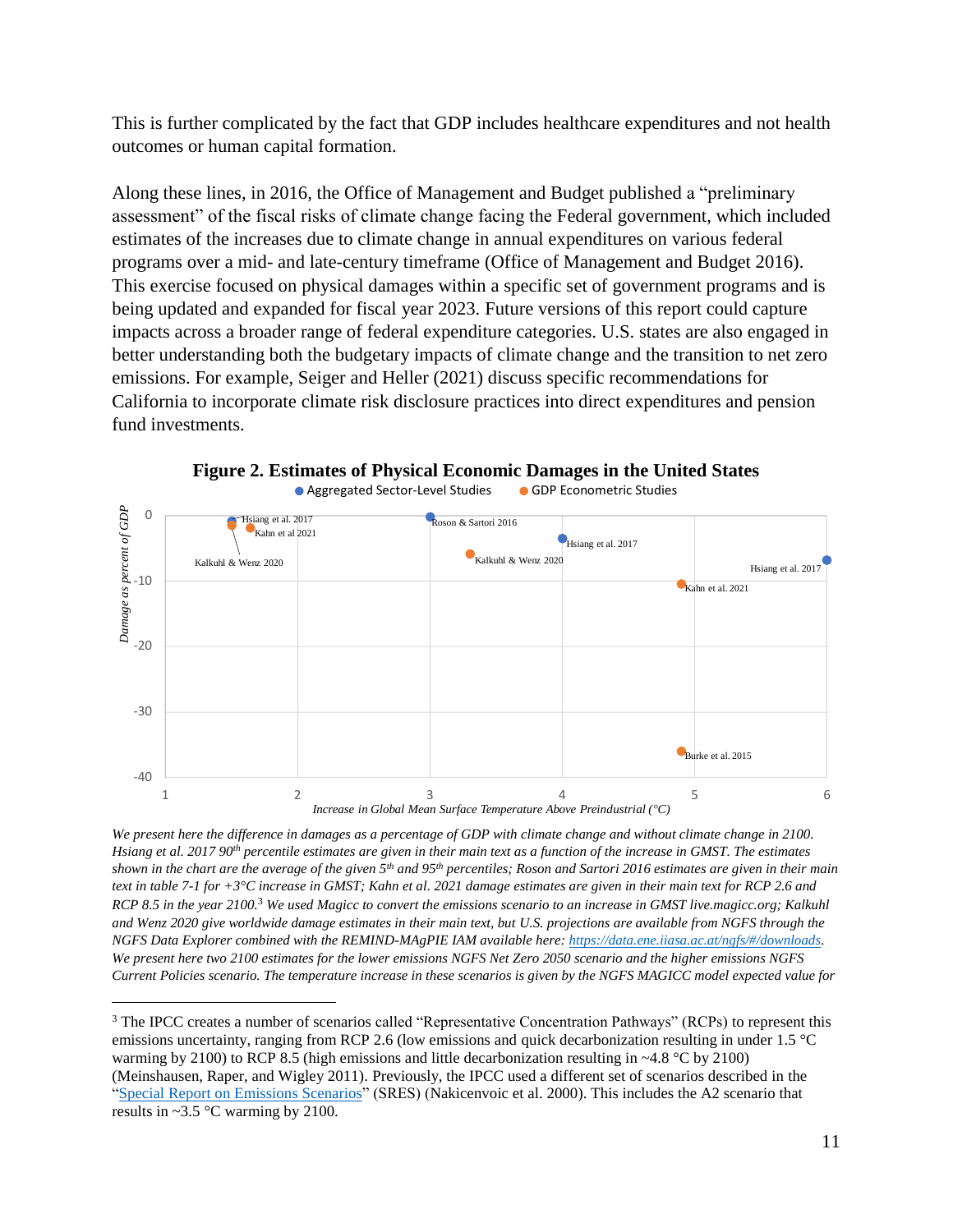*the REMIND projection with the data available through the NGFS data explorer linked above; Burke et al. 2015 do not provide country-level projections in their main text, but they have a supplementary website that shows country-level projections for the RCP 8.5 emissions scenario available here: <https://web.stanford.edu/~mburke/climate/data.html> We used Magicc to convert the emissions scenario to an increase in GMST, available here:* [live.magicc.org](https://live.magicc.org/)*. Details on the timing of these projections are given in tables 2 and 3 in the appendix.*

# Bottom-Up Studies

The other strand of literature, termed here bottom-up studies, focuses on specific economic sectors (e.g. energy, agriculture) or categories of damages. These approaches more clearly illustrate the *specific* ways by which climate change is projected to affect *specific aspects* of the economy. Relevant recent papers and their core findings are listed in [Table 2](#page-46-0) of the Appendix.

An advantage of the bottom-up approach is that it can integrate impacts that, while not wellcaptured in GDP, nonetheless have important implications for social welfare and fiscal sustainability. In addition, while studies that take the top-down approach typically estimate damages to GDP using a single econometric framework, the bottom-up approach allows researchers to draw on a diverse range of evidence by using multiple studies across disciplines that utilize varied methodologies, e.g. by combining agricultural systems models to estimate damages to agriculture with statistical epidemiological models that estimate health impacts with economic models that estimate the impact of climate change on labor supply. Because the bottom-up approach estimates climate impacts in specific sectors/damage categories, resulting estimates can be useful for planning to invest in adaptation measures to protect parts of the economy that are most vulnerable to the potential future impacts of climate change.

A good deal of bottom-up work has focused on the effects of climate change in specific economic sectors that are projected to be especially impacted by climate change, such as agriculture. For example, Schlenker and Roberts (2009) show non-linear detrimental impacts to corn, soybean, and cotton on days that exceed around 30 °C (86 °F). This is concerning as the frequency of hot days, such as those above 30 °C, is expected to increase due to climate change (Hoegh-Guldberg et al. 2018; Kharin et al. 2018) and because corn and soybeans represent nearly half of the dollar value of crops grown in the United States—44 percent in 2018 (USDA ERS 2021). Furthermore, the combined impacts of water stress and heat stress are projected to be more damaging than the effect of heat stress alone (Haqiqi et al. 2021). There remains some uncertainty around the impacts of carbon dioxide fertilization (Taylor and Schlenker 2021) as well as the degree to which adaptations, such as crop switching, can mitigate climate impacts; one recent study that accounted for crop switching found that, in a very high emissions scenario, there was still a substantial reduction in profits for six staple crops in the United States (Rising and Devineni 2020). Globally, climate change is projected to have a negative impact on worldwide agricultural yields in aggregate, especially in places exposed to extreme heat (Lobell and Asseng 2017; Moore, Baldos, and Hertel 2017).

Other studies focus on specific categories of damages, such as the effects of climate change on labor supply, sea-level rise and flooding, mortality, migration, and inequality. For example, a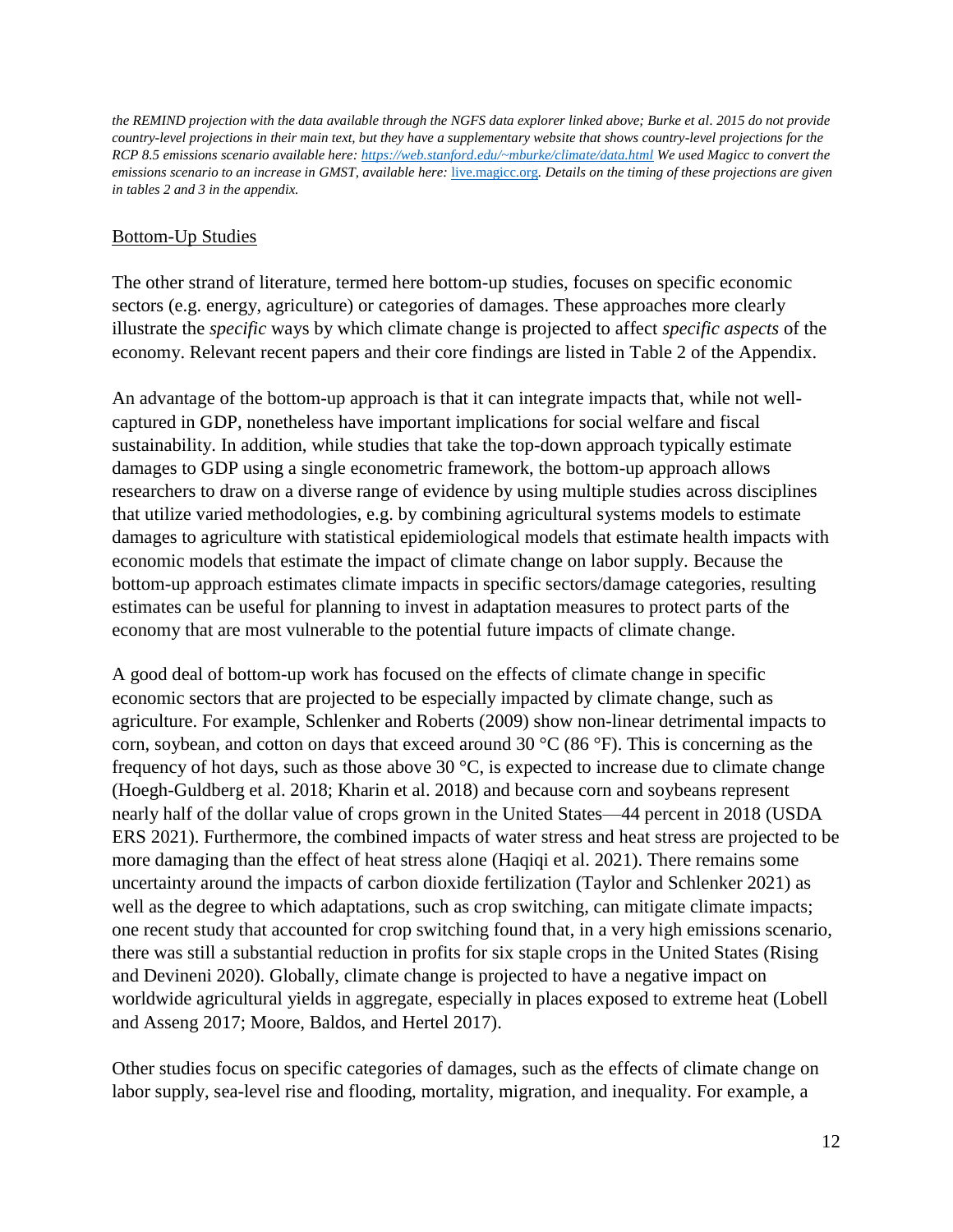wide variety of physical infrastructure including roads, rail, bridges, ports, and municipal water supplies are expected to be adversely impacted by climate change (Martinich and Crimmins 2019; Sweet et al. 2022). Furthermore, researchers have found that in the United States, higher temperatures will lead to increased morbidity and adverse impacts on labor supply and productivity (Reidmiller et al. 2018; Jagai et al. 2017; U.S. Environmental Protection Agency 2017)*.*

Local air pollution caused by the combustion of fossil fuels has also been found to cause adverse impacts on labor supply and other economic outcomes. In 2011, EPA conducted an economic impact study of the Clean Air Act Amendments of 1990 and found that the benefits to gross domestic product (GDP) of reduced medical expenditures and work absences were comparable to the negative effects of the compliance costs on GDP as of 2010, and exceeded the negative effects of the compliance costs on GDP by 2020 (U.S. Environmental Protection Agency 2011). We can therefore expect large "co-benefits" to the U.S. economy of reduced air pollution from actions to address climate change (Scovronick et al. 2019; Deryugina et al. 2019; Graff Zivin and Neidell 2012).

Bottom-up studies can be aggregated across sectors and damage categories. This is the approach taken by, for instance, Hsiang et al. (2017) to estimate future impacts of climate change on the United States, including on agricultural yields, mortality, electricity, labor, property crime, and violent crime. They find that the monetized damages across these categories sum to the equivalent of less than 1 percent of U.S. GDP in a 1.5 °C warming scenario and to the equivalent of greater than 10 percent of GDP in a 6 °C warming scenario.

Like top-down studies, bottom-up studies suffer from some methodological challenges. The estimates omit any impacts of climate damages that are not specifically analyzed in the study. They are only beginning to include the potentially important interactions across sectors, including the potential for climate damages to cascade across interconnected systems within the economy (Reidmiller et al. 2018).

# Considerations for Incorporating Physical Damages into Macroeconomic Models

While there is now a relatively rich literature on the economic impacts of climate change, producing estimates that are useful in the context of macroeconomic modeling remains a considerable challenge.

As noted earlier, econometric estimates of climate damages are typically based on historical relationships and therefore include only a subset of expected damages due to the unprecedented economic impacts that climate change is forecast to cause. Similarly, abrupt and irreversible changes (i.e. tipping points), such as the rapid melting of ice sheets, could cause systemic changes in environmental systems that are unprecedented in human history (Dietz et al. 2021).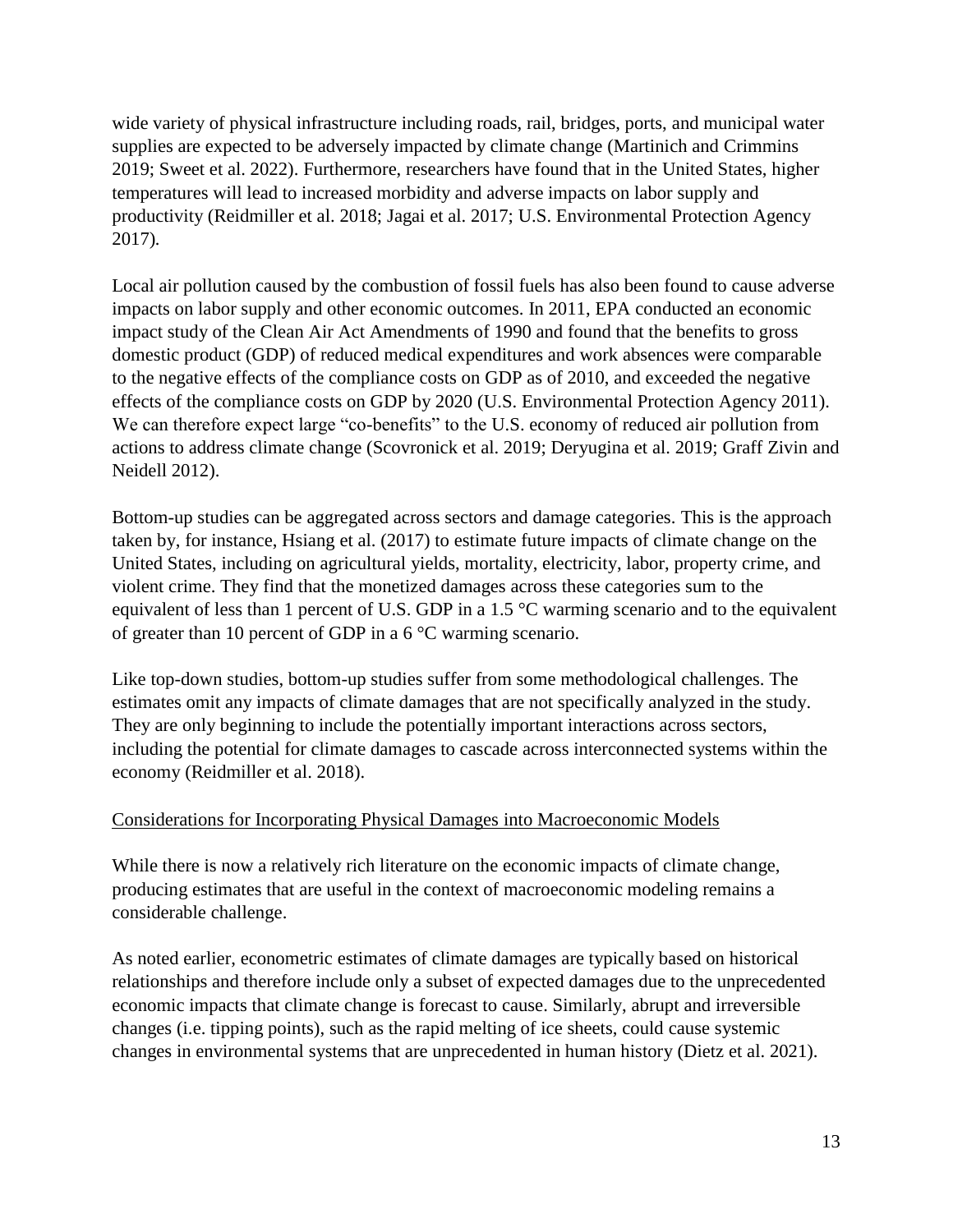Moreover, the literature often focuses on "most likely" outcomes, while prudent responses to large societal risks require an understanding of a wide range of possible outcomes, including low probability and high impact outcomes (Weitzman 2009). Omitting large downside risks limits the policy relevance of climate-macro projections, particularly as a risk management tool. Work on quantifying macroeconomic uncertainty induced by climate change is in its early stages (see Kiley 2021), and more attention to these risks is warranted.

Although policymakers need assessments for how climate change will affect high-level macroeconomic indicators, the most acute and policy-relevant climate risks—for example, those associated with extreme weather (Kim et al 2021)—are often specific to local economies and therefore require granular analysis to capture, with certain regions and sectors likely to be affected much more than others (Cruz and Rossi-Hansberg 2021). Macroeconomic models often do not include the granular regional or sectoral detail that may be required to capture many of the economic shocks resulting from climate change and actions in response.

Finally, while macroeconomic projections may focus on a single country like the United States, the impacts of climate change are global and reverberate around the world. For example, extreme weather events in other places of the world can disrupt U.S. supply chains or dramatically alter global commodity prices.

# *The Macroeconomic Impacts of the Transition to a Net Zero Economy*

President Biden has committed that by 2030 (using a 2005 baseline), the United States will halve its greenhouse gas emissions and, by 2050, achieve net zero greenhouse gas emissions, meaning that all remaining greenhouse gas emissions will be fully offset by the carbon dioxide sequestered in trees, plants, soils, products, or underground geologic formations (The White House 2021b). These goals build on climate commitments by other countries, subnational governments, and private sector actors.

While the combination of the private and public sector climate actions both domestically and abroad are already affecting the economy, the transition to a net zero emissions economy will require advancements in technologies and a host of new policy actions to encourage lower emissions, which will change the U.S. economy in important ways. [Figure 3](#page-14-0) provides a summary of the many factors driving the economic impacts of the transition (Volz et al. 2021). While the economic literature provides strong support for well-designed climate policies due to their net positive impacts on welfare, the near-term macroeconomic effects of the transition include both risks and opportunities, described below.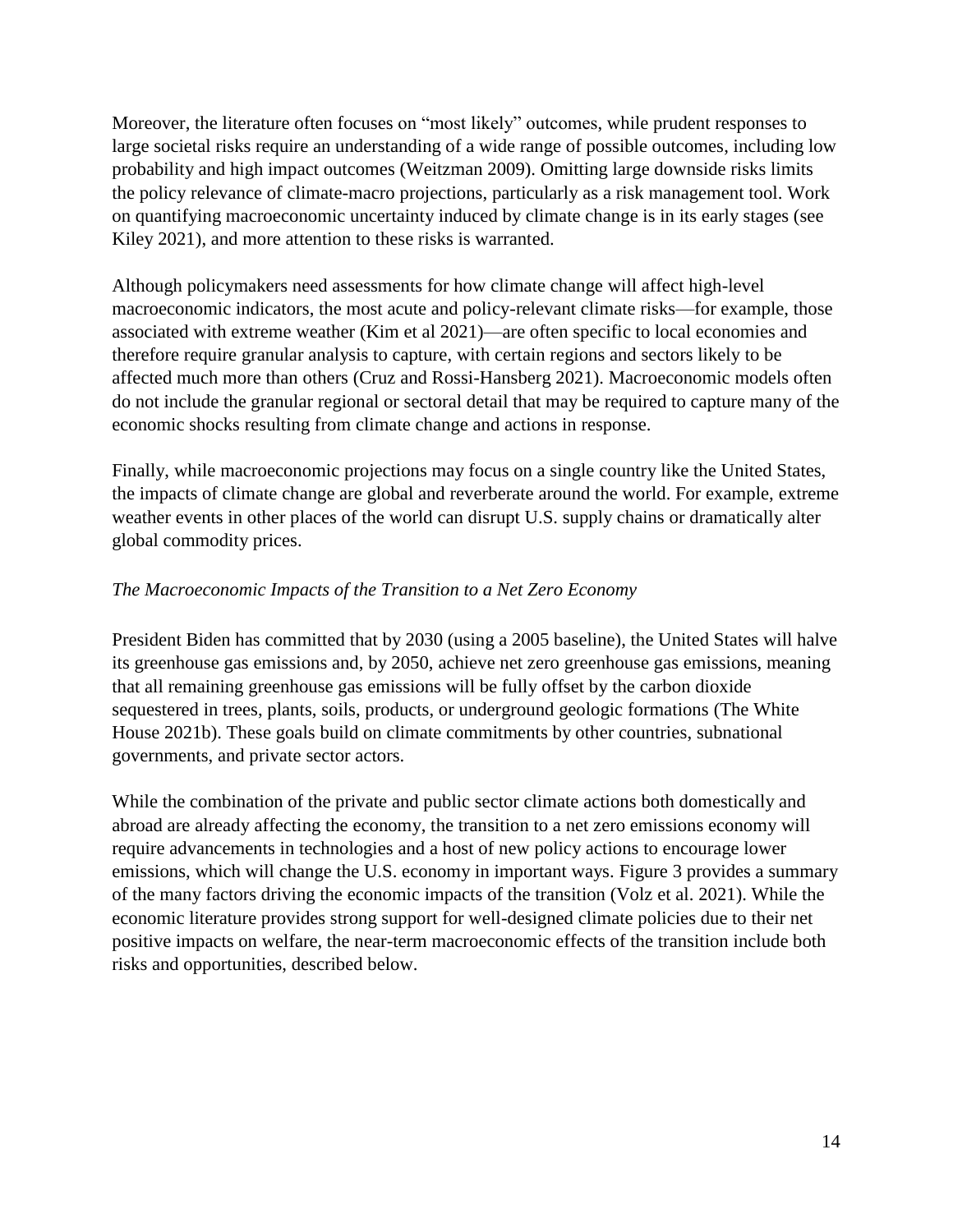**Figure 3. Factors Driving the Economic Effects of Transition to Clean Energy**

<span id="page-14-0"></span>

*Source: Volz et al. (2021)*

# Macroeconomic Risks of the Transition

Transition risks include two kinds of costs. First are the *direct costs* of climate policy actions, which include the cost of investments in climate solutions, as well as the costs of regulations and taxes to reduce reliance on fossil fuels. Second are the potential *costs of inaction* in a global economy that is moving rapidly towards cleaner technologies. Both kinds of costs are evaluated holding constant the physical risk trajectory discussed above. That is, transition risks include costs incurred when transitioning to a cleaner economy, without considering the benefits of avoiding climate damages.

The direct costs of climate policies may come from a combination of regulations, government expenditures, and taxes, which essentially constitute efforts to reduce emissions by imposing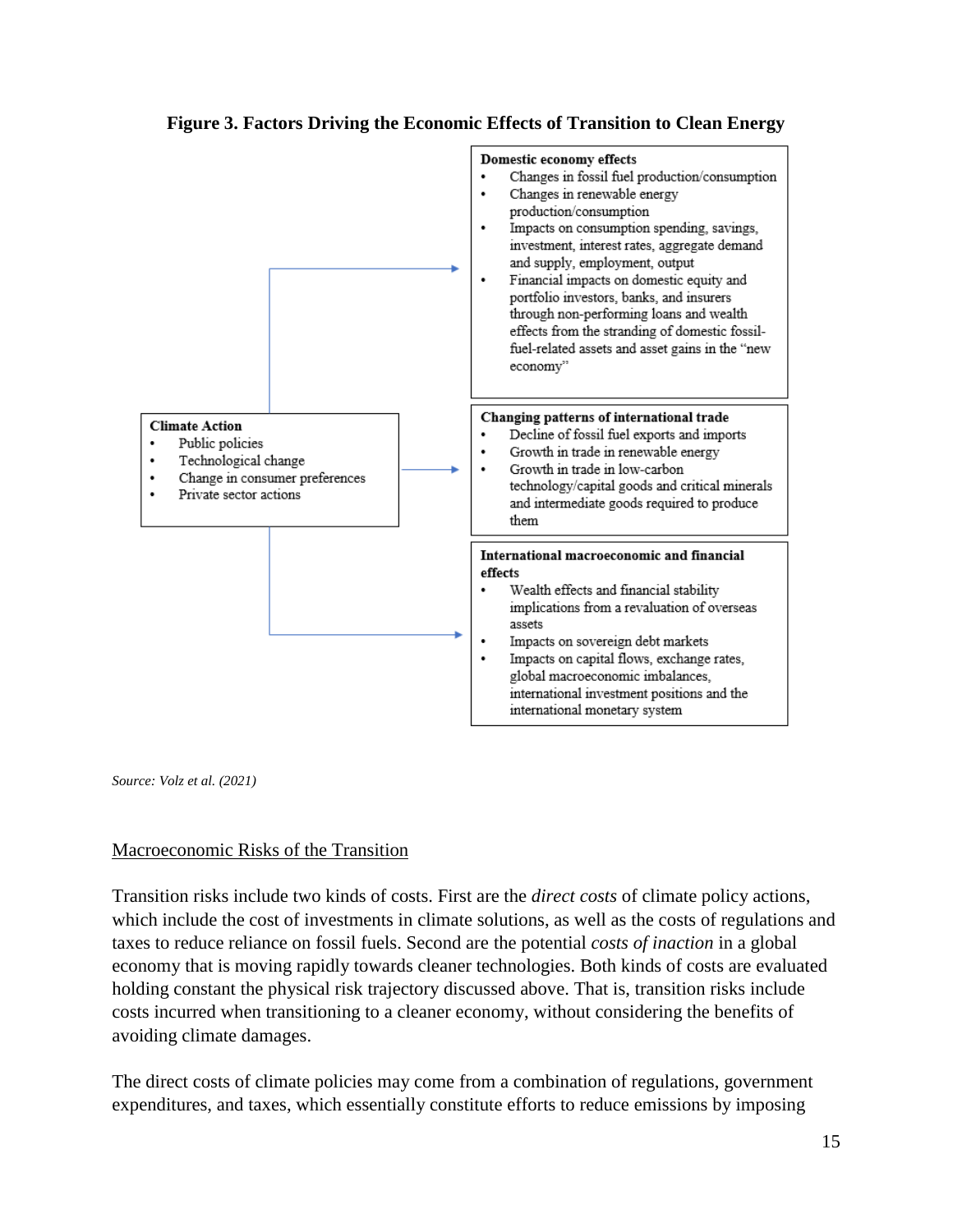constraints on resources that cause large negative externalities. There are also costs that governments incur in order to increase the availability and affordability of alternatives, including subsidies and incentives designed to induce the innovation and deployment of clean energy solutions. The costs of the transition include a potential diversion of resources away from investments that could earn a seemingly higher rate of return, ignoring the harmful social effects of emissions (Batten 2018). At a macro level, decarbonization is typically modeled as an adverse supply shock, pushing higher production costs and negatively impacting economic output (Pisani-Ferry 2021).

The empirical estimates of the costs of reducing emissions are often summarized by the carbon prices required to achieve a given emission pathway, rather than considering the full range of potential climate policies. These estimates vary widely due to uncertainties in factors including technological progress, fuel prices, policy actions, and preferences. Stiglitz et al. (2017) conclude that the economic literature points to the need for a cost of carbon dioxide emissions of \$50 to \$100 per metric ton by 2030 for a pathway consistent with the Paris agreement climate goals. If clean technologies progress faster than economic models project, the costs of decarbonization could be substantially lower (Stock and Stuart 2021). The economic literature emphasizes the importance to macroeconomic outcomes of the economic efficiency of climate policies, with lower transition costs associated with more flexible, comprehensive, and market-based policies (The White House 2016; Metcalf and Stock 2020).

Moreover, to achieve a given emissions target, inaction today means the delayed implementation of climate policies, which is likely to lead to higher future transition costs due to the need to develop and deploy clean technologies even faster. Looming policy uncertainty can also be a drag on investment and therefore economic growth (Bernanke 1983; Handley and Limao 2017).

Additional costs of inaction stem from the reality that the United States' competitive position within the global economy will be affected by a rapid move towards lower-carbon technologies and fuels. Indeed, the transition has already begun; for example, while about 60 percent of electricity generated globally is from fossil fuels as of 2020, roughly 80 percent of newly-built electricity capacity comes from clean sources (Ritchie et al. 2022; Ritchie and Roser 2020; IRENA 2021). To the extent that other countries take the initiative to be at the forefront of investing in clean energy solutions, U.S. firms—and U.S. workers—could lose out.

Failing to prepare for this transition away from fossil fuels presents risks to the United States, in part because it produces more oil and natural gas than any other country (U.S. Energy Information Administration 2021). A recent analysis concludes that if the world can shift to a pathway consistent with global climate goals, the energy transition will generate "localized issues of post-industrial decline" in oil exporting countries with high-production costs, including the United States, if actions are not taken to diversify these economies (Mercure et al. 2021). Indeed, economists are considering whether the transition to clean energy risks an economic shock to certain communities akin to the "China Shock" caused by increased exposure to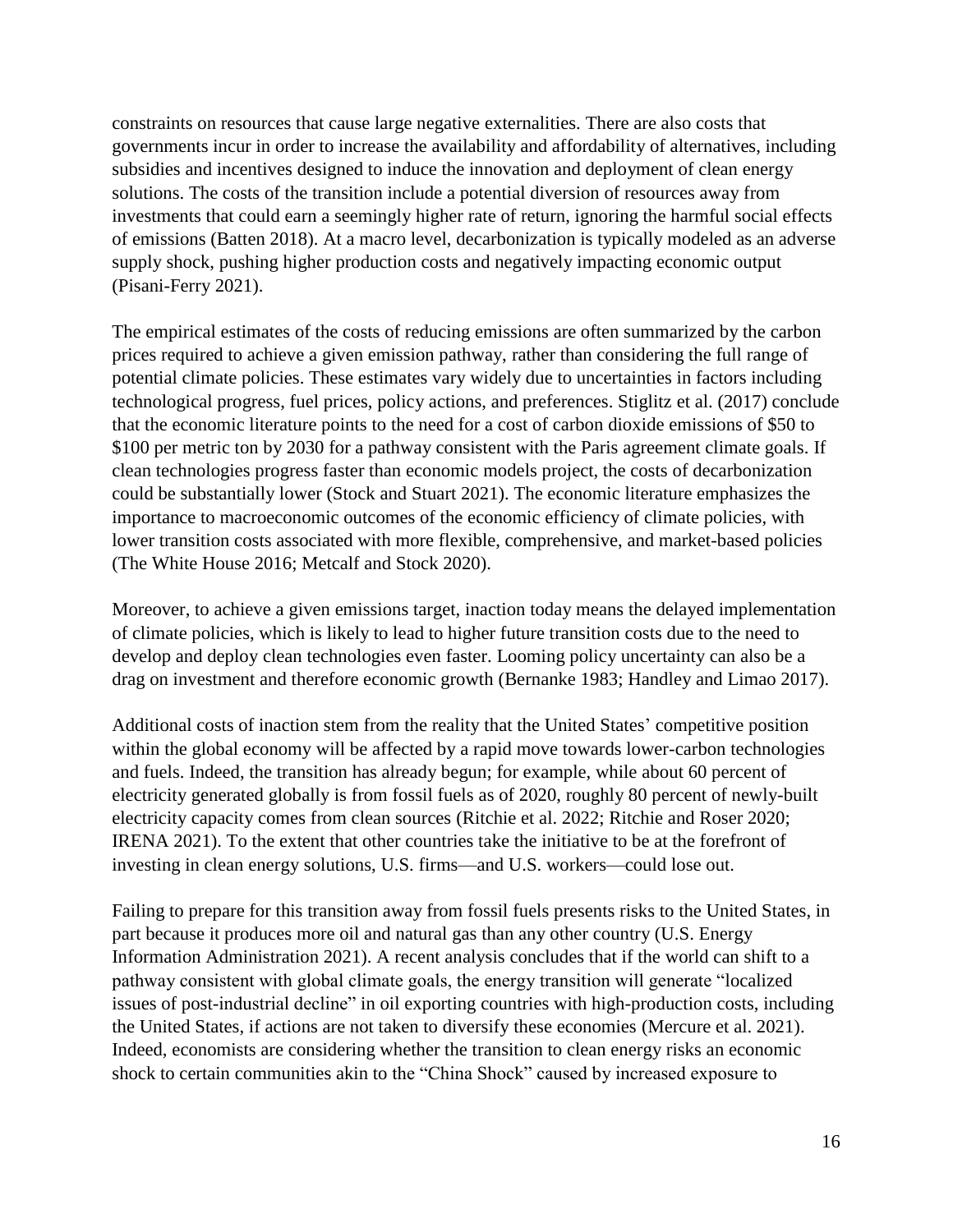international trade.<sup>4</sup> Fortunately, such outcomes are not set in stone, because opportunities exist to shift economies toward a reliance on cleaner industries.

# Economic Opportunities of the Transition

 $\overline{a}$ 

In the global race to develop, deploy, and export new technologies, the rapid growth in the global demand for clean energy technologies and other climate solutions creates important opportunities for U.S. firms. Considerable resources and a well-trained labor force have enabled U.S. firms to be global leaders across a wide range of industries (National Academies of Sciences, Engineering, and Medicine 2021). As a National Academies Panel recently noted, the United States has "abundant supplies of every type of major low-carbon energy resource," making the country well positioned for a net zero emissions economy (National Academies of Sciences, Engineering, and Medicine 2021). Government support could improve the capacity of U.S. firms to compete effectively in emerging global markets for clean energy technologies and other climate solutions, in a global context where other countries are providing support to their own domestic firms through the energy transition (U.S. Department of Energy 2022).

Climate policies can be designed to take advantage of opportunities to create a stronger and more equitable U.S. economy, including by overcoming market failures and reducing preexisting inequities and economic distortions.

- **Overcoming market failures**. Without policy support, the private sector will underinvest in certain actions that provide large societal benefits, including technological progress and public infrastructure (CEA 2021). Targeted investments in innovation and infrastructure therefore have the potential to simultaneously boost the economy while accelerating the transition to a net zero emissions economy (CEA 2021, 15).<sup>5</sup> Rising sea levels and more powerful storms provide additional motivations for investments in protective infrastructure to avoid localized economic shocks (Zickfeld et al. 2017; Stott 2016).
- **Reducing pre-existing inequities, including environmental injustices**. Addressing inequities in the economy is a key policy priority of the Biden Administration, and the harms caused by fossil fuel emissions disproportionately harm low-income and historically marginalized populations (Hsiang et al. 2017). A recent National Academies

<sup>4</sup> Autor, Dorn, and Hanson (2021) evaluate whether the decline in coal production depressed coal-dependent local economies, akin to what they documented in their papers on the China Shock. This, however, is only one side of the transition – as production of industrial and durable goods transitions away from fossil fuels, a variety of industries, from steel to automobiles, are at risk (International Energy Agency 2022; Jadhav and Mutreja 2022).

<sup>5</sup> Studies of the rates of return on public investments in U.S. infrastructure show an average rate of return of 16.7 percent and median of 12.8 percent (Bivens 2017). Dechezleprêtre et al. (2014) find that "knowledge spillovers" – measured by patent citations – are larger for "clean" than "dirty" technologies, perhaps due to their more general applications and because clean innovations represent more radical forms of innovation compared to dirty innovations, which are generally incremental. This gap may decline over time as clean energy technologies mature.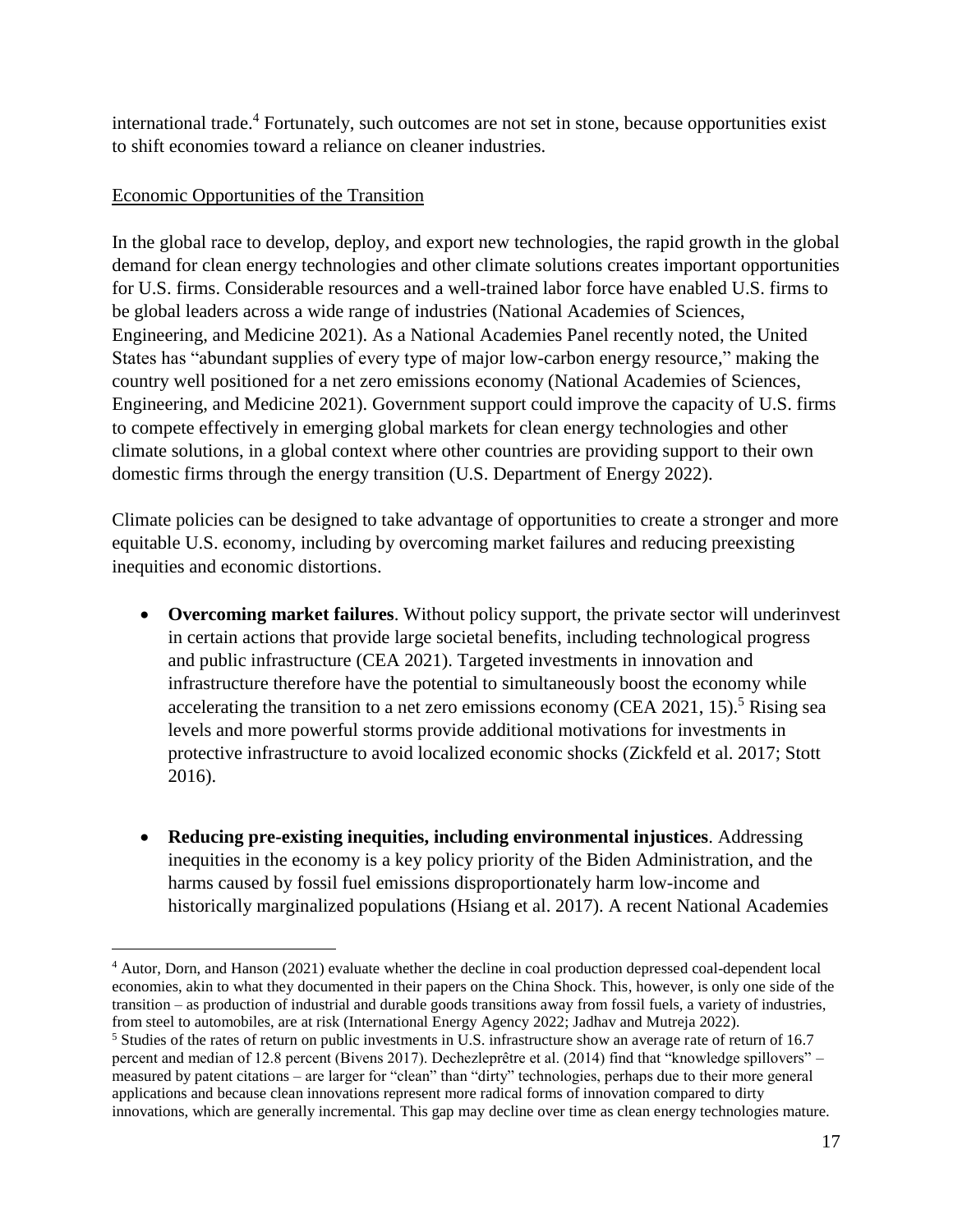panel estimated that roughly \$2 trillion in incremental capital investments need to be mobilized by 2030 to put the United States on track to achieve the goal of net zero emissions by 2050 (National Academies of Science, Engineering, and Medicine 2021). Some of these investments can be targeted in ways that promote economic development and create high-quality employment opportunities, particularly in struggling and disadvantaged communities (Bartik 2020). Indeed, through the Justice40 Initiative, President Biden has promised to deliver at least 40 percent of the overall benefits from Federal investments in climate and clean energy to disadvantaged communities (The White House 2021a). The Interagency Working Group (IWG) on Coal and Power Plant Communities is helping to channel Federal funding to communities most in need (Interagency Working Group on Coal and Power Plant Communities and Economic Revitalization 2021).

• **Reducing pre-existing economic inefficiencies**. Climate policies may provide opportunities to improve the efficiency of the economy. Reducing subsidies for the production and consumption of fossil fuels could simultaneously decrease emissions and improve economic efficiency. Another example, long studied in the economics literature, is the opportunity to implement market-based climate policies that raise revenue, and then use those revenues in productivity-enhancing ways (McFarland et al. 2018; Diamond and Zodrow 2018).

These examples illustrate ways that climate action presents an opportunity to simultaneously address multiple societal priorities.

#### Challenges Incorporating Transition Risks and Opportunities into Macroeconomic Modeling

Climate-macro analyses have not captured the full range of risks and opportunities described above due to a host of analytical and data challenges, limiting the policy relevance of the existing literature.

Analyses commonly focus on simplified policy proxies, like carbon prices, which do not fully capture the diversity of climate policy strategies seen around the world and proposed by the Biden Administration. In particular, although government expenditures via subsidies and investments commonly contribute to decarbonization strategies, existing climate-macro models often struggle to reflect the trade-offs associated with government spending and related policy tools.

Macroeconomic models typically are not designed to analyze transitions, nor fundamental shifts in global supply changes, including the rapid changes to the economy required to achieve domestic and international climate goals. Such models often lack sufficient sectoral or regional detail and sometimes assume a fixed supply of labor and full employment, which limit their usefulness in assessing transitional dynamics.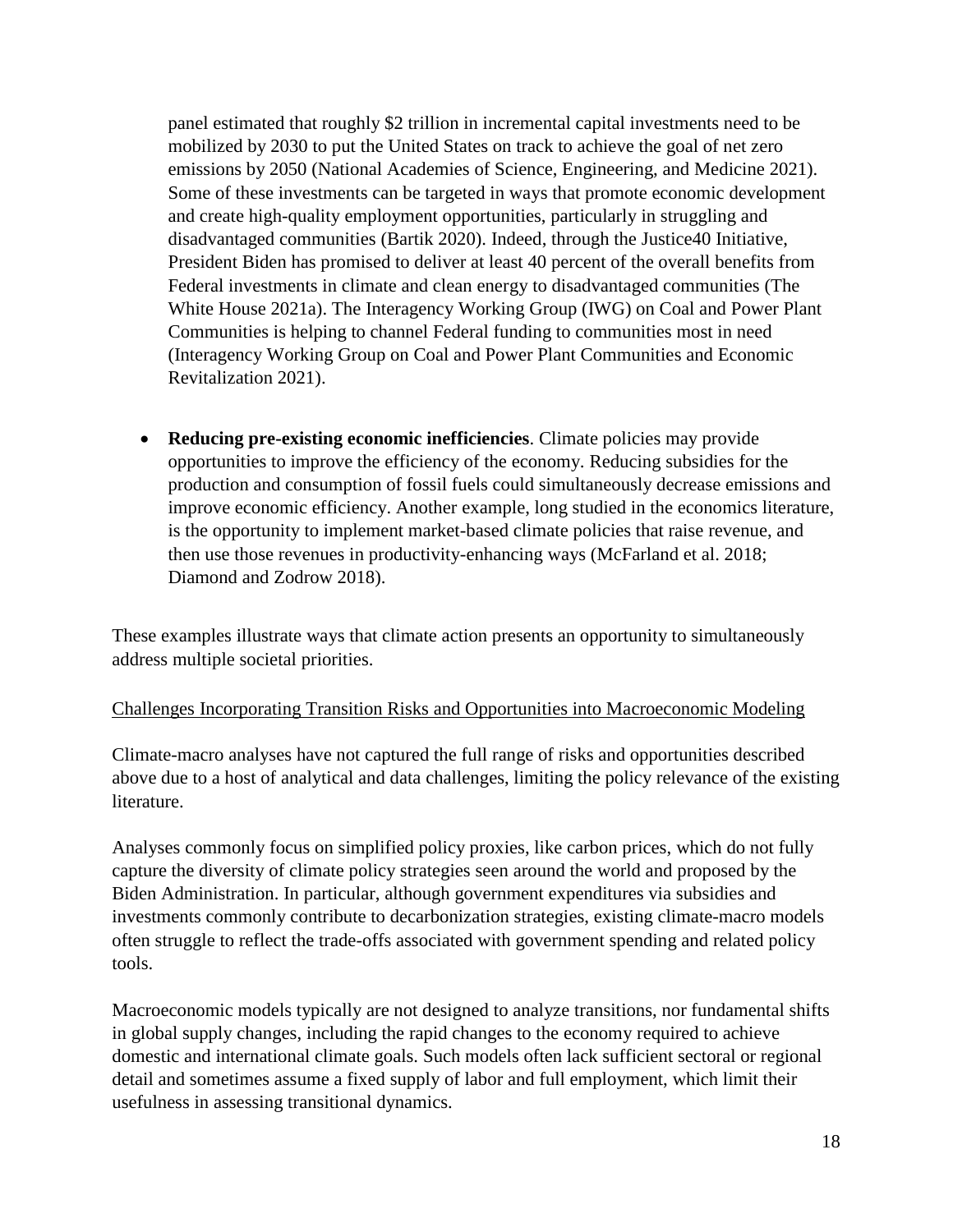More broadly, any model built to mimic the economy or energy system as it exists today struggles to depict the rapid progress in emerging technologies and the associated effects on macroeconomic outcomes (Way et al. 2021).

#### **Employment impacts of the transition**

The impact on jobs of the transition to a net zero emissions economy is a topic that garners particular interest. Effects on employment include the jobs gained in clean sectors as technologies (e.g. wind and solar energy) gain market share and the jobs lost in carbon-intensive sectors. However, the effects of the transition on employment across the economy will be far more wide-ranging; for example, companies that produce goods and services that substitute or complement those in the directly affected sectors will experience changes in labor demand. The jobs lost and gained will often be in different sectors and locations (Saha and Cyrs 2021).

Shifting to clean energy technologies often requires considerable labor-intensive economic activities like construction and installations, implying that short-term employment effects of the transition may be positive, while labor productivity may decrease (Batten 2018). These effects could dissipate over time as technologies progress (Fankhauser et al. 2008). However, for an economy near full employment, climate policies are unlikely to have noticeable impacts on aggregate employment across the economy (U.S. Environmental Protection Agency 2021c). Still, there will be important localized gains and losses due to the many frictions of labor reallocation.

Policy structures matter a great deal for employment outcomes. The transition presents opportunities to implement policies that encourage the creation of not only jobs, but *high-quality* jobs with living wages, strong benefits, and safe working conditions. Government investments and incentives can encourage domestic supply chains in certain sectors and associated employment opportunities (U.S. Department of Energy 2022). Particularly given the propensity of Americans to stay in their communities even after economic dislocations occur (Autor, Dorn, and Hanson 2021), policies can help to direct job opportunities toward the geographic regions that are most in need, including the local economies that have been historically reliant on carbon-intensive industries. For example, the Interagency Working Group on Coal and Power Plant Communities and Economic Revitalization, which was created by President Biden in January 2021, has identified over \$30 billion in existing federal funding that could be used to help fossil fuel-dependent communities, and the Bipartisan Infrastructure Law will spend billions of dollars on investments that target local communities with economies that rely on energy production (Interagency Working Group on Coal and Power Plant Communities and Economic Revitalization 2021; The White House 2021c).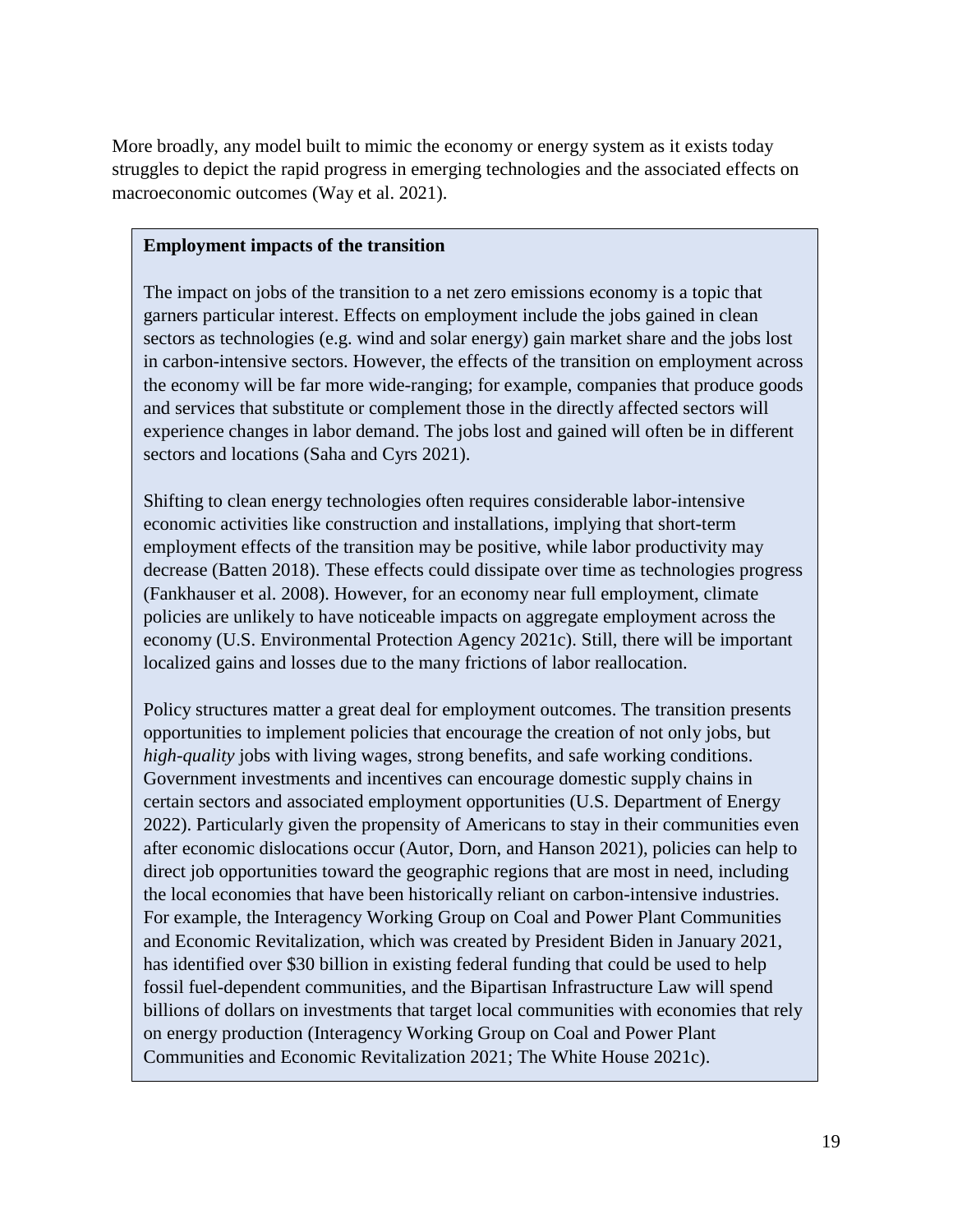# **An Integrated Approach to Climate-Macro Projections**

Few efforts have integrated both the physical risks of climate change and the impacts of the transition to a net zero emissions economy into macroeconomic projections. However, both will have important macroeconomic consequences, as described above.

Moreover, there are important interactions between physical and transition risks, especially in the medium to long run. For example, projected economic costs from physical damages are highly sensitive to expected emissions, with much higher damages calculated in high emissions scenarios than in low emissions scenarios (see, e.g., Kahn et al. 2021).<sup>6</sup> Moreover, infrastructure that is critical for the transition needs to be built to withstand future changes to the climate (Woetzel et al. 2020).

One prominent study that provides integrated estimates of the macroeconomic impacts of both physical and transition risks is from the Network for Greening the Financial System (NGFS), an international collaboration of over 100 central banks and financial regulators (Network for Greening the Financial System 2021).

The remainder of this section describes the NGFS exercise and findings. The purpose is not to suggest that the Federal government will take the same approach as NGFS in its future climatemacro work. Indeed, the NGFS exercise is subject to the limitations and caveats described in the previous sections, including the focus on a subset of risks that can be observed in the historical data. Instead, we provide a detailed discussion of NGFS due to its somewhat unique integration of physical and transition risks in a global, widely-used, and publicly-available climate-macro framework.

The NGFS approach starts with six different scenarios that cover potential future emissions trajectories, ranging from global net zero by 2050 (limiting global warming to  $\sim$  1.5 °C above preindustrial) to preserving existing climate policies with no new policy (leading to  $\sim$ 3 °C above preindustrial by 2100) (Network for Greening the Financial System 2020, 2022). NGFS considers both the total amount of warming resulting from a climate scenario (the physical risks) as well as the speed and coordination of decarbonization efforts (the transition risks), as shown in [Figure 4](#page-20-0) below.

 $\overline{a}$ 

<sup>&</sup>lt;sup>6</sup> The IPCC creates a number of scenarios to represent this emissions uncertainty, ranging from RCP 2.6 (low emissions and quick decarbonization resulting in under 1.5 °C warming by 2100) to RCP 8.5 (a very high emissions scenario resulting in ~4.8 °C by 2100) (Meinshausen, Raper, and Wigley 2011).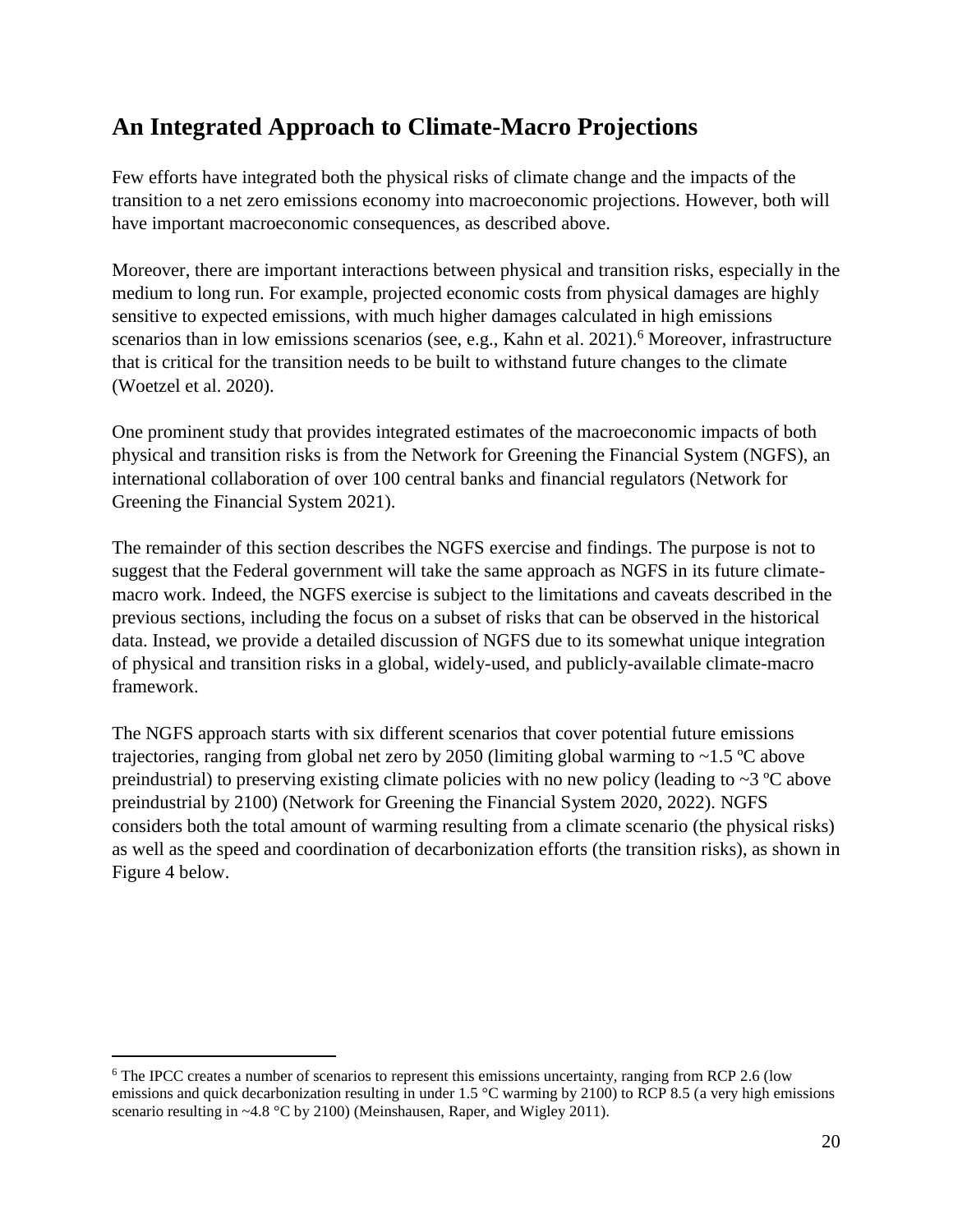

<span id="page-20-0"></span>

Positioning of scenarios is approximate, based on an assessment of physical and transition risks out to 2100.

NGFS introduces the physical and transition impacts exogenously into a macroeconomic model called NiGEM (National institute Global Econometric Model) at a country level (Figure 5). NiGEM is an econometric model used for forecasting and scenario analysis, creating quarterly projections through 2050 (NGFS 2021). It consists of individual country models linked together through trade in goods and services and integrated capital markets. For inputs, the model uses country-level data provided by detailed integrated assessment models with a high degree of granularity in the energy system. NGFS aggregates across the transition risks and physical risks to project the net effect of climate change on macroeconomic outcomes.

*Source: NGFS 2021*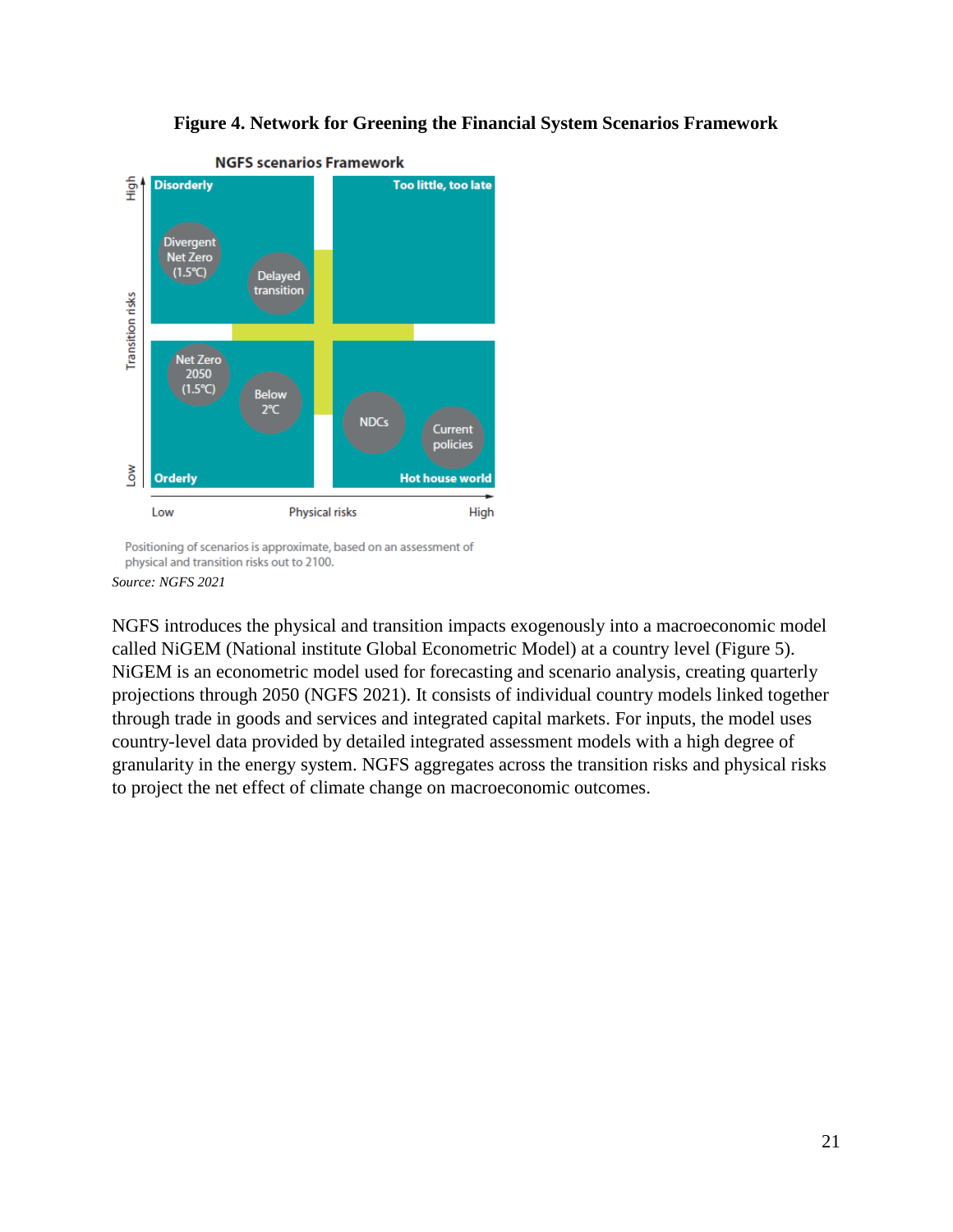# **Figure 5. Network for Greening the Financial System Suite of Models Approach NGFS suite of models approach**



*Source: NGFS 2021*

 $\overline{a}$ 

Additional key assumptions and methodological choices NGFS made when conducting its analysis include the following:

- To model transition pathways (i.e. the policies and technologies required to achieve a specific emissions scenario), NGFS uses three integrated assessment models  $(IAMs)$ .<sup>7</sup> IAMs represent linkages between economic and natural systems, which can provide richer detail than typical macroeconomic models for industries that are particularly important for the transition towards a low-carbon economy, such as the energy and agricultural sectors.
- To determine the effect of the transition pathway on other variables, including demand for energy, energy prices, required energy investments, demand for other commodities, other commodity prices, emissions, and land use, NGFS also uses IAMs.
- To model climate policies, NGFS uses carbon pricing as a simplified proxy. These carbon prices are sensitive to international emissions targets, policy timing, the distribution of policy measures across sectors and regions, and technology assumptions.
- To project country-level physical macroeconomic impacts, NGFS uses a single study: Kalkuhl and Wenz (2020). This study primarily captures productivity impacts (e.g. labor and land productivity) and capital depreciation related to changes in temperature; its

<sup>7</sup> The three models are GCAM, MESSAGEix-GLOBIOM and REMIND-MAgPIE. These models are wellestablished, peer-reviewed, and have been used in several assessment reports.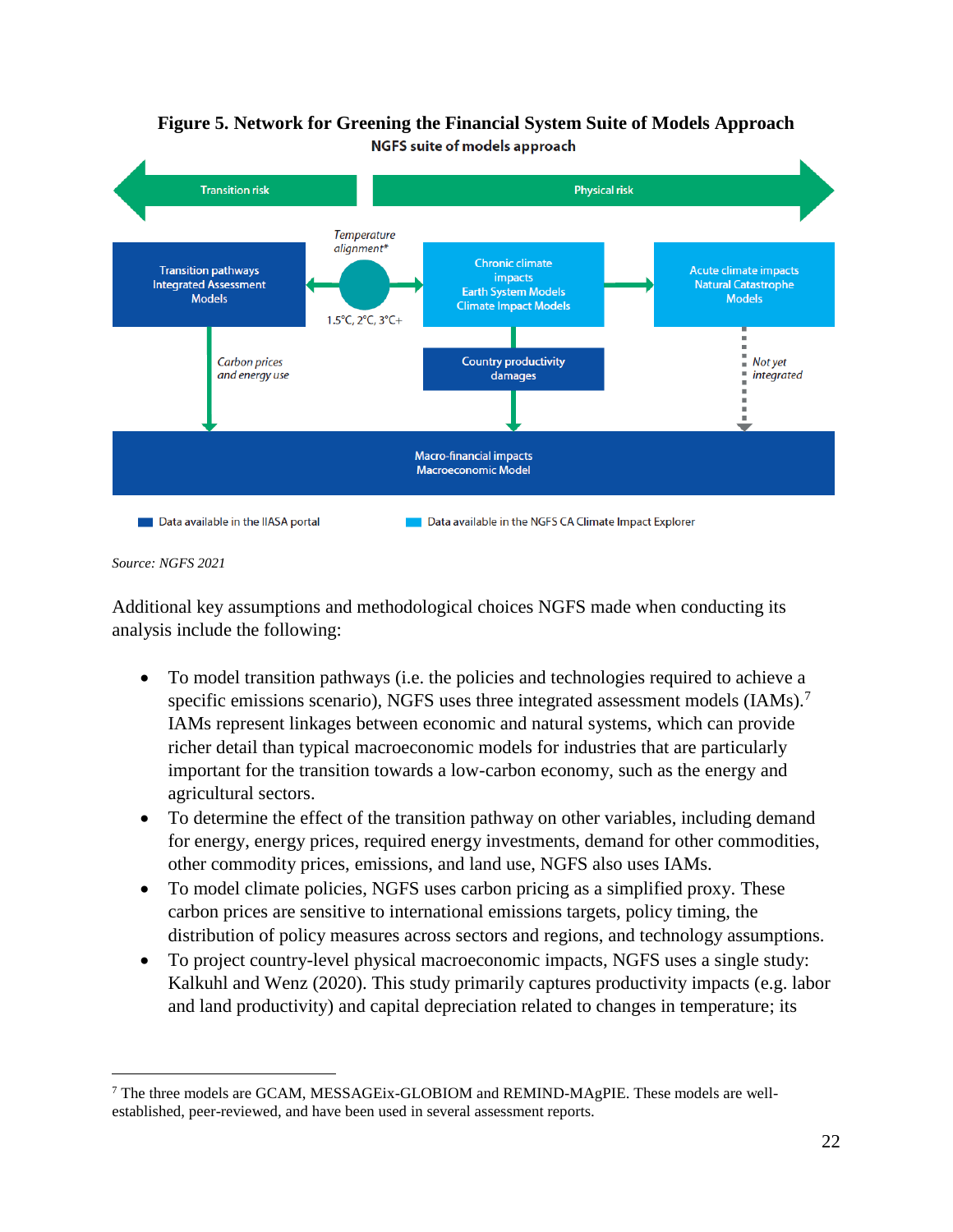estimate of gross regional product includes subnational granularity and covers nearly the entire world, making it especially useful and logical for the scope of the NGFS exercise.

As shown in [Figure 6,](#page-22-0) NGFS finds that across most scenarios and time horizons, the global macroeconomic impacts of the physical damages are larger than the transition risks and opportunities. However, transition risks are larger under a delayed and "disorderly" transition towards a climate target compared to scenarios where coordinated decarbonization action begins immediately. Physical risks are primarily determined by the degree of warming that may occur under a given climate change scenario.

<span id="page-22-0"></span>

**Figure 6. Global GDP Impacts Relative to Prior Trend**

Source: IIASA NGFS Climate Scenarios Database, NiGEM based on REMIND. IAM data and damage estimates from Kalkuhl & Wenz (2020).

*Source: NGFS. Note that for the Current Policies scenario, the physical damages shown in the chart represent the 95th percentile temperature change to account for tail physical risks.*

*\*Economic impacts are modelled out to 2050. To obtain an estimate of impacts in 2100, NGFS uses 2050 physical risk impacts based on the damage function and assumed no transition risk impacts after 2050 (i.e., the GDP loss is solely due to physical risk).*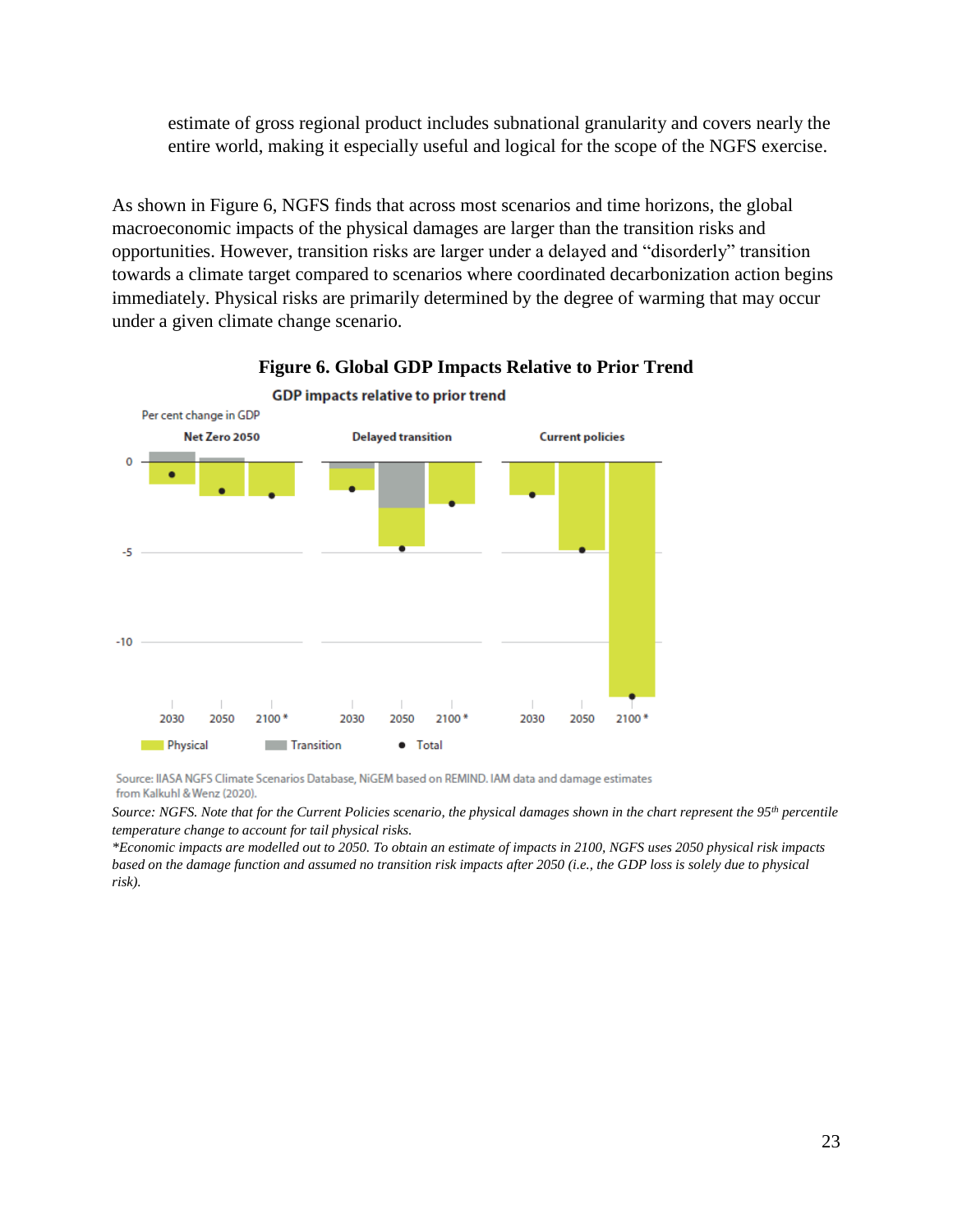# **Federal Government Capabilities**

As part of ongoing work by the ITWG on Climate-Macro to develop methodologies to capture climate risks and opportunities in macroeconomic projections, OMB and CEA have begun to catalog relevant efforts of the U.S. Federal government related to climate-macro analysis. We divide resources into five categories, described below. We define a *model* as a tool capable of taking input data and producing output data, with the potential to be directly relevant to a climate/macro analysis.

#### *Full-Economy Macro-econometric Models*

Macroeconomic models are models focused specifically on economic outcomes. They have the potential to incorporate projections of the physical and transition risks related to climate change into a macroeconomic forecast. For example, climate damages could adversely affect the capital stock, or the decarbonization process could lead to higher energy prices or stranded productive assets—both effects that would in turn affect macroeconomic outcomes. As noted earlier, the NGFS is using the National institute Global Econometric Model (NiGEM) model to incorporate outputs from models of transition and physical risks and produce an integrated set of climaterelated macroeconomic projections.

Macro-econometric models are largely grounded in the historical relationships between economic data. These models may be relatively well-suited to analyze near-term impacts but they are not primarily designed to analyze impacts over longer periods, particularly if major changes to the economy are being analyzed (EPA Science Advisory Board 2017, 50).

The Federal government has access to various macro-econometric models that could, in principle, be adapted to account for climate-related risks and opportunities. These include the Macroadvisers/United States (MAUS) Model (IHS Markit), the Federal Reserve Board/United States (FRBUS) model (Brayton et al. 2014; Laforte 2018), and the Moody's Analytics Global Macroeconomic Model (Hopkins 2018).

# *Full-Economy Computable General Equilibrium Models*

Computable general equilibrium (CGE) economic models represent a second class of macroeconomic models. These typically depend upon microeconomic theory; consumers are modeled based on consumer choice theory, and firms are modeled as profit maximizers. CGEs can be short- or long-term in their analyses, include anywhere from a single firm to hundreds of sectors, and can be of regional, national, or international scope. Generally, CGE models may be better than macro-econometric models in analyzing long-run equilibria and capturing broader welfare measures, but are poor at modeling near-term transitions or granular policy impacts (Arora 2013; EPA Science Advisory Board 2017). This raises questions about the suitability of CGE models for analyzing the transition to a net zero emissions economy.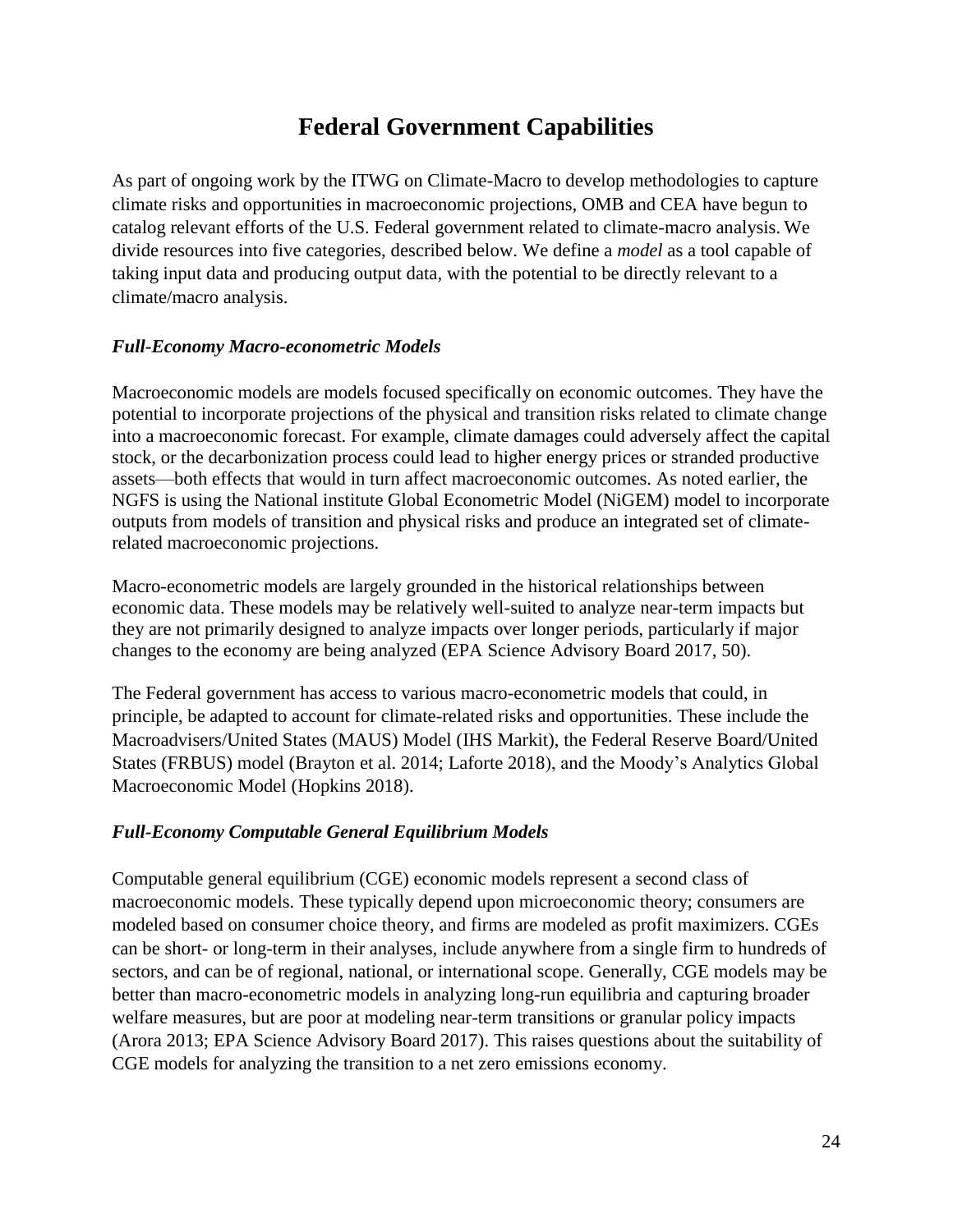- **Applied Dynamic Analysis of the Global Economy (RTI-ADAGE):** ADAGE is a recursive dynamic, multi-region, and multi-sector computable general equilibrium model. It has rich details on energy, agriculture, biofuel, and land. ADAGE has been used in several settings, especially while being linked with other models, to study electricity markets, carbon policies, and agricultural productivities (Delzeit et al. 2020; RTI International 2013).
- **Future Agricultural Resources Model (FARM) at the U.S. Department of Agriculture (USDA):** FARM is a global computable general equilibrium (CGE) economic model that simulates agricultural demand, supply, and land use for 13 world regions through 2054. FARM can be used to assess climate impacts on the agricultural sector, including the effect of a changing climate on global land use, agricultural production, and international trade. FARM also includes a detailed electricity production sector, and performs energy and climate policy simulations using a CGE framework, integrating both energy and agricultural systems in a balanced approach. The model allows researchers to identify the effects of adverse productivity shocks from climate change, enabling the assessment of global trade patterns in agricultural goods, agriculture sector demand, and overall agricultural yields (Sands et al. 2014).
- **CGE model of the U.S. economy ("SAGE") from the Environmental Protection Agency (EPA):** Developed to support cost-benefit analysis of EPA regulatory activity, SAGE allows for the analysis of medium- or long-term policy effects on directly regulated sectors and their indirect effects on other sectors. SAGE models the U.S. economy in aggregate, accounting for a variety of domestic industries (e.g., manufacturing, agriculture, energy, services, and healthcare) as well as domestic and international trade flows. More specifically, SAGE has the capability to estimate the expected value of household expenditure under the presence and absence of various regulations (Marten et al. 2019, 2021).
- **Inter-Temporal General Equilibrium Model (IGEM):** IGEM is a dynamic model of the U.S. economy incorporating changes in capital, technology, and population. It is a multi-sector model that tracks changes in the composition of outputs and inputs (including energy use) by industry. Other pathways include demographic changes and their influence on consumption patterns, as well as price and income effects. IGEM has been used to examine the welfare impacts of carbon taxes (Jorgenson et al. 2018).
- **US Regional Energy Policy Model (MIT-USREP) from MIT:** MIT-USREP is designed to assess energy and environmental policies and vary the analysis by region, sector, and household income. It has previously been used in research to analyze policy efficiency, equity, fiscal issues, carbon leakage through trade, and air pollution cobenefits (Yuan et al. 2019). USREP has been linked to a detailed heterogeneous household model to better examine equity and to explore power sector transitions (Garcia-Muros, Morris, and Paltsev 2021).
- **Economic Project and Policy Analysis (MIT-EPPA) Model from MIT:** The MIT-EPPA Model aims to project world economic development and its implications for emissions, land-use, food demand, and use of natural resources. EPPA incorporates economic implications of climate and environmental damages, as well as policies aiming to reduce GHGs, pollutants, or trade; it also captures the effects of technology developments, resource depletion, land-use change, and emission projections. While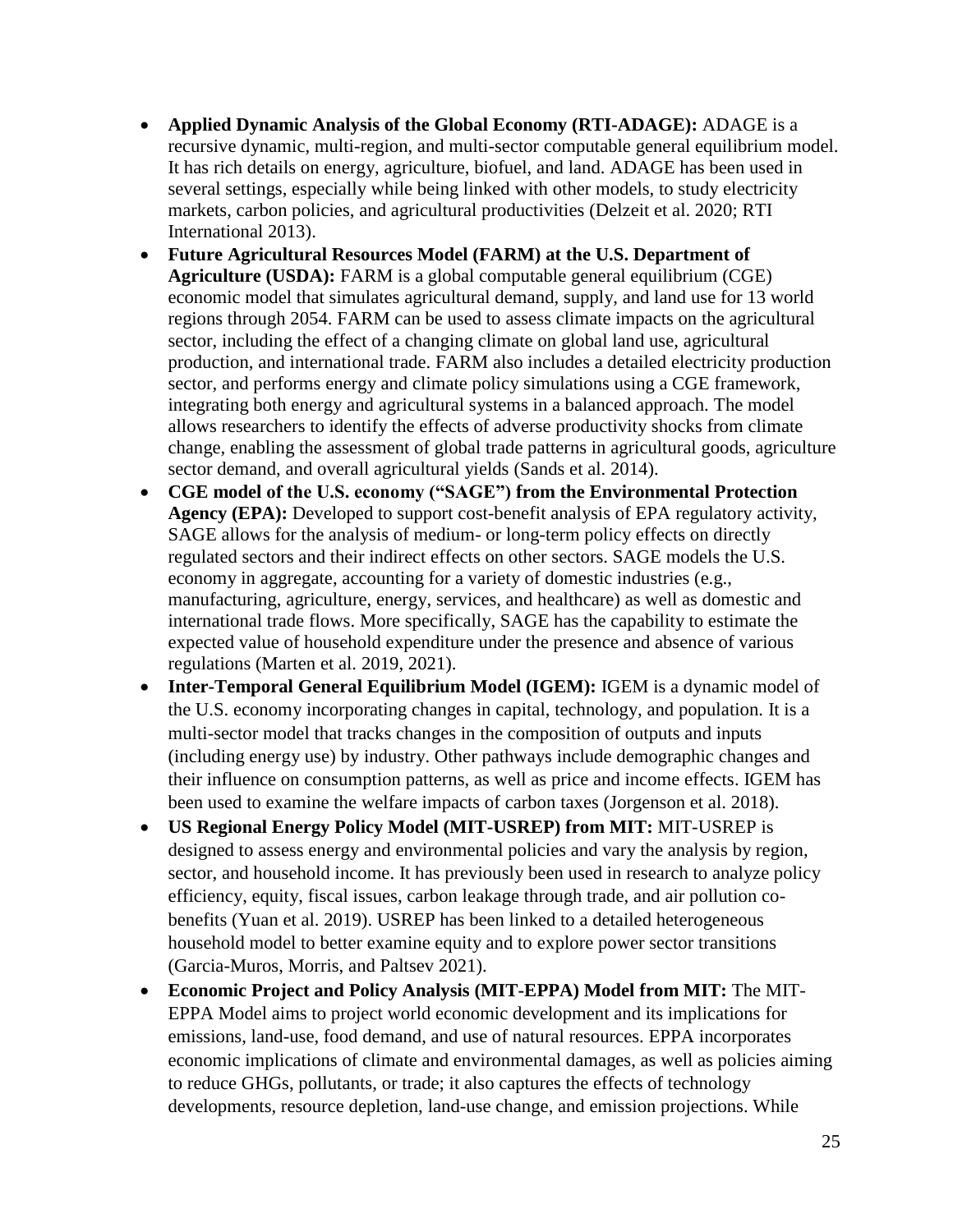designed primarily to look at emissions, broad economic effects, and the energy sector, EPPA also models a number of non-energy sectors, including agriculture, energyintensive industry, manufacturing, and transportation (MIT Joint Program on the Science and Policy of Global Change 2021a, 2021b).

### *Detailed Sectoral Models*

Sector-specific models clarify and outline complex relationships between specific economic sectors, rather than the economy as a whole. They provide much more granularity compared to typical full-economy macroeconomic models, and are therefore especially relevant for assessing the effects of transition risks and opportunities on important sectors of the economy.

- **National Energy Modeling System (NEMS) within the Department of Energy:**  NEMS combines the IHS Markit Model discussed above with an integrated set of U.S. energy system models and is used to produce the Annual Energy Outlook by the Energy Information Administration (EIA). NEMS projects trends in emissions, energy supply, and energy demand at detailed geographic, industry, and emissions source levels out to 2050. NEMS can be used to analyze the effects of regulations related to energy production and use, the potential ramifications of new technologies in the energy sector, the impact and cost of greenhouse gas control, the effect of increased use of renewable energy sources, and the potential savings from increased efficiency of energy use. NEMS currently incorporates the effect of temperature on energy demand, but does not currently account for many other physical risks to the energy sector, although it could in theory. NEMS can also capture the effects on the U.S. energy system of climate policy-driven transition impacts in the energy sector (U.S. Energy Information Administration 2019, 2020).
- **Global Change Analysis Model (GCAM) at the Pacific Northwest National**  Laboratory: GCAM is a global model of relationships within and between the energy system, water system, agriculture and land systems, economy, and climate. The model was originally developed to calculate the magnitude of mid-21st-century global emissions of fossil fuel CO2. Over time GCAM has expanded its scope to include emissions of non-CO<sup>2</sup> greenhouse gases, agriculture and land use, water supplies and demands, and physical Earth systems, along with a wider set of energy producing, transforming, and using technologies. GCAM has been used to produce scenarios for national and international assessments including the United States Long Term Climate Strategy and the Network for Greening the Financial System (Pacific Northwest National Laboratory 2021).
- **Forest and Agricultural Sector Optimization Model Greenhouse Gas Version (FASOM-GHG) at the U.S. Environmental Protection Agency:** FASOM-GHG is a global model analyzing resource allocation and land transfers within the agricultural and forestry sectors in the United States by simulating prices, consumption, production, and other indicators under specific policy scenarios. The original version of this model, FASOM, was developed to analyze both welfare and market impacts of policies impacting these sectors. This model can examine policies addressing public timber harvest, bioenergy, pulpwood production, GHG mitigation, and federal farm programs (U.S. Environmental Protection Agency 2015a).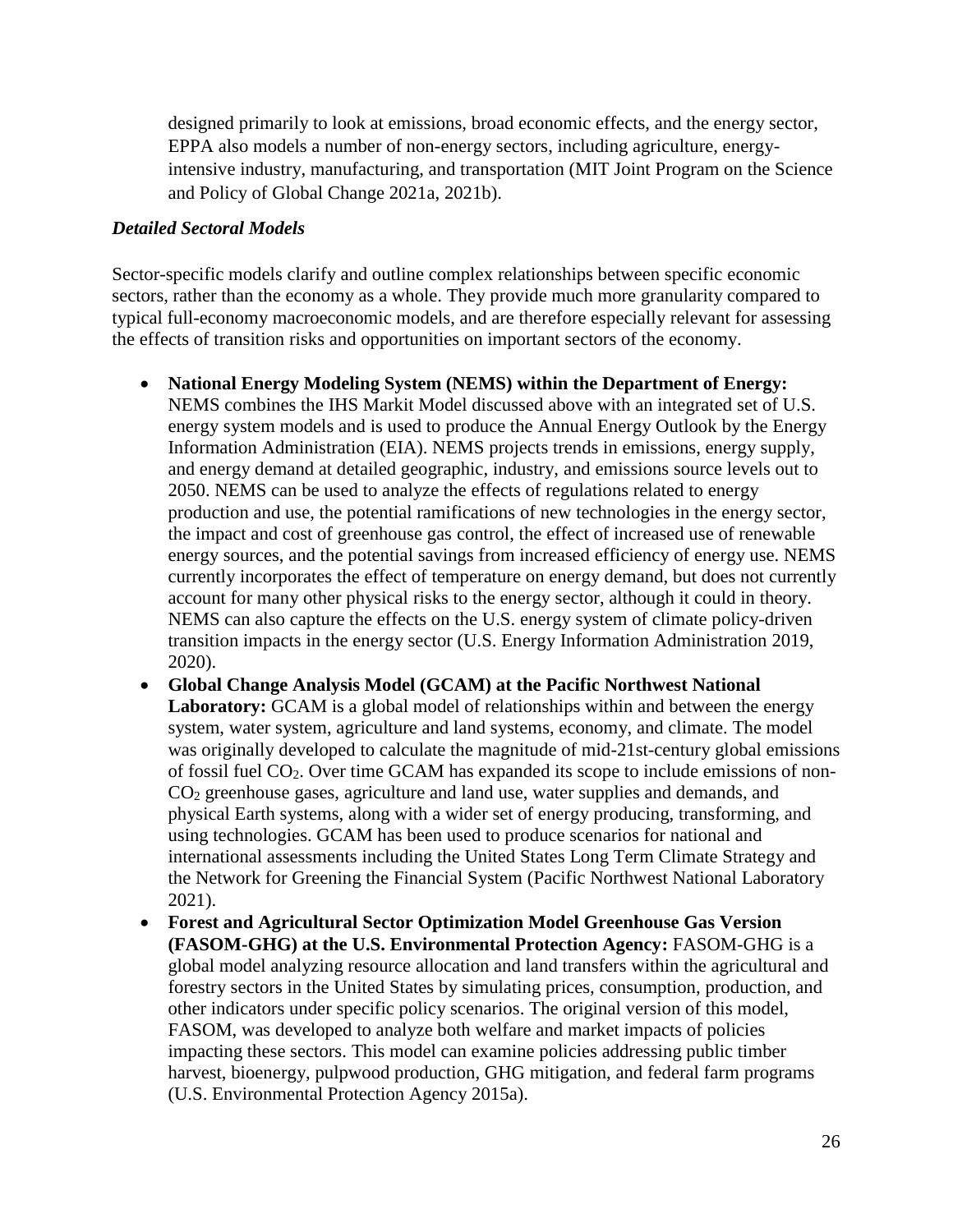- **Global Timber Model (GTM) at the U.S. Environmental Protection Agency:** GTM models the land-use, management, and trade behavior of the global forestry sector in response to policy changes. The model provides information in 10-year increments on a number of variables impacting timber supply and carbon uptake, including afforestation, timberland management, and harvest in different forest types (U.S. Environmental Protection Agency 2015b). Due to forestry's interaction with the agriculture sector for land use, this model also includes land supply functions, which can shift over time depending on future development and agriculture needs (Kindermann et al. 2008). GTM has also been used in academic papers analyzing the impacts of timber harvests on carbon emissions and flux (U.S. Environmental Protection Agency 2015b).
- **Regional Environment and Agriculture Programming (REAP) at the U.S. Department of Agriculture:** REAP helps model agricultural production and relevant environmental outcomes. Combining survey data with simulated input data from the Environmental Productivity and Integrated Climate (EPIC) model, REAP produces output in the form of land use, crop mix, and acreage allocations, as well as regional production from a basket of 10 crops and 13 livestock categories. Historically, REAP has been used in many policy discussions, including those associated with soil conservation, environmental credit trading, climate change mitigation policy, and regional heterogeneity from trade agreements (Malcolm et al. 2012).

# *"Economy-Wide" Climate Damage Functions*

There are a number of studies covered in the physical risks section that use economy-wide climate impact models (e.g. Kahn et. al. 2021, Kalkuhl and Wenz 2020, and Burke et al. 2015). Federal agencies have the capability to utilize these studies, along with the full-economy macroeconometric models described above, to project the macroeconomic impacts of climate change. As noted earlier, NGFS integrates the NiGEM macro-econometric model with the Kalkuhl and Wenz (2020) study to project some of the macroeconomic impacts of the physical damages of climate change.

# *Detailed Damage Models*

The capabilities in this section are designed to project the impact of climate change on specific relevant outcomes rather than the economy as a whole. In general, capabilities in this section focus on dynamics within, or effects of, Earth and climatic systems or effects on economyrelevant variables.

- **Agricultural Model Intercomparison and Improvement Project (AgMIP) at the USDA:** AgMIP is a project that develops and runs models of the effects of climate change on food security, poverty, and agriculture. Broadly, the models seek to understand how climate conditions, such as weather, water supply, and temperature affect agricultural outcomes, including crop supply and productivity. This knowledge feeds in to forecasts of future agricultural outcomes (Rosenzweig et al. 2016).
- **Climate Change Impacts and Risk Analysis (CIRA) at the EPA:** CIRA is an EPA-led collaborative modelling effort that includes analytical teams within the Federal government and scientists from academic institutions and consulting firms. It is focused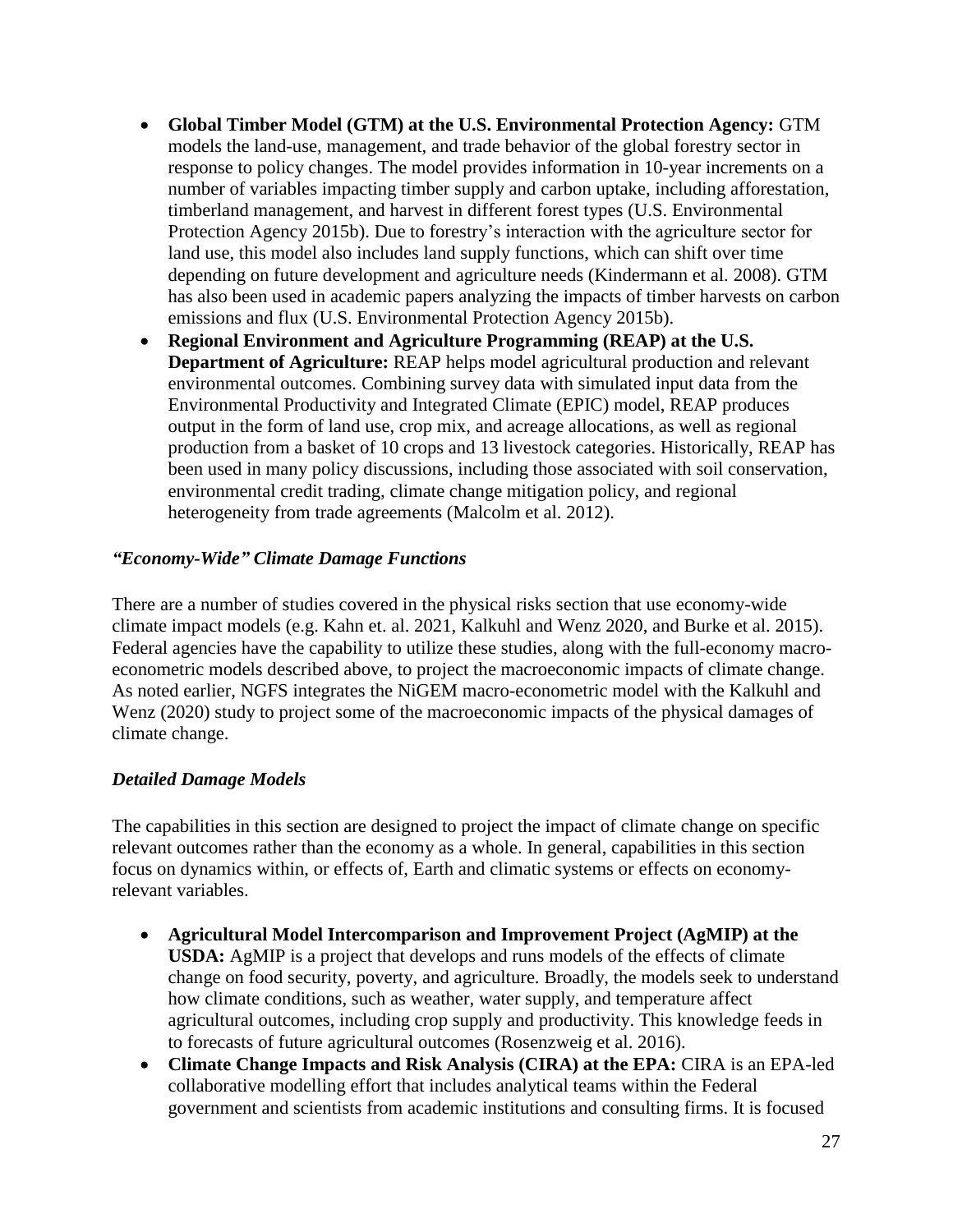on assessing the physical and economic damages of climate change to U.S. health, infrastructure, electricity, water resources, agriculture, and ecosystems. CIRA has produced a number of peer-reviewed publications in high-impact journals estimating the physical and economic damages of climate change in the United States under different climate scenarios. CIRA studies typically analyze physical damages, but do not account for transition risks of climate change. Within some sectors, CIRA also provides information on disproportionate impacts to vulnerable populations and the benefits of proactive adaptation (U.S. Environmental Protection Agency 2017).<sup>8</sup>

• **Reproduction of external studies:** The Federal government can reproduce externallydeveloped frameworks for estimating bottom-up climate damages to the economy. Because such analyses can help clarify the relationship between GHG emissions and economic damages in particular sectors, these resources could serve as inputs to broader macroeconomic models, or help parameterize relationships between emissions and sectoral variables within such models. See Appendix Tables 1 and 2 for examples of external frameworks and studies that could be developed and implemented with a governmental macroeconomic model.

# *Other Relevant Executive Agency Capabilities*

 $\overline{a}$ 

- **National Climate Assessment:** The National Climate Assessment outlines the observed and projected impacts of climate change on environmental and economic resources across the country. The Fourth National Climate Assessment included economic analysis using estimates from Hsiang, et. al. (2017) and EPA's CIRA. Work on the Fifth National Climate Assessment is currently underway with an expected release in late 2023.
- **USDA agricultural markets projections:** The Economic Research Service (ERS) and the Office of the Chief Economist (OCE) within USDA produce projections of what will happen to agricultural commodity markets over next the decade. In principle, these projections could be modified to account for physical and transition climate risks.
- **ERS Agricultural Productivity in the US:** ERS analyzes productivity and growth across the agricultural sector. This data includes price and quantity indices, as well as inputs (energy, total labor, pesticides, and fertilizers) and outputs (crop, livestock, and other). This data could be helpful in further developing macroeconomic models involving the agriculture sector, which is both largely impacted by and itself influences climate indicators.
- **National Center for Environmental Information (NCEI) datasets at NOAA:** NCEI has an extensive array of climate-related datasets, including data on hurricanes, air and sea temperatures, regional climate conditions, wildfires, precipitation, and billion-dollar disasters. These data could conceivably contribute to estimates of the economic impacts of environmental variables, which in turn could serve as inputs to macroeconomic or detailed sector models.
- **U.S. Geological Survey water data:** This resource contains data from approximately 1.9 million sources across the United States on real-time trends and histories of surface-

<sup>8</sup> For more information on EPA's CIRA project, see the project website at: [www.epa.gov/cira](http://www.epa.gov/cira)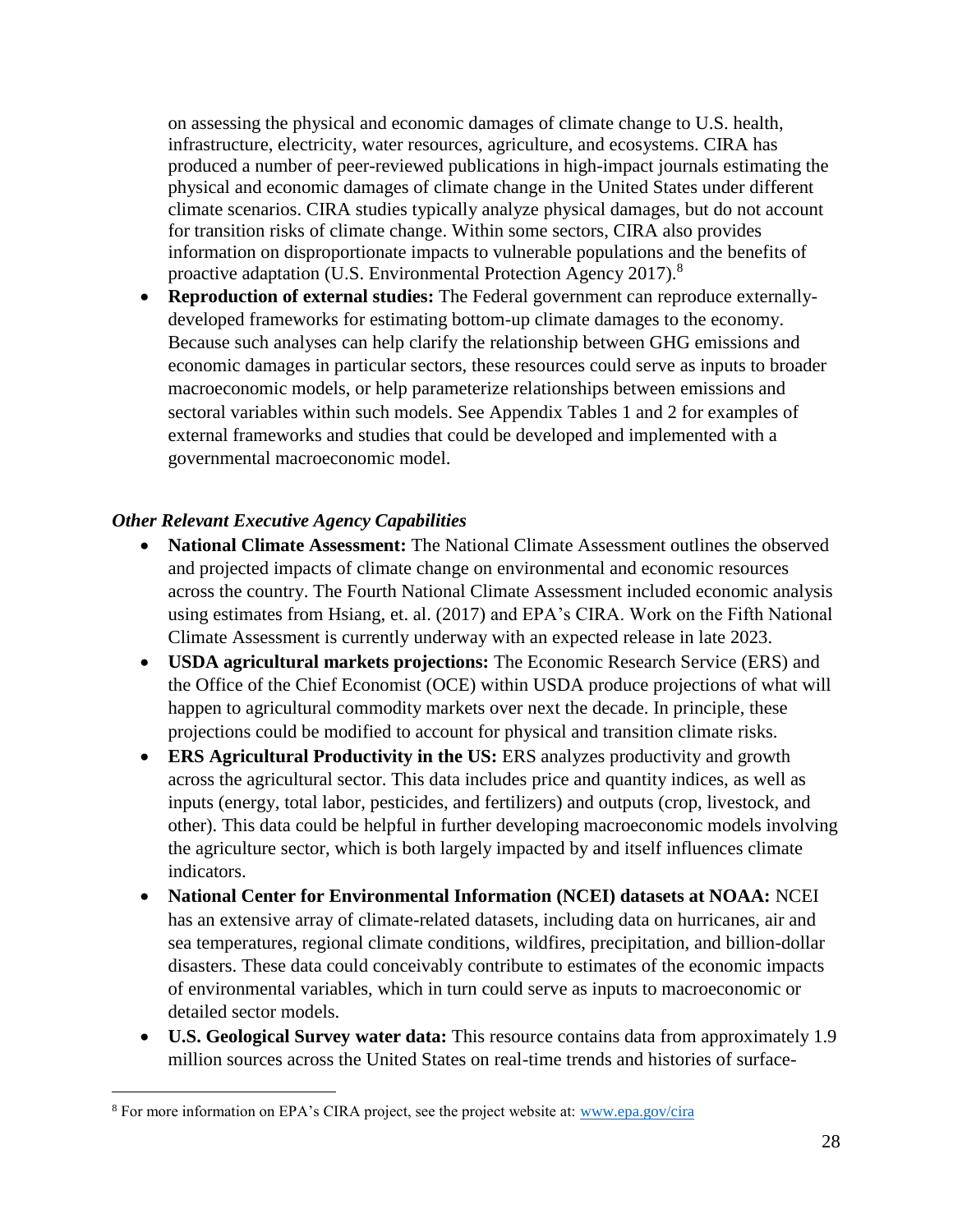water, groundwater, and water quality. Combined with projections of the impact of climate change on freshwater sources, these data sources could be useful inputs to economic models.

- **USDA agricultural variables:** USDA has extensive datasets that include data on agricultural loss (and reasons for loss) over time, county-level data on agricultural acreage and yield across the country, geospatial data on agricultural conditions, and data on agricultural disasters that occur in near real-time. These data may be helpful for estimating the physical risks of climate change on the agriculture sector, as well as for forecasting near-term GDP based on present agricultural conditions.
- **data.gov/climate:** This resource collates various federal datasets on the effects of climate change on economic or economic-adjacent variables. The database contains hundreds of datasets and resources related to coastal flooding, food resilience, water, ecosystem vulnerability, human health, energy infrastructure, transportation, and the Arctic region.
- **Wildfire data from USDA, DOI, and NASA:** These resources contain spatial and temporal data that give details to American wildfires and various causes, such as volcanoes, gas flares, and lightning. Similar to the NCEI datasets above, these resources may be helpful in estimating economic and environmental impacts of disasters.
- **Climate Change Indicators at EPA:** Aggregating data from more than 50 government agencies, academic institutions, and other organizations, EPA has compiled indicators on a number of variables depicting physical and social changes related to the climate, including greenhouse gas emissions, global temperature, drought, ocean acidity, heatrelated deaths, and wildfires (U.S. Environmental Protection Agency 2022). This extensive dataset could be helpful in delineating historical trajectories of the climate as an input to macroeconomic modeling.

# **Conclusion and Next Steps**

Building on the existing resources described above, the Climate-Macro ITWG will develop capabilities to assess the future risks and impacts of climate change and integrate physical and transition risks of climate change into macroeconomic projections for the Federal government. Those capabilities can be continually improved as more and better evidence becomes available. Doing so will enable better understanding of and better communication about the threats that climate change poses to the U.S. economy. A methodology that captures climate-related threats and opportunities is necessary to identify and evaluate policies that can reduce these threats and take advantage of opportunities to meet other economic and social goals. It is also consistent with the Biden-Harris Administration's whole-of-government approach to addressing climate change, and it will encourage resource sharing and communication across many agencies' economic and environmental staff.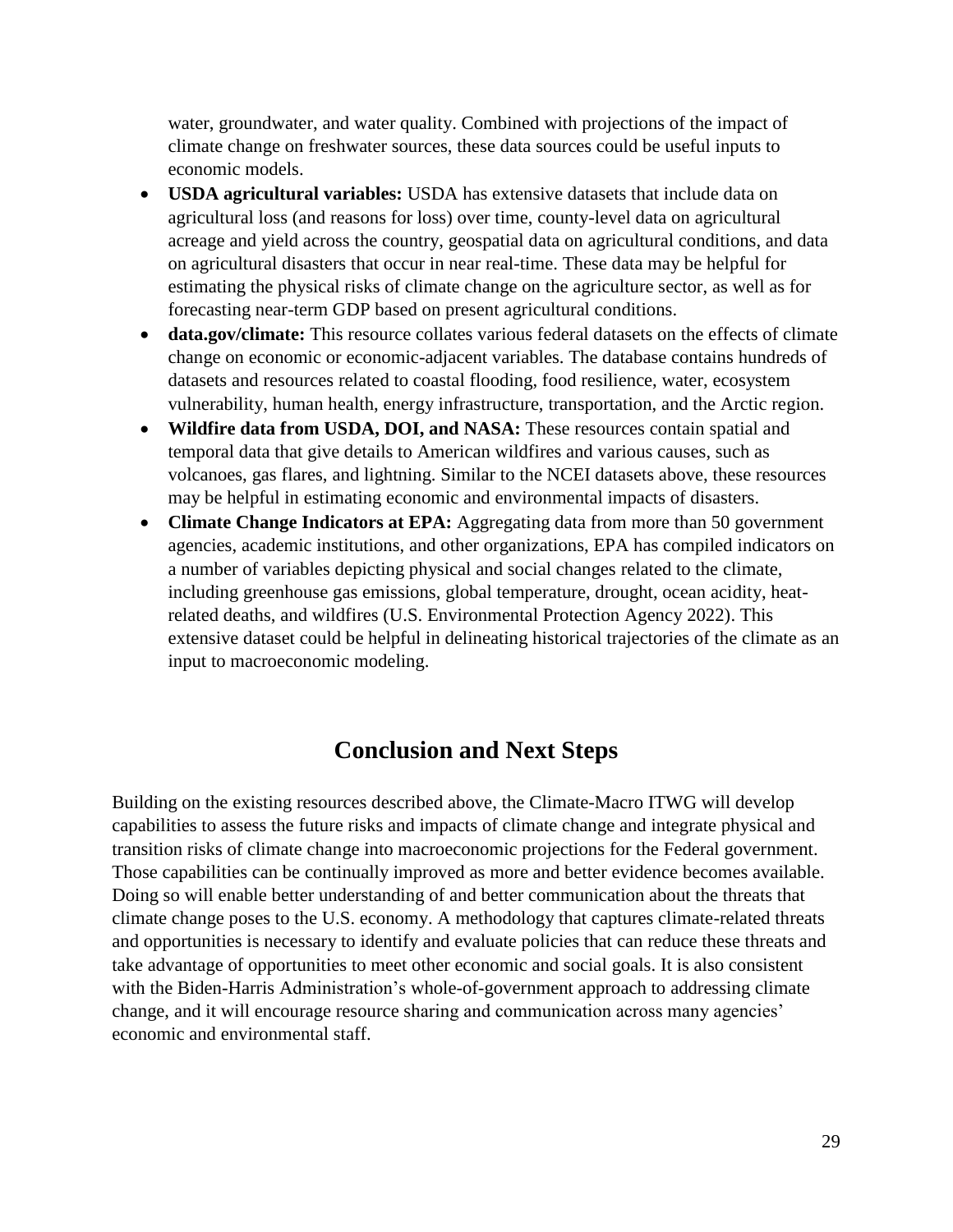# **References**

- Aldy, Joseph E., Matthew J. Kotchen, Robert N. Stavins, and James H. Stock. 2021. "Keep Climate Policy Focused on the Social Cost of Carbon." *Science* 373, no. 6557: 850-852. [https://www.science.org/doi/full/10.1126/science.abi7813.](https://www.science.org/doi/full/10.1126/science.abi7813)
- Arnold, R.W. 2018. "How CBO Produces Its 10-Year Economic Forecast." Congressional Budget Office Working Paper 2018-02. Washington DC: Congressional Budget Office. [https://www.cbo.gov/system/files/115th-congress-2017-2018/workingpaper/53537](https://www.cbo.gov/system/files/115th-congress-2017-2018/workingpaper/53537-workingpaper.pdf) [workingpaper.pdf.](https://www.cbo.gov/system/files/115th-congress-2017-2018/workingpaper/53537-workingpaper.pdf)
- Arora, V. 2013. "Models for Use at EIA*.*" EIA Working Paper. Washington, DC: U.S. Energy Information Administration. [https://www.eia.gov/workingpapers/pdf/macro\\_models-vipin](https://www.eia.gov/workingpapers/pdf/macro_models-vipin-wappendix.pdf)[wappendix.pdf.](https://www.eia.gov/workingpapers/pdf/macro_models-vipin-wappendix.pdf)
- Auffhammer, M. 2018. "Quantifying Economic Damages from Climate Change." *Journal of Economic Perspectives* 32, no. 4: 33–52. [https://doi.org/10.1257/jep.32.4.33.](https://doi.org/10.1257/jep.32.4.33)
- Autor, D., D. Dorn, and G.H. Hanson. 2021. "On the Persistence of the China Shock." NBER Working Paper 29401. Cambridge, MA: National Bureau of Economic Research. [https://www.nber.org/papers/w29401.](https://www.nber.org/papers/w29401)
- Bakkensen, L. A., and L. Barrage. 2021. "Going Underwater? Flood Risk Belief Heterogeneity and Coastal Home Price Dynamics." *The Review of Financial Studies*. [https://doi.org/10.1093/rfs/hhab122.](https://doi.org/10.1093/rfs/hhab122)
- Bank of Canada. 2022. "Using Scenario Analysis to Assess Climate Transition Risk." [https://www.bankofcanada.ca/wp-content/uploads/2021/11/BoC-OSFI-Using-Scenario-](https://www.bankofcanada.ca/wp-content/uploads/2021/11/BoC-OSFI-Using-Scenario-Analysis-to-Assess-Climate-Transition-Risk.pdf)[Analysis-to-Assess-Climate-Transition-Risk.pdf.](https://www.bankofcanada.ca/wp-content/uploads/2021/11/BoC-OSFI-Using-Scenario-Analysis-to-Assess-Climate-Transition-Risk.pdf)
- Bank of England. 2021. "Key Elements of the 2021 Biennial Exploratory Scenario: Financial Risks from Climate Change." [https://www.bankofengland.co.uk/stress-testing/2021/key](https://www.bankofengland.co.uk/stress-testing/2021/key-elements-2021-biennial-exploratory-scenario-financial-risks-climate-change)[elements-2021-biennial-exploratory-scenario-financial-risks-climate-change.](https://www.bankofengland.co.uk/stress-testing/2021/key-elements-2021-biennial-exploratory-scenario-financial-risks-climate-change)
- Barrage, L. 2020. "The Fiscal Costs of Climate Change." *AEA Papers and Proceedings* 110: 107– 112. [https://doi.org/10.1257/pandp.20201082.](https://doi.org/10.1257/pandp.20201082)
- Bartik, T. 2020. "Using Place-Based Jobs Policies to Help Distressed Communities." *Journal of Economic Perspectives* 34, no. 3: 99-127. [https://www.aeaweb.org/articles?id=10.1257/jep.34.3.99.](https://www.aeaweb.org/articles?id=10.1257/jep.34.3.99)
- Batten, S. 2018. "Climate Change and the Macro-Economy: A Critical Review." Bank of England Working Paper 706. [https://doi.org/10.2139/ssrn.3104554.](https://doi.org/10.2139/ssrn.3104554)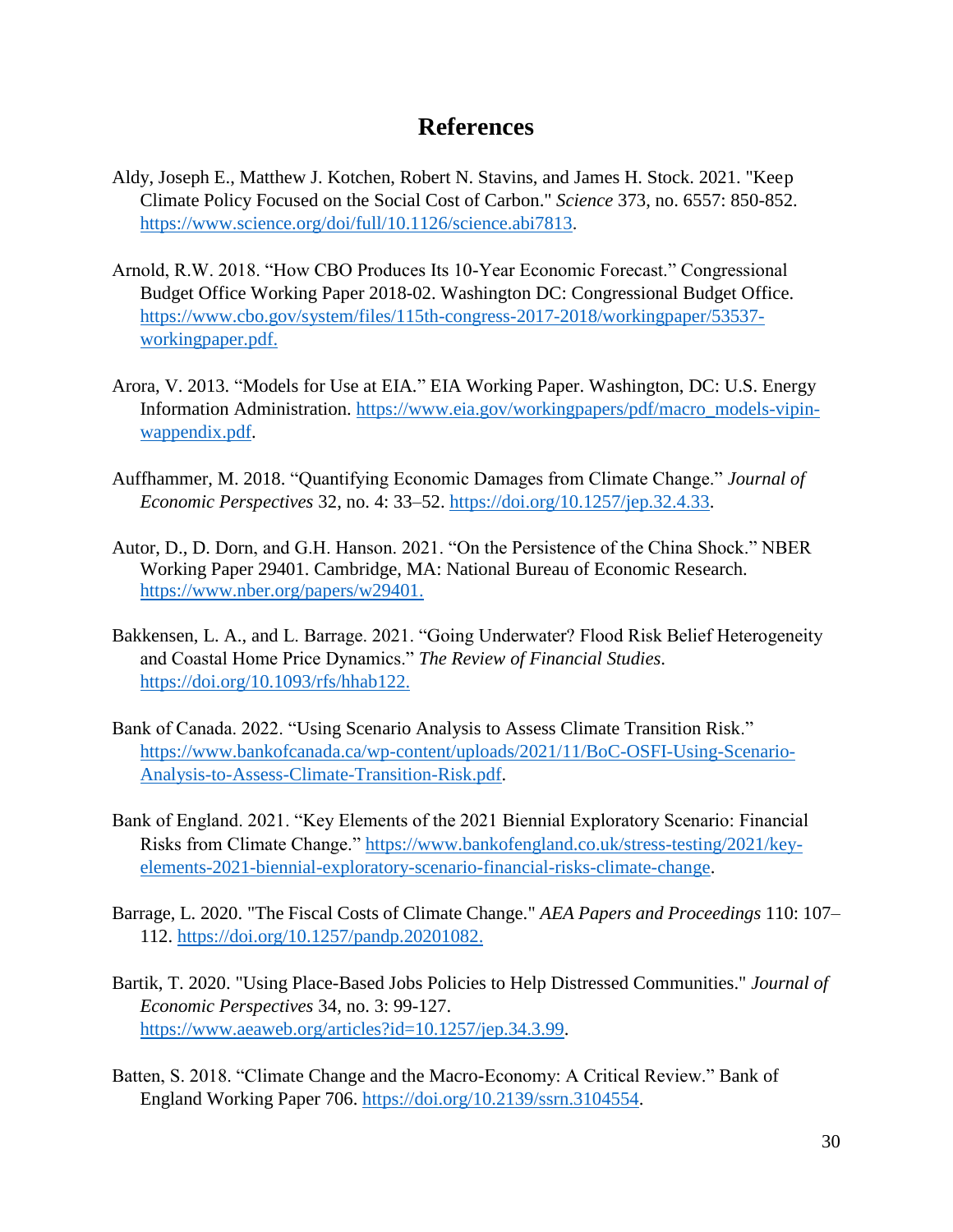- Bernanke, B.S. 1983. "Irreversibility, Uncertainty, and Cyclical Investment." *The Quarterly Journal of Economics* 98, no. 1: 85-106. [https://doi.org/10.2307/1885568.](https://doi.org/10.2307/1885568)
- Bivens, J. 2017. "The Potential Macroeconomic Benefits from Increasing Infrastructure Investment." Economy Policy Institute. [https://www.epi.org/publication/the-potential](https://www.epi.org/publication/the-potential-macroeconomic-benefits-from-increasing-infrastructure-investment/)[macroeconomic-benefits-from-increasing-infrastructure-investment/.](https://www.epi.org/publication/the-potential-macroeconomic-benefits-from-increasing-infrastructure-investment/)
- Bosello, F., F. Eboli, and R. Pierfederici. 2012. "Assessing the Economic Impacts of Climate Change - An Updated CGE Point of View." FEEM Working Paper 2.2012. [https://doi.org/10.2139/ssrn.2004966.](https://doi.org/10.2139/ssrn.2004966)
- Brayton, F., T. Laubach, and D. Reifschneider. 2014. "The FRB/US Model: A Tool for Macroeconomic Policy Analysis." FEDS Notes. [https://www.federalreserve.gov/econresdata/notes/feds-notes/2014/a-tool-for](https://www.federalreserve.gov/econresdata/notes/feds-notes/2014/a-tool-for-macroeconomic-policy-analysis.html)[macroeconomic-policy-analysis.html.](https://www.federalreserve.gov/econresdata/notes/feds-notes/2014/a-tool-for-macroeconomic-policy-analysis.html)
- Bressler, R.D. 2021. "The Mortality Cost of Carbon." *Nature Communications* 12, no. 1: 4467. [https://doi.org/10.1038/s41467-021-24487-w.](https://doi.org/10.1038/s41467-021-24487-w)
- Bressler, R.D., F.C. Moore, K. Rennert, and D. Anthoff. 2021. "Estimates of Country Level Temperature-Related Mortality Damage Functions." *Scientific Reports* 11, no. 1: 20282. [https://doi.org/10.1038/s41598-021-99156-5.](https://doi.org/10.1038/s41598-021-99156-5)
- Burke, M., and K. Emerick. 2016. "Adaptation to Climate Change: Evidence from U.S. Agriculture." *American Economic Journal: Economic Policy* 8, no. 3: 106-40. [https://www.aeaweb.org/articles?id=10.1257/pol.20130025.](https://www.aeaweb.org/articles?id=10.1257/pol.20130025)
- Burke, M., S.M. Hsiang, and E. Miguel. 2015. "Global Non-Linear Effect of Temperature on Economic Production." *Nature* 527: 235–39. [https://doi.org/10.1038/nature15725.](https://doi.org/10.1038/nature15725)
- Burke, M., and V. Tanutama. 2019. "Climatic constraints on aggregate economic output." NBER Working Paper 25779. Cambridge, MA: National Bureau of Economic Research. [https://www.nber.org/system/files/working\\_papers/w25779/w25779.pdf.](https://www.nber.org/system/files/working_papers/w25779/w25779.pdf)
- Cai, Y., and T. Lontzek. 2019. "The Social Cost of Carbon with Economic and Climate Risks." *Journal of Political Economy* 127, no. 6: 2684-2734. [https://www.journals.uchicago.edu/doi/abs/10.1086/701890?journalCode=jpe.](https://www.journals.uchicago.edu/doi/abs/10.1086/701890?journalCode=jpe)
- Carleton, T.A., A. Jina, M.T. Delgado, M. Greenstone, T. Houser, S.M. Hsiang, A. Hultgren, R.E. Kopp, K.E. McCusker, I.B. Nath, J. Rising, A. Rode, H.K. Seo, A. Viaene, J. Yuan, and A.T. Zhang. 2020. "Valuing the Global Mortality Consequences of Climate Change Accounting for Adaption Costs and Benefits." NBER Working Paper 28466. Cambridge,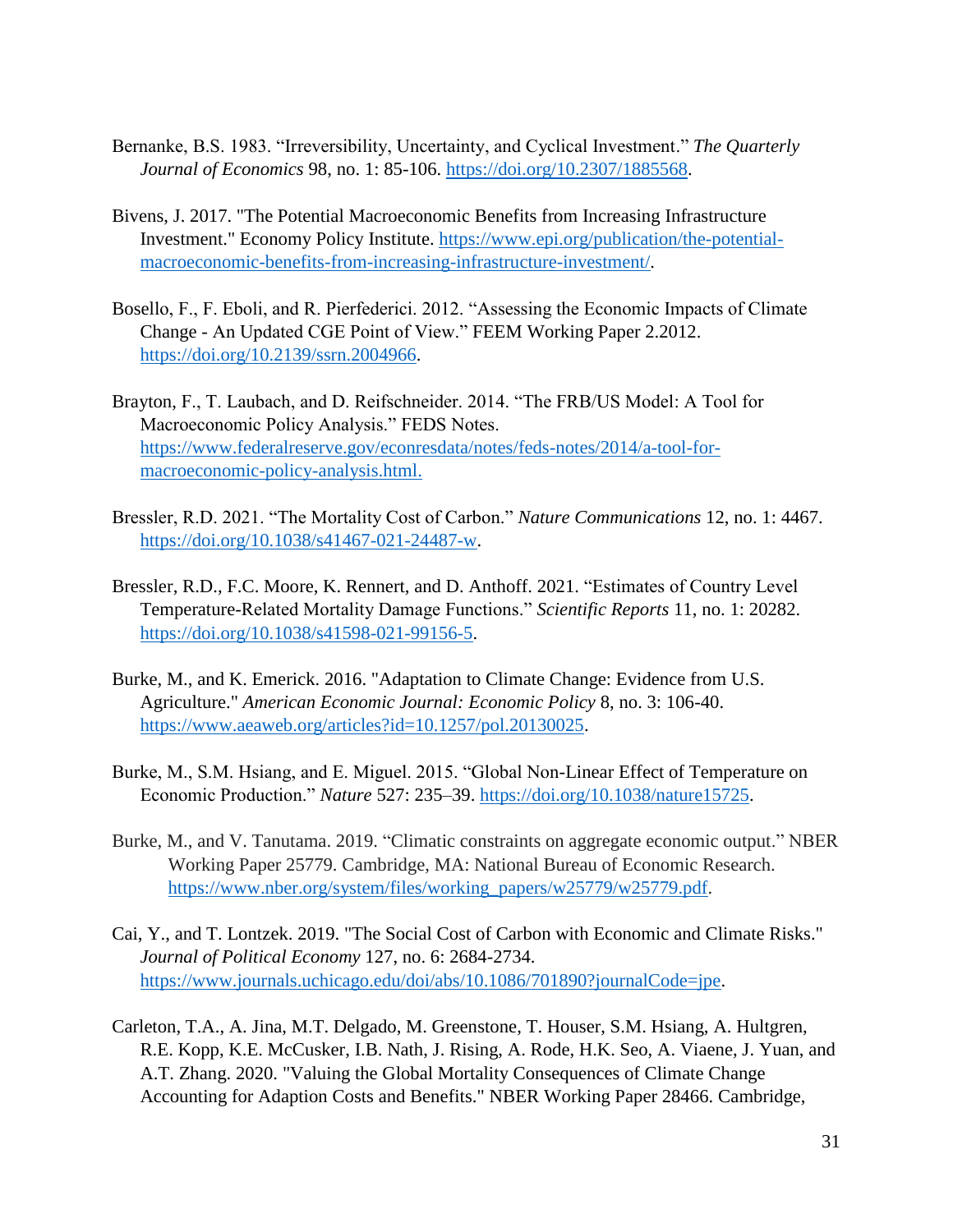MA: National Bureau of Economic Research. [https://www.nber.org/system/files/working\\_papers/w27599/w27599.pdf.](https://www.nber.org/system/files/working_papers/w27599/w27599.pdf)

- Coalition of Finance Ministers for Climate Action. 2021. "About US." [https://www.financeministersforclimate.org/about-us.](https://www.financeministersforclimate.org/about-us)
- Colacito, R., B. Hoffmann, and T. Phan. 2019. "Temperature and Growth: A Panel Analysis of the United States." *Journal of Money, Credit, and Banking* 51, no 2-3: 313-368. [https://doi.org/10.1111/jmcb.12574.](https://doi.org/10.1111/jmcb.12574)
- Council of Economic Advisers (CEA). 2021. "Innovation, Investment, and Inclusion: Accelerating the Energy Transition and Creating Good Jobs." CEA White Papers. [https://www.whitehouse.gov/wp-content/uploads/2021/04/Innovation-Investment-and-](https://www.whitehouse.gov/wp-content/uploads/2021/04/Innovation-Investment-and-Inclusion-CEA-April-23-2021-1.pdf)[Inclusion-CEA-April-23-2021-1.pdf.](https://www.whitehouse.gov/wp-content/uploads/2021/04/Innovation-Investment-and-Inclusion-CEA-April-23-2021-1.pdf)
- Cruz, J., and E. Rossi-Hansberg. 2021. "The Economic Geography of Global Warming." NBER Working Paper 28466. Cambridge, MA: National Bureau of Economic Research. [https://doi.org/10.3386/w28466.](https://doi.org/10.3386/w28466)
- Dechezleprêtre, A., R. Martin, and M. Mohnen. 2014. "Knowledge Spillovers from Clean and Dirty Technologies." CEP Discussion Papers (CEPDP1300). [http://eprints.lse.ac.uk/60501/.](http://eprints.lse.ac.uk/60501/)
- Dell, M., B. Jones, and B. Olken. 2008. "Climate Change and Economic Growth: Evidence from the Last Half Century." NBER Working Paper 14132. Cambridge, MA: National Bureau of Economic Research. [https://doi.org/10.3386/w14132.](https://doi.org/10.3386/w14132)
- Dell, M., B.F. Jones, and B.A. Olken. 2012. "Temperature Shocks and Economic Growth: Evidence from the Last Half Century." *American Economic Journal: Macroeconomics* 4, no. 3: 66-95. [https://www.aeaweb.org/articles?id=10.1257/mac.4.3.66.](https://www.aeaweb.org/articles?id=10.1257/mac.4.3.66)
- Dell, M., B.F. Jones, and B.A. Olken. 2014. "What Do We Learn from the Weather? The New Climate-Economy Literature." *Journal of Economic Literature* 52, no. 3: 740–98. [https://doi.org/10.1257/jel.52.3.740.](https://doi.org/10.1257/jel.52.3.740)
- Delzeit, R., R. Beach, R. Bibas, W. Britz, J. Chateau, F. Freund, J. Lefevre, F. Schuenemann, T. Sulser, H. Valin, B. van Ruijven, M. Weitzel, D. Willenbockel, and K. Wojtowicz. 2020. "Linking Global CGE Models with Sectoral Models to Generate Baseline Scenarios: Approaches, Challenges, and Opportunities." *Journal of Global Economic Analysis* 5, no. 1: 162–195. [https://jgea.org/ojs/index.php/jgea/article/view/93.](https://jgea.org/ojs/index.php/jgea/article/view/93)
- Deryugina, T., G. Heutel, N.H. Miller, D. Molitor, and J. Reif. 2019. "The Mortality and Medical Costs of Air Pollution: Evidence from Changes in Wind Direction." *American Economic Review* 109, no. 12: 4178-4219. [https://www.aeaweb.org/articles?id=10.1257/aer.20180279.](https://www.aeaweb.org/articles?id=10.1257/aer.20180279)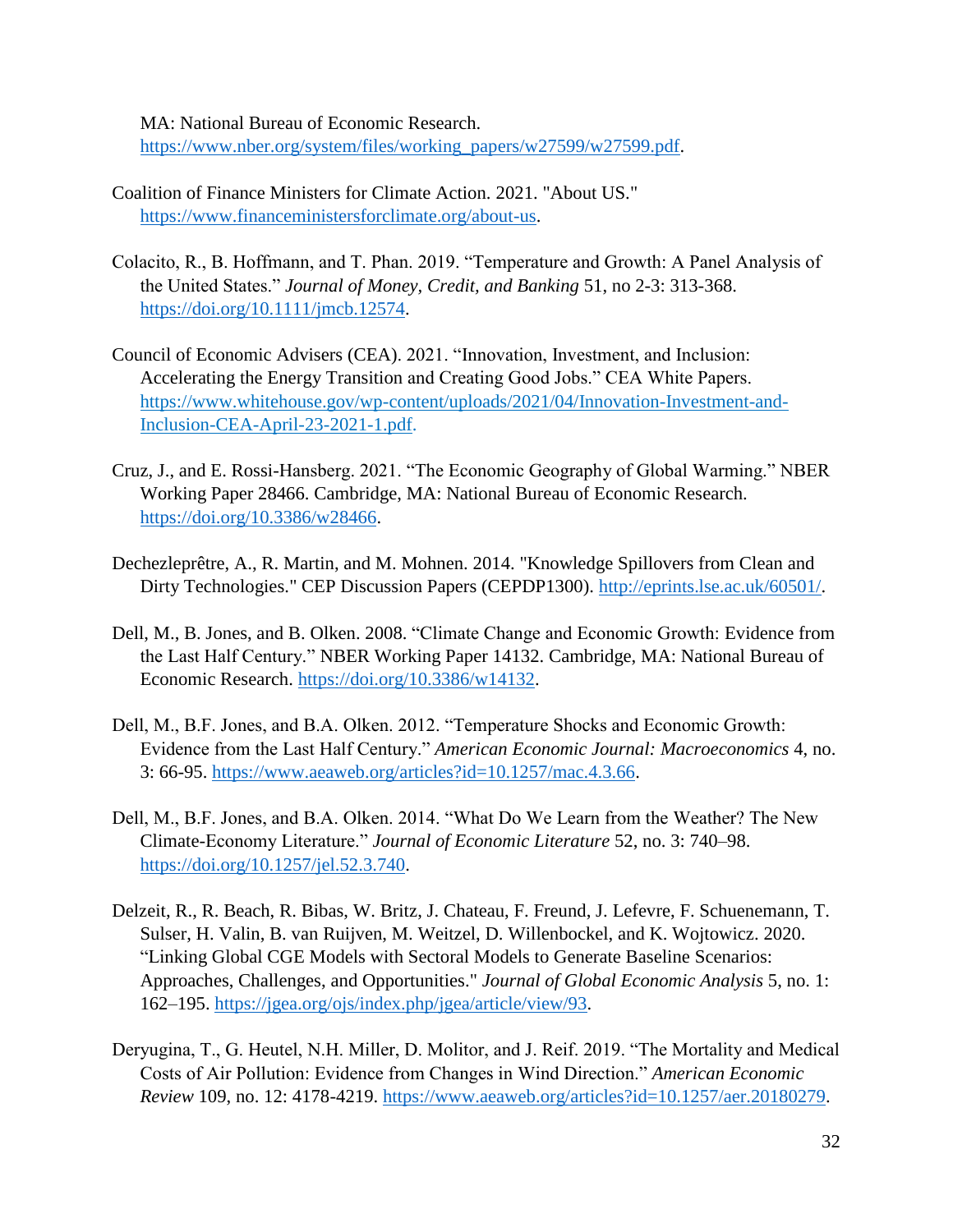- Deryugina, T., and S. Hsiang. 2014. "Does the Environment Still Matter? Daily Temperature and Income in the United States." NBER Working Paper 20750. Cambridge, MA: National Bureau of Economic Research. [https://doi.org/10.3386/w20750.](https://doi.org/10.3386/w20750)
- Deschênes, O., and M. Greenstone. 2011. "Climate Change, Mortality, and Adaptation: Evidence from Annual Fluctuations in Weather in the US." *American Economic Journal: Applied Economics* 3, no. 4: 152-85. [https://pubs.aeaweb.org/doi/pdfplus/10.1257/app.3.4.152.](https://pubs.aeaweb.org/doi/pdfplus/10.1257/app.3.4.152)
- Diamond, J.W., and G.R. Zodrow. 2018. "The Effects of Carbon Tax Policies on the U.S. Economy and the Welfare of Households." Independent Report: Columbia SIPA Center on Global Energy Policy. [https://energypolicy.columbia.edu/sites/default/files/pictures/CGEP\\_Effects\\_of\\_CarbonTaxP](https://energypolicy.columbia.edu/sites/default/files/pictures/CGEP_Effects_of_CarbonTaxPolicies_US_Economy_Welfar_of_Households.pdf) [olicies\\_US\\_Economy\\_Welfar\\_of\\_Households.pdf.](https://energypolicy.columbia.edu/sites/default/files/pictures/CGEP_Effects_of_CarbonTaxPolicies_US_Economy_Welfar_of_Households.pdf)
- Dietz, S., J. Rising, T. Stoerk, and G. Wagner. 2021. "Economic Impacts of Tipping Points in the Climate System." *Proceedings of the National Academies of Science*, 118, no. 34: e2103081118. [https://doi.org/10.1073/pnas.2103081118.](https://doi.org/10.1073/pnas.2103081118)
- EPA Science Advisory Board. 2017. "SAB Advice on the Use of Economy-Wide Models in Evaluating the Social Costs, Benefits, and Economic Impacts of Air Regulations."
- European Commission. 2020. "Supporting Climate Action Through the EU Budget." [https://ec.europa.eu/clima/eu-action/funding-climate-action/supporting-climate-action](https://ec.europa.eu/clima/eu-action/funding-climate-action/supporting-climate-action-through-eu-budget_en#ecl-inpage-1588)[through-eu-budget\\_en#ecl-inpage-1588.](https://ec.europa.eu/clima/eu-action/funding-climate-action/supporting-climate-action-through-eu-budget_en#ecl-inpage-1588)
- Exec. Order No. 14030, 86 Fed. Reg. 27967 (May 25, 2021). [https://www.federalregister.gov/documents/2021/05/25/2021-11168/climate-related](https://www.federalregister.gov/documents/2021/05/25/2021-11168/climate-related-financial-risk)[financial-risk.](https://www.federalregister.gov/documents/2021/05/25/2021-11168/climate-related-financial-risk)
- Fankhaeser, S., F. Sehlleier, and N. Stern. 2008. "Climate Change, Innovation and Jobs." *Climate Policy* 8, no. 4: 421-429. [https://www.tandfonline.com/doi/abs/10.3763/cpol.2008.0513.](https://www.tandfonline.com/doi/abs/10.3763/cpol.2008.0513)
- Feng, S., A.B. Krueger, and M. Oppenheimer. 2010. "Linkages among Climate Change, Crop Yields and Mexico-US Cross-Border Migration." *Proceedings of the National Academy of Sciences* 107, no. 32: 14257–62. [https://doi.org/10.1073/pnas.1002632107.](https://doi.org/10.1073/pnas.1002632107)
- Fried, S. 2021. "Seawalls and Stilts: A Quantitative Macro Study of Climate Adaptation." Federal Reserve Bank of San Francisco Working Paper 2021-07. San Francisco, CA: Federal Reserve Bank of San Francisco. [https://doi.org/10.24148/wp2021-07.](https://doi.org/10.24148/wp2021-07)

Fuglie, K. 2021. "Climate Change Upsets Agriculture." *Nature Climate Change* 11, no. 4: 294–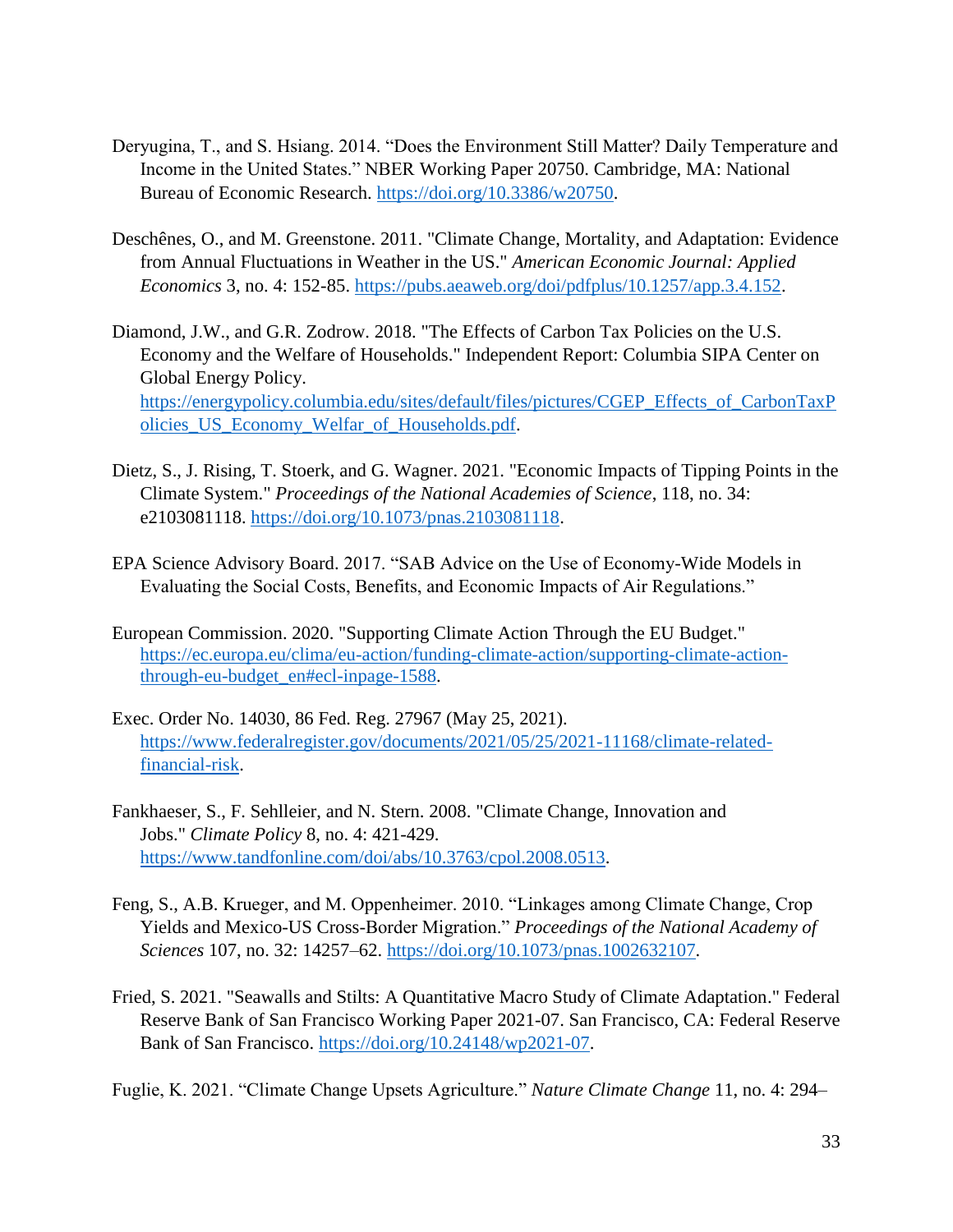295. [https://www.nature.com/articles/s41558-021-01017-6.](https://www.nature.com/articles/s41558-021-01017-6)

- Garcia-Muros, X., J. Morris, and S. Paltsev. 2022. "Toward a Just Energy Transition: A Distributional Analysis of Low-Carbon Policies in the USA." *Energy Economics* 105: 105769. [https://www.sciencedirect.com/science/article/pii/S0140988321006113.](https://www.sciencedirect.com/science/article/pii/S0140988321006113)
- Graff Zivin, J., and M. Neidell. 2012. "The Impact of Pollution on Worker Productivity." *American Economic Review* 102, no. 7: 3652-73. [https://www.aeaweb.org/articles?id=10.1257/aer.102.7.3652.](https://www.aeaweb.org/articles?id=10.1257/aer.102.7.3652)
- Graff Zivin, J., and M. Neidell. 2014. "Temperature and the Allocation of Time: Implications for Climate Change." *Journal of Labor Economics* 32, no. 1: 1–26. [https://doi.org/10.1086/671766.](https://doi.org/10.1086/671766)
- Handley, K. and N. Limao. 2017. "Policy Uncertainty, Trade, and Welfare: Theory and Evidence for China and the United States." *American Economic Review* 107, no. 9: 2731-83. [https://www.aeaweb.org/articles?id=10.1257/aer.20141419.](https://www.aeaweb.org/articles?id=10.1257/aer.20141419)
- Haqiqi, I., D.S. Grogan, T.W. Hertel, and W. Schlenker. 2021. "Quantifying the Impacts of Compound Extremes on Agriculture." *Hydrology and Earth System Sciences* 25, no. 2: 551- 564. [https://www.pches.psu.edu/bib-items/Haqiqi2021-fm/.](https://www.pches.psu.edu/bib-items/Haqiqi2021-fm/)
- Heal, G., and J. Park. 2016. "Reflections—Temperature Stress and the Direct Impact of Climate Change: A review of an Emerging Literature." *Review of Environmental Economics and Policy* 10, no. 2: 347–362. [https://doi.org/10.1093/reep/rew007.](https://doi.org/10.1093/reep/rew007)
- Herrnstadt, E., and T. Dinan. 2020. "CBO's Projection of the Effect of Climate Change on U.S. Economic Output." Congressional Budget Office Working Paper Series 2020-06. Washington, DC: Congressional Budget Office. [https://www.cbo.gov/system/files/2020-](https://www.cbo.gov/system/files/2020-09/56505-Climate-Change.pdf) [09/56505-Climate-Change.pdf.](https://www.cbo.gov/system/files/2020-09/56505-Climate-Change.pdf)
- Hoegh-Guldberg, O., D. Jacob, M. Taylor, M. Bindi, S. Brown, I. Camilloni, A. Diedhiou, R. Djalante, K.L. Ebi, F. Engelbrecht, J.Guiot, Y. Hijioka, S. Mehrotra, A. Payne, S.I. Seneviratne, A. Thomas, R. Warren, and G. Zhou. 2018. "Impacts of 1.5°C of Global Warming on Natural and Human Systems." In *Global Warming of 1.5°C. An IPCC Special Report on the Impacts of Global Warming of 1.5°C above Pre-industrial Levels and Related Global Greenhouse Gas Emission Pathways, in the Context of Strengthening the Global Response to the Threat of Climate Change, Sustainable Development, and Efforts to Eradicate Poverty*, edited by V. Masson-Delmotte, P. Zhai, H.-O. Pörtner, D. Roberts, J. Skea, P.R. Shukla, A. Pirani, W. Moufouma-Okia, C. Péan, R. Pidcock, S. Connors, J.B.R. Matthews, Y. Chen, X. Zhou, M.I.Gomis, E. Lonnoy, T.Maycock, M.Tignor, and T. Waterfield. IPCC.

[https://www.ipcc.ch/site/assets/uploads/sites/2/2019/06/SR15\\_Chapter3\\_Low\\_Res.pdf.](https://www.ipcc.ch/site/assets/uploads/sites/2/2019/06/SR15_Chapter3_Low_Res.pdf)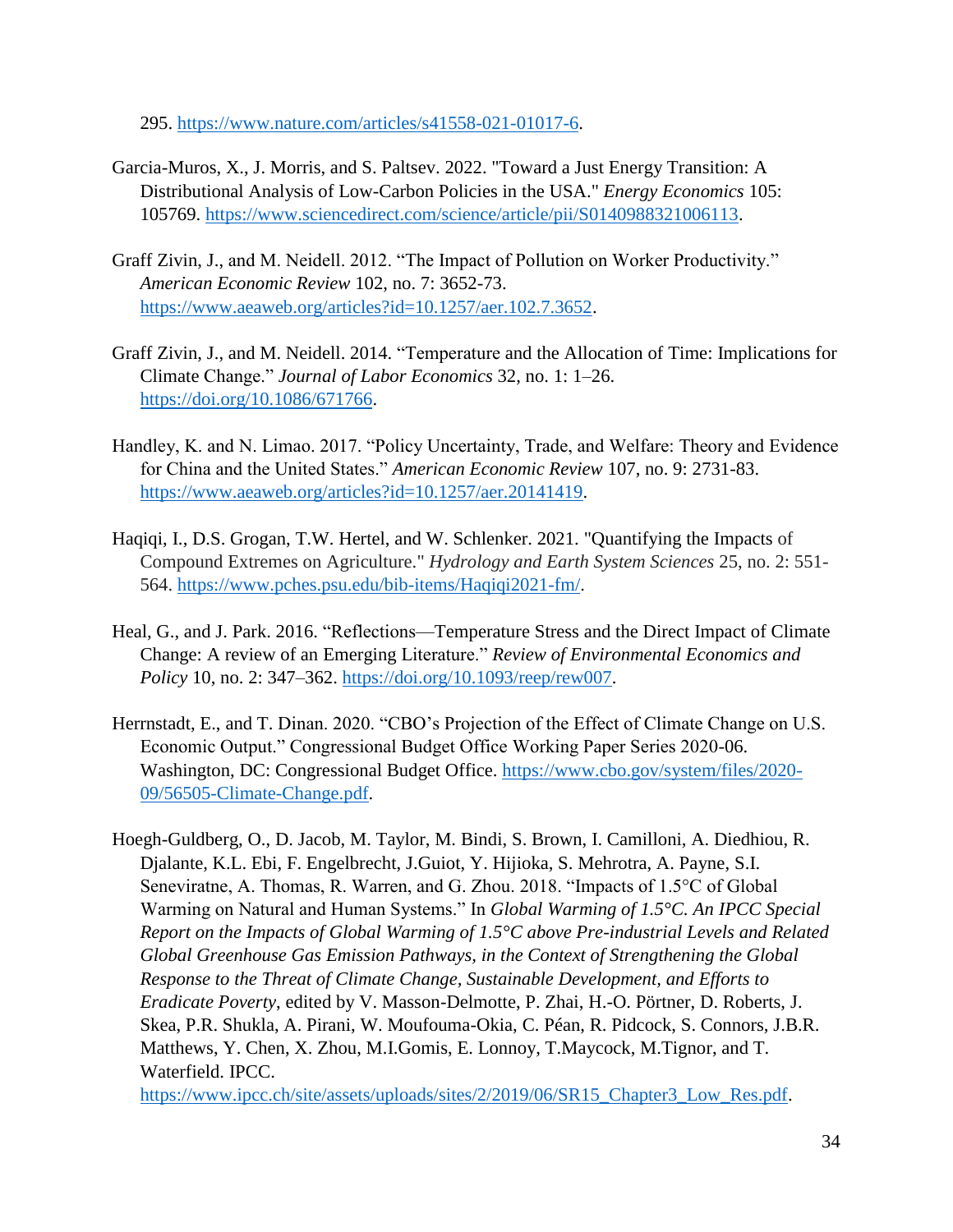- Hopkins, M. 2018. "About the Moody's Analytics Global Macroeconomic Model." Moody's Analytics. [https://www.moodysanalytics.com/-/media/whitepaper/2018/global](https://www.moodysanalytics.com/-/media/whitepaper/2018/global-macroeconomic-model-description-short-version)[macroeconomic-model-description-short-version.](https://www.moodysanalytics.com/-/media/whitepaper/2018/global-macroeconomic-model-description-short-version)
- Hsiang, S. 2019. "Statement of Solomon Hsiang." United States House Committee on the Budget. [https://budget.house.gov/sites/democrats.budget.house.gov/files/documents/House\\_Testimon](https://budget.house.gov/sites/democrats.budget.house.gov/files/documents/House_Testimony_Hsiang_6_10_19_final.pdf) y Hsiang  $6$  10 19 final.pdf.
- Hsiang, S., M. Burke, and E. Miguel. 2013. "Quantifying the Influence of Climate on Human Conflict." *Science* 341, no. 6151: 1235367. [https://doi.org/10.1126/science.1235367.](https://doi.org/10.1126/science.1235367)
- Hsiang, S.M., and A.S. Jina. 2014. "The Causal Effect of Environmental Catastrophe on Long-Run Economic Growth: Evidence From 6,700 Cyclones." NBER Working Paper 20352. Cambridge, MA: National Bureau of Economic Research. [https://doi.org/10.3386/w20352.](https://doi.org/10.3386/w20352)
- Hsiang, S., R. Kopp, A. Jina, J. Rising, M. Delgado, S. Mohan, D. J. Rasmussen, R. Muir-Wood, P. Wilson, M. Oppenheimer, K. Larsen, and T. Houser. 2017. "Estimating Economic Damage from Climate Change in the United States." *Science* 356, no. 6345: 1362–69. [https://doi.org/10.1126/science.aal4369.](https://doi.org/10.1126/science.aal4369)
- Hsiang, S., P. Oliva, and R. Walker. 2019. "The Distribution of Environmental Damages." *Review of Environmental Economics and Policy* 13, no. 1: 83–103. [https://doi.org/10.1093/reep/rey024.](https://doi.org/10.1093/reep/rey024)
- IHS Markit. "US Economic Modeling and Forecasting Services." S&P Global. [https://ihsmarkit.com/products/US-economic-modeling-forecasting-services.html#Macro.](https://ihsmarkit.com/products/US-economic-modeling-forecasting-services.html#Macro)
- Interagency Working Group on Coal and Power Plant Communities and Economic Revitalization. 2021. "Initial Report to the President on Empowering Workers Through Revitalizing Energy Communities." [https://netl.doe.gov/sites/default/files/2021-](https://netl.doe.gov/sites/default/files/2021-04/Initial%20Report%20on%20Energy%20Communities_Apr2021.pdf) [04/Initial%20Report%20on%20Energy%20Communities\\_Apr2021.pdf.](https://netl.doe.gov/sites/default/files/2021-04/Initial%20Report%20on%20Energy%20Communities_Apr2021.pdf)

International Energy Agency. 2022. "Iron and Steel." [https://www.iea.org/reports/iron-and-steel.](https://www.iea.org/reports/iron-and-steel)

International Renewable Energy Agency (IRENA). 2021. "Renewable Capacity Statistics 2021." [https://www.irena.org/-](https://www.irena.org/-/media/Files/IRENA/Agency/Publication/2021/Apr/IRENA_RE_Capacity_Statistics_2021.pdf) [/media/Files/IRENA/Agency/Publication/2021/Apr/IRENA\\_RE\\_Capacity\\_Statistics\\_2021.p](https://www.irena.org/-/media/Files/IRENA/Agency/Publication/2021/Apr/IRENA_RE_Capacity_Statistics_2021.pdf) [df.](https://www.irena.org/-/media/Files/IRENA/Agency/Publication/2021/Apr/IRENA_RE_Capacity_Statistics_2021.pdf)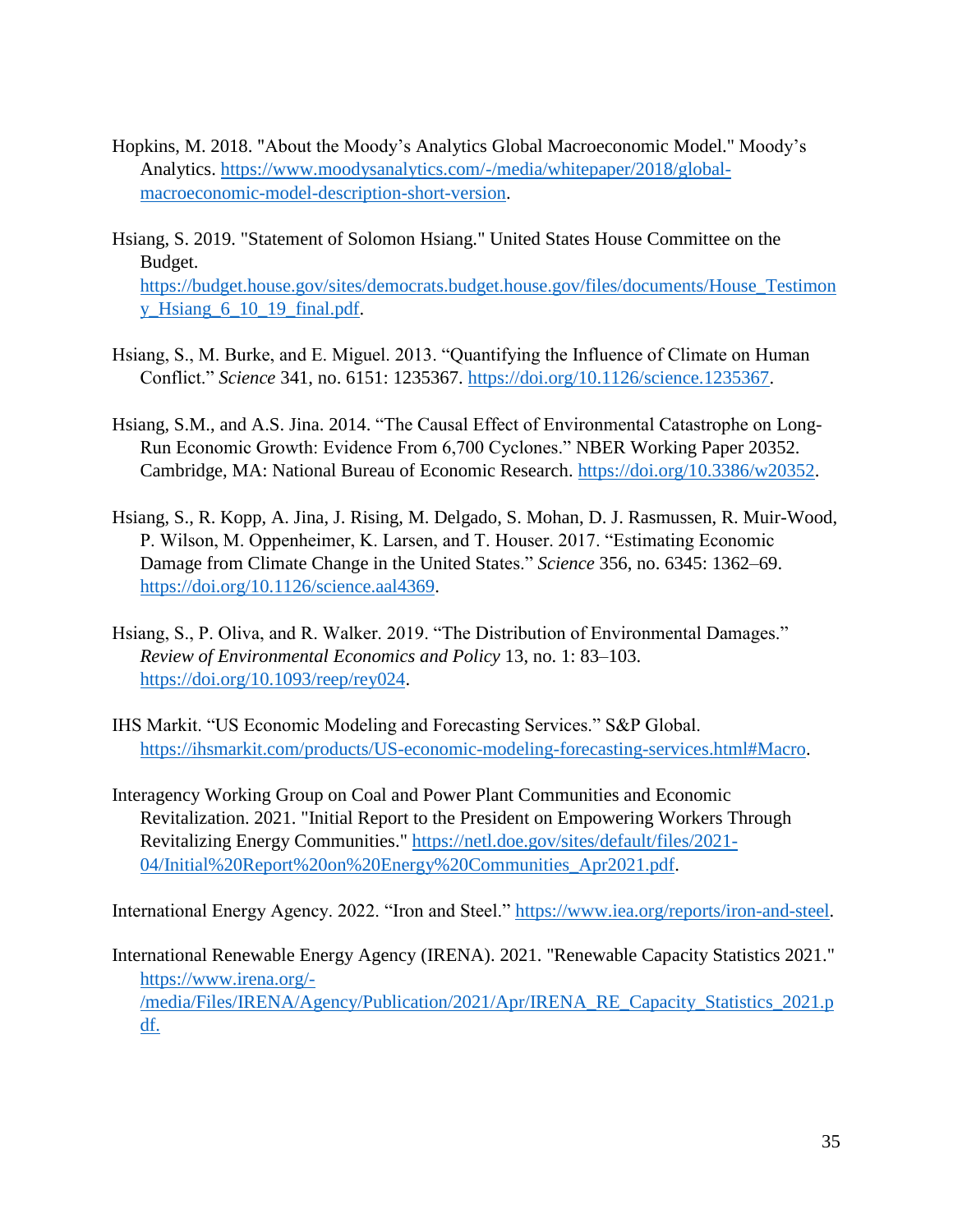- Islam, S.N., and J. Winkel. 2017. "Climate Change and Social Inequality*.*" DESA Working Paper 152. New York, NY: United Nations. [https://www.un.org/esa/desa/papers/2017/wp152\\_2017.pdf.](https://www.un.org/esa/desa/papers/2017/wp152_2017.pdf)
- Jadhav, A. and S. Mutreja. 2022. "Electric Vehicle Market by Type (Battery Electric Vehicle, Plug-in Hybrid Electric Vehicle, and Fuel Cell Electric Vehicle), Vehicle Type (Two-Wheelers, Passenger Cars, and Commercial Vehicles), Vehicle Class (Mid-Priced and Luxury), Top Speed (Less Than 100 MPH, 100 to 125 MPH, and More Than 125 MPH) and Vehicle Drive Type (Front Wheel Drive, Rear Wheel Drive, and All Wheel Drive): Global Opportunity Analysis and Industry Forecast, 2021-2030." Allied Market Research. [https://www.alliedmarketresearch.com/electric-vehicle-market.](https://www.alliedmarketresearch.com/electric-vehicle-market)
- Jagai, J.S., E. Grossman, L. Navon, A. Sambanis, and S. Dorevitch. 2017. "Hospitalizations for Heat-Stress Illness Varies between Rural and Urban Areas: An Analysis of Illinois Data, 1987–2014." *Environmental Health* 16, no. 1: 1-10. [https://link.springer.com/article/10.1186/s12940-017-0245-1.](https://link.springer.com/article/10.1186/s12940-017-0245-1)
- Jorgenson, D.W., R.J. Goettle, M.S. Ho, and P.J. Wilcoxen. 2018. "The Welfare Consequences of Taxing Carbon." *Climate Change Economy* 9, no. 1: 1840013-1–1840013-39. [https://www.worldscientific.com/doi/abs/10.1142/S2010007818400134.](https://www.worldscientific.com/doi/abs/10.1142/S2010007818400134)
- Kahn, M.E., K. Mohaddes, R.N.C. Ng, M.H. Pesaran, M. Raissi, and J. Yang. 2021. "Long-Term Macroeconomic Effects of Climate Change: A Cross-Country Analysis." *Energy Economics* 104: 105624. [https://www.sciencedirect.com/science/article/pii/S0140988321004898.](https://www.sciencedirect.com/science/article/pii/S0140988321004898)
- Kalkuhl, M., and L. Wenz. 2020. "The Impact of Climate Conditions on Economic Production. Evidence from a Global Panel of Regions." *Journal of Environmental Economics and Management* 103: 102360. [https://doi.org/10.1016/j.jeem.2020.102360.](https://doi.org/10.1016/j.jeem.2020.102360)
- Kharin, V.V., G.M. Flato, X. Zhang, N.P. Gillett, F. Zwiers, and K.J. Anderson. 2018. "Risks from Climate Extremes Change Differently from 1.5°C to 2.0°C Depending on Rarity." *Earth's Future* 6, no. 5: 704–15. [https://doi.org/10.1002/2018EF000813.](https://doi.org/10.1002/2018EF000813)
- Kiley, M. T. 2021. "Growth at Risk From Climate Change." Finance and Economics Discussion Series 2021-054. Washington: Board of Governors of the Federal Reserve System, [https://www.federalreserve.gov/econres/feds/growth-at-risk-from-climate-change.htm.](https://www.federalreserve.gov/econres/feds/growth-at-risk-from-climate-change.htm)
- Kim, H. S., Matthes, C., and T. Phan. 2021. "Extreme Weather and the Macroeconomy*.*" Federal Reserve Bank of Richmond Working Paper, no. 21-14. Richmond, VA: Federal Reserve Bank of Richmond.<http://dx.doi.org/10.2139/ssrn.3918533>

Kindermann G., M. Obersteiner, B. Sohngen, J. Sathaye, K. Andrasko, E. Rametsteiner,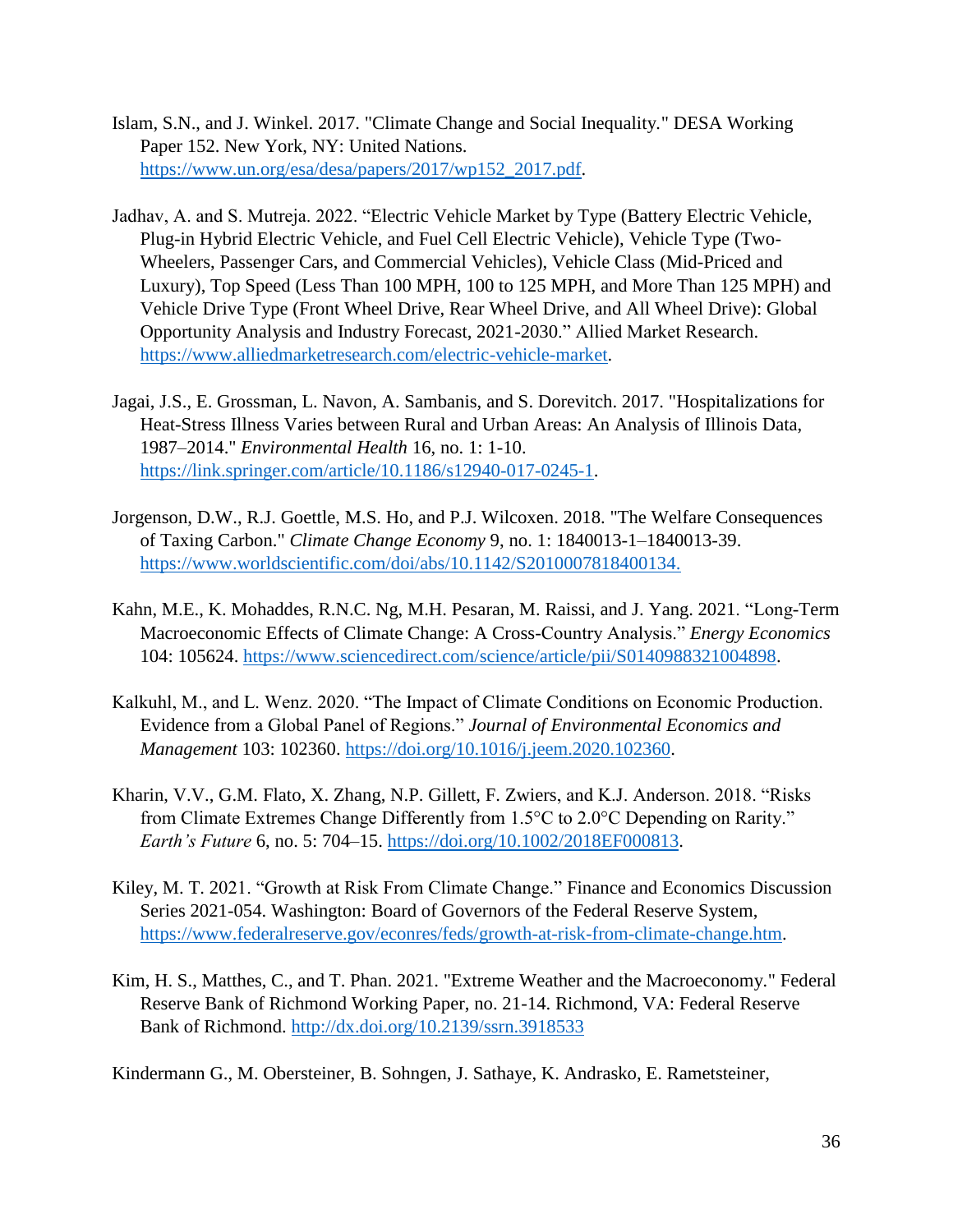B. Schlamadinger, S. Wunder, and R. Beach. 2008. "Global Cost Estimates of Reducing Carbon Emissions Through Avoided Deforestation." *Proceedings of the National Academy of Sciences of the United States of America* 105, no. 30: 10302–10307. [pnas.org/doi/10.1073/pnas.0710616105.](file:///C:/Users/BRClark/AppData/Local/Microsoft/Windows/INetCache/Content.Outlook/AAOXHVGW/pnas.org/doi/10.1073/pnas.0710616105)

- Kopp, R.E., R.M. DeConto, D.A. Bader, C.C. Hay, R.M. Horton, S. Kulp, M. Oppenheimer, D. Pollard, and B.H. Strauss. 2017. "Evolving Understanding of Antarctic Ice‐Sheet Physics and Ambiguity in Probabilistic Sea‐Level Projections." *Earth's Future* 5, no. 12: 1217-1233. [https://agupubs.onlinelibrary.wiley.com/doi/full/10.1002/2017EF000663.](https://agupubs.onlinelibrary.wiley.com/doi/full/10.1002/2017EF000663)
- Lafakis, C., J. Lee, J. Licari, and P. Zemcik. 2021. "Climate Risk Macroeconomic Forecasting." Moody's Analytics. [https://www.moodysanalytics.com/-/media/article/2021/Climate-Risk-](https://www.moodysanalytics.com/-/media/article/2021/Climate-Risk-Macroeconomic-Forecasting.pdf)[Macroeconomic-Forecasting.pdf.](https://www.moodysanalytics.com/-/media/article/2021/Climate-Risk-Macroeconomic-Forecasting.pdf)
- Laforte, J. 2018. "Overview of the Changes to the FRB/US Model (2018)." FEDS Notes. [https://www.federalreserve.gov/econres/notes/feds-notes/overview-of-the-changes-to-the-frb](https://www.federalreserve.gov/econres/notes/feds-notes/overview-of-the-changes-to-the-frb-us-model-2018-20181207.htm)[us-model-2018-20181207.htm.](https://www.federalreserve.gov/econres/notes/feds-notes/overview-of-the-changes-to-the-frb-us-model-2018-20181207.htm)
- Lay, C., M. Sarofim, A. Vodonos Zilberg, D. Mills, R. Jones, J. Schwartz, and P. Kinney. 2021. "City-level Vulnerability to Temperature-related Mortality in the USA and Future Projections: A Geographically Clustered Meta-regression." *The Lancet Planetary Health* 5, no. 6: 338-346. [https://www.sciencedirect.com/science/article/pii/S2542519621000589.](https://www.sciencedirect.com/science/article/pii/S2542519621000589)
- Lobell, D.B., and S. Asseng. 2017. "Comparing Estimates of Climate Change Impacts from Process-based and Statistical Crop Models." *Environmental Research Letters* 12: 015001. [https://iopscience.iop.org/article/10.1088/1748-9326/aa518a/pdf.](https://iopscience.iop.org/article/10.1088/1748-9326/aa518a/pdf)
- Malcolm, S., E. Marshall, M. Aillery, P. Heisey, M. Livingston, and K. Day-Rubenstein. 2012. "Agricultural Adaptation to a Changing Climate: Economic and Environmental Implications Vary by U.S. Region." *U.S. Department of Agriculture Economic Research Service* 136. [https://www.ers.usda.gov/webdocs/publications/44987/28911\\_err136.pdf?v=8317.4](https://www.ers.usda.gov/webdocs/publications/44987/28911_err136.pdf?v=8317.4)
- Marten, A., R. Garbaccio, and A. Wolverton. 2019. "Exploring the General Equilibrium Costs of Sector-Specific Environmental Regulations." NCEE Working Paper 18-06. Washington, DC: National Center for Environmental Economics. [https://www.epa.gov/sites/default/files/2018-](https://www.epa.gov/sites/default/files/2018-10/documents/2018-06.pdf) [10/documents/2018-06.pdf.](https://www.epa.gov/sites/default/files/2018-10/documents/2018-06.pdf)
- Marten, A., A. Schreiber, and A. Wolverton. 2021. "SAGE Model Documentation (2.0.1)." U.S. Environmental Protection Agency. [https://www.epa.gov/sites/default/files/2020-](https://www.epa.gov/sites/default/files/2020-12/documents/sage-model-documentation-version-2.0.0_0.pdf) [12/documents/sage-model-documentation-version-2.0.0\\_0.pdf.](https://www.epa.gov/sites/default/files/2020-12/documents/sage-model-documentation-version-2.0.0_0.pdf)

Martinich, J., and A. Crimmins. 2019. "Climate Damages and Adaptation Potential Across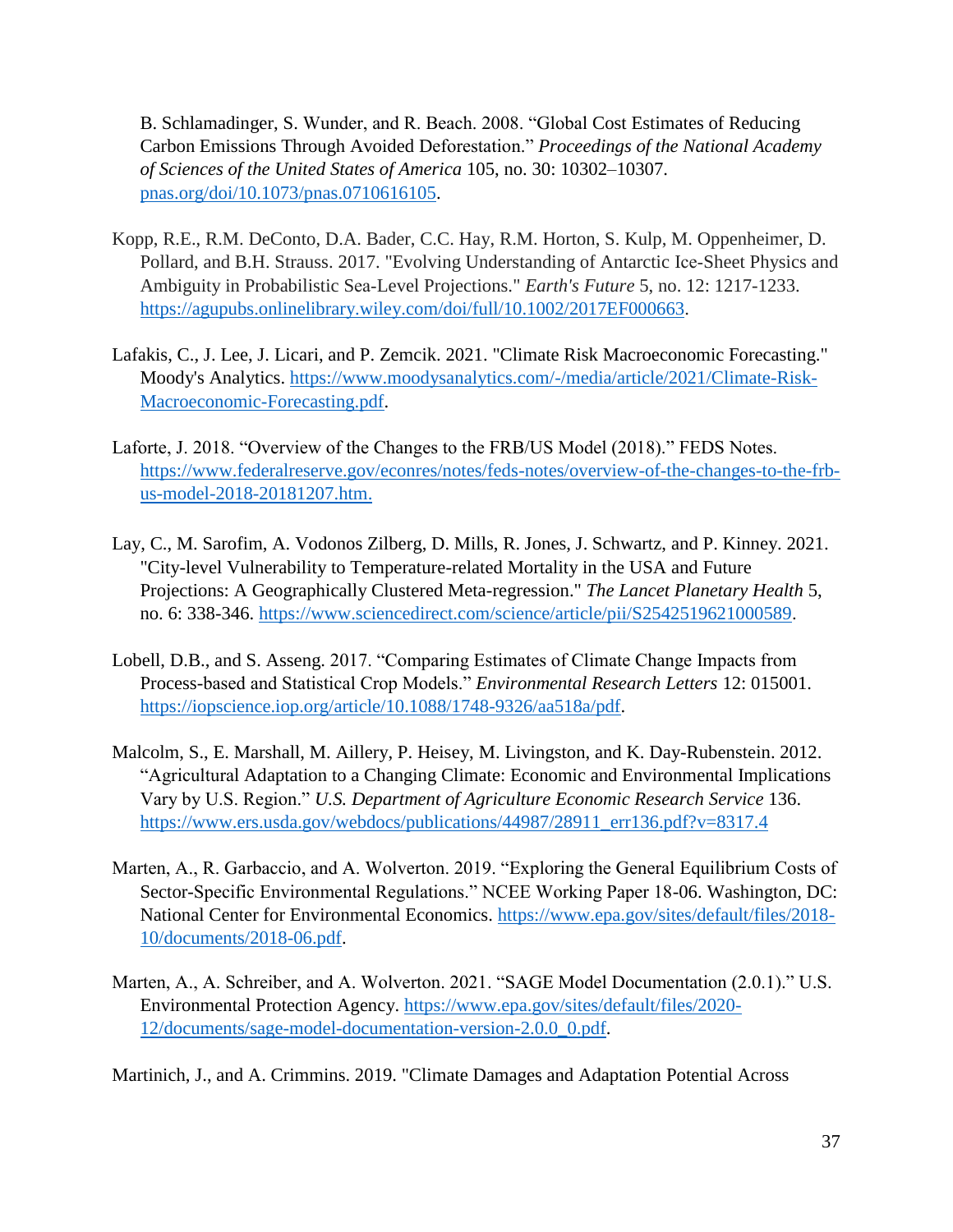Diverse Sectors of the United States." *Nature Climate Change* 9, no. 1: 397–404. [https://www.ncbi.nlm.nih.gov/pmc/articles/PMC6483104/.](https://www.ncbi.nlm.nih.gov/pmc/articles/PMC6483104/)

- McFarland, J.R., A.A. Fawcett, A.C. Morris, J.M. Reilly, and P.J. Wilcoxen. 2018. "Overview of the EMF 32 study on U.S. Carbon Tax Scenarios." *Climate Change Economics* 9, no. 1: 1840002. [https://doi.org/10.1142/S201000781840002X.](https://doi.org/10.1142/S201000781840002X)
- Meinshausen, M., S.C.B. Raper, and T.M.L. Wigley. 2011. "Emulating Coupled Atmosphere-Ocean and Carbon Cycle Models with a Simpler Model, MAGICC6–Part 1: Model Description and Calibration." *Atmospheric Chemistry and Physics* 11, no. 4: 1417–56. [https://acp.copernicus.org/articles/11/1417/2011/.](https://acp.copernicus.org/articles/11/1417/2011/)
- Mercure, J., P. Salas, P. Vercoulen, G. Semieniuk, A. Lam, H. Pollitt, P.B. Holden, N. Vaikifard, U. Chewpreecha, N.R. Edwards, and J.E. Vinuales. 2021. "Reframing Incentives for Climate Policy Action." *Nature Energy* 6: 1133-1143. [https://www.nature.com/articles/s41560-021-](https://www.nature.com/articles/s41560-021-00934-2) [00934-2.](https://www.nature.com/articles/s41560-021-00934-2)
- Metcalf, G.E., and J.H. Stock. 2020. "The Macroeconomic Impact of Europe's Carbon Taxes." NBER Working Paper 27488. Cambridge, MA: National Bureau of Economic Research. [https://www.nber.org/system/files/working\\_papers/w27488/w27488.pdf.](https://www.nber.org/system/files/working_papers/w27488/w27488.pdf)
- Missirian, A., and W. Schlenker. 2017. "Asylum Applications Respond to Temperature Fluctuations." *Science* 358, no. 6370: 1610–14. [https://doi.org/10.1126/science.aao0432.](https://doi.org/10.1126/science.aao0432)
- MIT Joint Program on the Science and Policy of Global Change. 2021a. "EPPA Model Structure." [https://globalchange.mit.edu/research/research-tools/eppa.](https://globalchange.mit.edu/research/research-tools/eppa)
- MIT Joint Program on the Science and Policy of Global Change. 2021b. "Human System Model: Economic Projection & Policy Analysis (EPPA) Model." Massachusetts Institute of Technology. [https://globalchange.mit.edu/research/research-tools/human-system-model.](https://globalchange.mit.edu/research/research-tools/human-system-model)
- Moore, F.C., U. Baldos, and T. Hertel. 2017. "Economic Impacts of Climate Change on Agriculture: A Comparison of Process-Based and Statistical Yield Models." *Environmental Research Letters* 12, no. 6: 065008. [https://doi.org/10.1088/1748-9326/aa6eb2.](https://doi.org/10.1088/1748-9326/aa6eb2)
- Moore, F.C., U. Baldos, T. Hertel, and D. Diaz. 2017. "New Science of Climate Change Impacts on Agriculture Implies Higher Social Cost of Carbon." *Nature Communications* 8: 1607. [https://www.nature.com/articles/s41467-017-01792-x.](https://www.nature.com/articles/s41467-017-01792-x)
- Nakicenovic, N., O. Davidson, G. Davis, A. Grubler, T. Kram, E. La Rovere, B. Metz, T. Morita, W. Pepper, H. Pitcher, A. Sankovski, P. Shukla, R. Swart, R. Watson, and Z. Dadi. 2000. "A Special Report of Working Group III of the Intergovernmental Panel on Climate Change."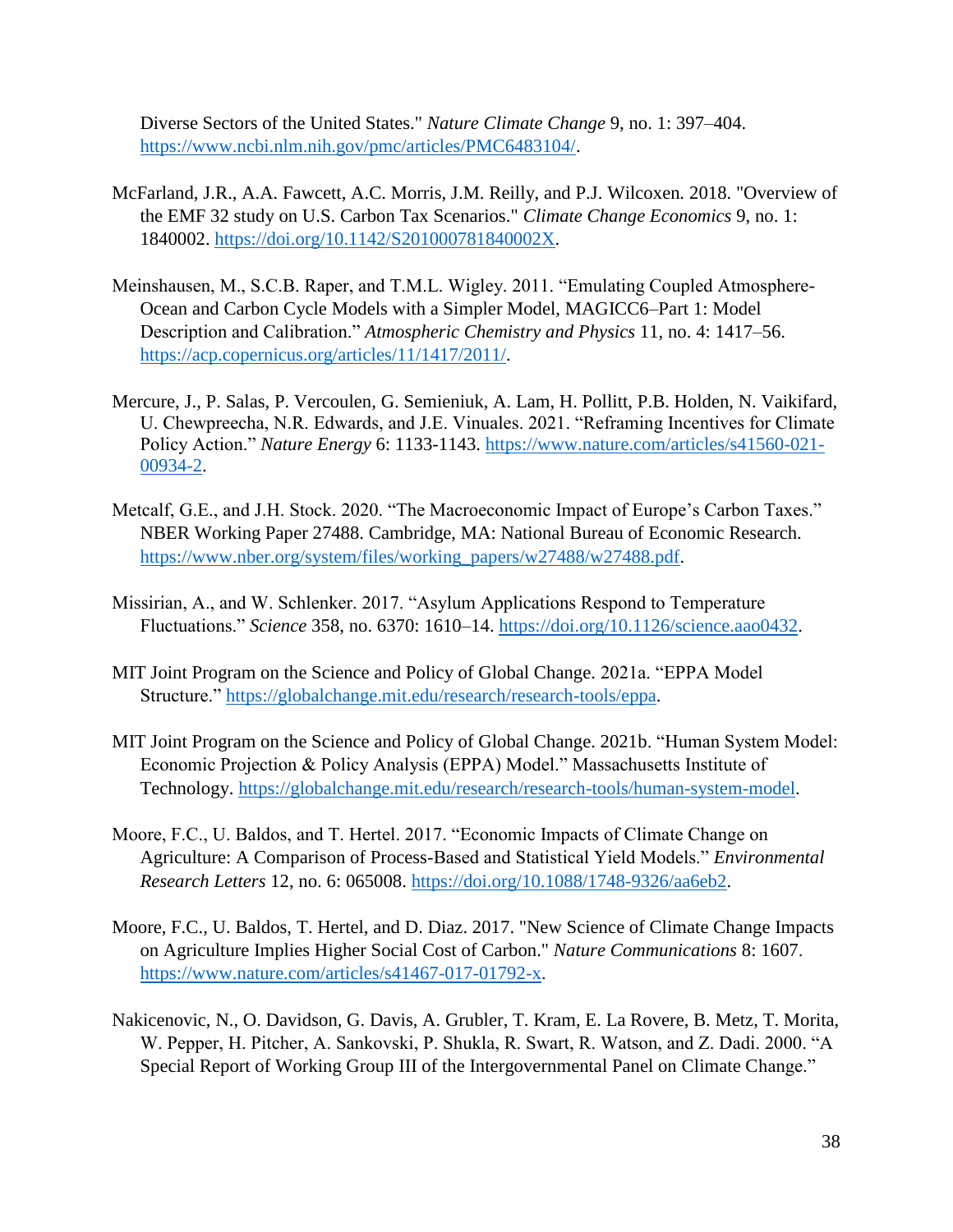Intergovernmental Panel on Climate Change Special Report. [https://www.ipcc.ch/site/assets/uploads/2018/03/sres-en.pdf.](https://www.ipcc.ch/site/assets/uploads/2018/03/sres-en.pdf)

- National Academies of Sciences, Engineering, and Medicine. 2021. "Accelerating Decarbonization of the U.S. Energy System." Washington, DC: The National Academies Press.<https://earthdata.nasa.gov/learn/toolkits/wildfires>
- National Aeronautics and Space Administration (NASA). 2022. "Wildfires." [https://earthdata.nasa.gov/learn/toolkits/wildfires.](https://earthdata.nasa.gov/learn/toolkits/wildfires)
- Network for Greening the Financial System (NGFS). 2020. "Climate Scenarios Database: Technical Documentation." [https://www.ngfs.net/sites/default/files/ngfs\\_climate\\_scenario\\_technical\\_documentation\\_fina](https://www.ngfs.net/sites/default/files/ngfs_climate_scenario_technical_documentation_final.pdf) [l.pdf.](https://www.ngfs.net/sites/default/files/ngfs_climate_scenario_technical_documentation_final.pdf)
- Network for Greening the Financial System (NGFS). 2021. "NGFS Climate Scenarios for Central Banks and Supervisors". [https://www.ngfs.net/sites/default/files/media/2021/08/27/ngfs\\_climate\\_scenarios\\_phase2\\_ju](https://www.ngfs.net/sites/default/files/media/2021/08/27/ngfs_climate_scenarios_phase2_june2021.pdf) [ne2021.pdf.](https://www.ngfs.net/sites/default/files/media/2021/08/27/ngfs_climate_scenarios_phase2_june2021.pdf)
- Network for Greening the Financial System (NGFS). 2022. "Scenarios Portal." [https://www.ngfs.net/ngfs-scenarios-portal/explore/.](https://www.ngfs.net/ngfs-scenarios-portal/explore/)
- Newell, R.G., B.C. Prest, and S.E. Sexton. 2021. "The GDP-Temperature Relationship: Implications for Climate Change Damages." *Journal of Environmental Economics and Management* 108: 102445. [https://doi.org/10.1016/j.jeem.2021.102445.](https://doi.org/10.1016/j.jeem.2021.102445)
- Nordhaus, W. 2019. "Climate Change: The Ultimate Challenge for Economics." *American Economic Review* 109, no. 6: 1991–2014. <https://doi.org/10.1257/aer.109.6.1991>
- Office for Budget Responsibility. 2021. "Fiscal Risks Report." Controller of Her Majesty's Stationery Office. [https://obr.uk/docs/dlm\\_uploads/Fiscal\\_risks\\_report\\_July\\_2021.pdf.](https://obr.uk/docs/dlm_uploads/Fiscal_risks_report_July_2021.pdf)
- Office of Management and Budget. 2016. "Climate Change: The Risks Facing the Federal Government. A Preliminary Assessment." [https://obamawhitehouse.archives.gov/sites/default/files/omb/reports/omb\\_climate\\_change\\_fi](https://obamawhitehouse.archives.gov/sites/default/files/omb/reports/omb_climate_change_fiscal_risk_report.pdf) [scal\\_risk\\_report.pdf.](https://obamawhitehouse.archives.gov/sites/default/files/omb/reports/omb_climate_change_fiscal_risk_report.pdf)
- Organisation for Economic Co-operation and Development and The Coalition of Finance Ministers for Climate Action (OECD and CFMCA). 2021. "Introductory Note on Integrating Climate into Macroeconomic Modelling: Drawing on the Danish Experience." OECD. [https://www.oecd.org/gov/budgeting/integrating-climate-into-macroeconomic-modelling.pdf.](https://www.oecd.org/gov/budgeting/integrating-climate-into-macroeconomic-modelling.pdf)

Ortiz-Bobea, A., T. Ault, C. Carrillo, R. Chambers, and D. Lobell. 2021. "Anthropogenic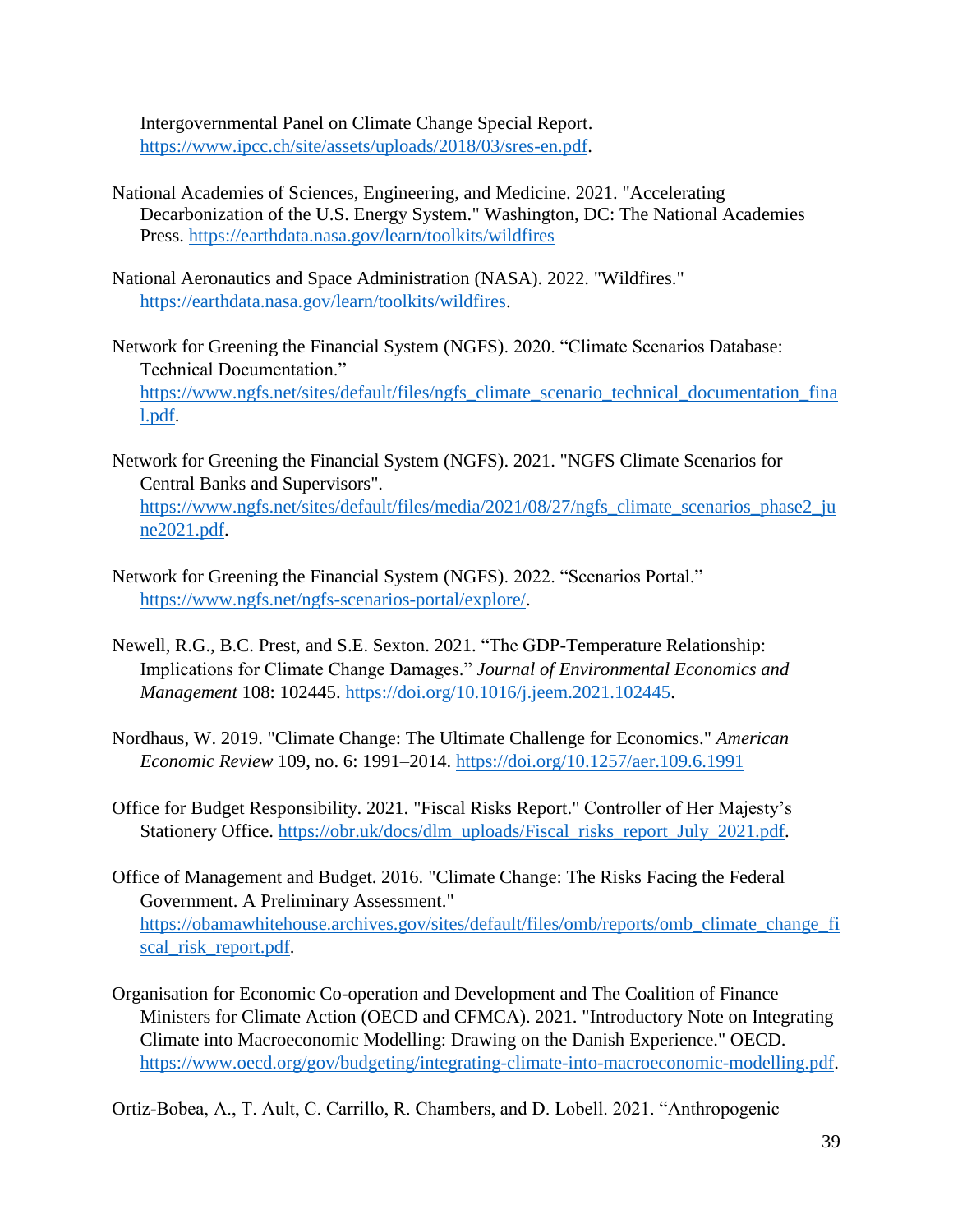Climate Change has Slowed Global Agricultural Productivity Growth." *Nature Climate Change* 11, no. 4: 306–312. [https://www.nature.com/articles/s41558-021-01000-1.](https://www.nature.com/articles/s41558-021-01000-1)

- Pacific Northwest National Laboratory. 2021. "Global Change Analysis Model." Joint Global Change Research Institute. [http://www.globalchange.umd.edu/gcam/.](http://www.globalchange.umd.edu/gcam/)
- Pisani-Ferry, J. 2021. "Climate Policy is Macroeconomic Policy, and the Implications will be Significant." Peterson Institute for International Economics. No. PB21-20. [https://www.piie.com/system/files/documents/pb21-20.pdf.](https://www.piie.com/system/files/documents/pb21-20.pdf)
- Pretis, F., M. Schwarz, K. Tang, K. Haustein, and M.R. Allen. 2018. "Uncertain Impacts on Economic Growth when Stabilizing Global Temperatures at 1.5 °C or 2 °C Warming." *Philosophical Transactions of the Royal Society A* 376: 20160460. [https://royalsocietypublishing.org/doi/pdf/10.1098/rsta.2016.0460.](https://royalsocietypublishing.org/doi/pdf/10.1098/rsta.2016.0460)
- Ranson, M. 2014. "Crime, Weather, and Climate Change." *Journal of Environmental Economics and Management* 67, no. 3: 274–302. [https://doi.org/10.1016/j.jeem.2013.11.008.](https://doi.org/10.1016/j.jeem.2013.11.008)
- Reidmiller, D.R., C.W. Avery, D.R. Easterling, K.E. Kunkel, K.L.M. Lewis, T.K. Maycock, and B.C. Stewart. 2018. "Impacts, Risks, and Adaptation in the United States: The Fourth National Climate Assessment, Volume II." U.S. Global Change Research Program. [https://doi.org/10.7930/NCA4.2018.](https://doi.org/10.7930/NCA4.2018)
- Rising, J., and N. Devineni. 2020. "Crop Switching Reduces Agricultural Losses from Climate Change in the United States by Half under RCP 8.5." *Nature Communications* 11, no. 1: 4991. [https://doi.org/10.1038/s41467-020-18725-w.](https://doi.org/10.1038/s41467-020-18725-w)
- Ritchie, H. and M. Roser. 2020. "Electricity Mix." Our World in Data. [https://ourworldindata.org/electricity-mix.](https://ourworldindata.org/electricity-mix)
- Ritchie, H., P. Rosado, E. Mathieu, and M. Roser. 2022. "Data on Energy by Our World in Data." Our World in Data. [https://github.com/owid/energy-data.](https://github.com/owid/energy-data)
- Rode, A., T. Carleton, M. Delgado, M. Greenstone, T. Houser, S. Hsiang, A. Hultgren, et al. 2021. "Estimating a Social Cost of Carbon for Global Energy Consumption." *Nature* 598, no. 7880: 308–14. [https://www.nature.com/articles/s41586-021-03883-8.](https://www.nature.com/articles/s41586-021-03883-8)
- Rosenzweig, C., J.M. Antle, A.C. Ruane, J.W. Jones, J. Hatfield, K.J. Boote, P. Thorburn, R.O. Valdivia, K. Descheemaeker, C.H. Porter, S. Janssen, W.L. Bartels, A. Sulivan, and C.Z. Mutter. 2016. "Protocols for AgMIP Regional Integrated Assessments Version 7.0." UK Aid. [https://agmip.org/wp-content/uploads/2018/08/AgMIP-Protocols-for-Regional-Integrated-](https://agmip.org/wp-content/uploads/2018/08/AgMIP-Protocols-for-Regional-Integrated-Assessment-v7-0-20180218-1-ilovepdf-compressed.pdf)[Assessment-v7-0-20180218-1-ilovepdf-compressed.pdf.](https://agmip.org/wp-content/uploads/2018/08/AgMIP-Protocols-for-Regional-Integrated-Assessment-v7-0-20180218-1-ilovepdf-compressed.pdf)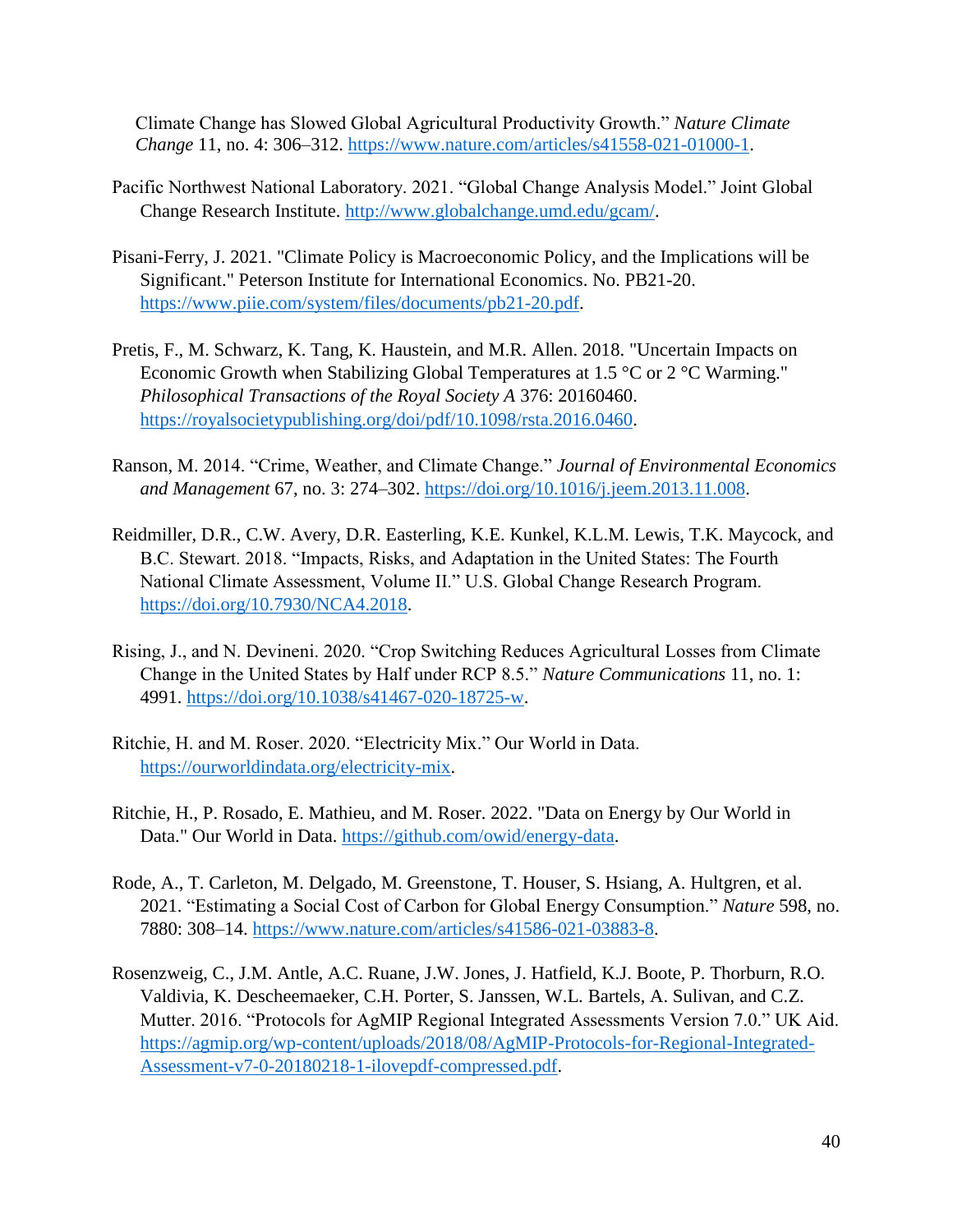- Roson, R., and M. Sartori. 2016. "Estimation of Climate Change Damage Functions for 140 Regions in the GTAP9 Database." Policy Research Working Paper 7728. Washington, DC: World Bank. [https://openknowledge.worldbank.org/handle/10986/24643.](https://openknowledge.worldbank.org/handle/10986/24643)
- RTI International. 2013. "The Applied Dynamic Analysis of the Global Economy (RTI ADAGE) Model (2013): U.S. Regional Module Final Release." [https://www.rti.org/publication/applied-dynamic-analysis-global-economy-rti-adagetm](https://www.rti.org/publication/applied-dynamic-analysis-global-economy-rti-adagetm-model-2013/fulltext.pdf)[model-2013/fulltext.pdf.](https://www.rti.org/publication/applied-dynamic-analysis-global-economy-rti-adagetm-model-2013/fulltext.pdf)
- Saha, D., and T. Cyrs. 2021. "5 Graphics that Explain Clean Energy Jobs in Rural America." World Resources Institute. [https://www.wri.org/insights/clean-energy-jobs-rural](https://www.wri.org/insights/clean-energy-jobs-rural-communities-us-5-graphics)[communities-us-5-graphics.](https://www.wri.org/insights/clean-energy-jobs-rural-communities-us-5-graphics)
- Sands, R.D., C.A. Jones, and E.P. Marshall. 2014. "Global Drivers of Agricultural Demand and Supply." United States Department of Agriculture, Economic Research Service. [https://www.ers.usda.gov/webdocs/publications/45272/49035\\_err174.pdf?v=8649.4.](https://www.ers.usda.gov/webdocs/publications/45272/49035_err174.pdf?v=8649.4)
- Schlenker, W., and M.J. Roberts. 2009. "Nonlinear Temperature Effects Indicate Severe Damages to U.S. Crop Yields under Climate Change." *Proceedings of the National Academy of Sciences* 106, no. 37: 15594–98. [https://doi.org/10.1073/pnas.0906865106.](https://doi.org/10.1073/pnas.0906865106)
- Scovronick, N., M. Budolfson, F. Dennig, F. Errickson, M. Fleurbaey, W. Peng, R.H. Socolow, D. Spears, and F. Wagner. 2019. "The Impact of Human Health Co-Benefits on Evaluations of Global Climate Policy." *Nature Communications* 10, no. 2095. [https://doi.org/10.1038/s41467-019-09499-x.](https://doi.org/10.1038/s41467-019-09499-x)
- Seiger, A., and T. Heller. 2021. "Developing Climate Risk Disclosure Practices for the State of California." Steyer-Taylor Center for Energy Policy and Finance. [https://law.stanford.edu/publications/developing-climate-risk-disclosure-practices-for-the](https://law.stanford.edu/publications/developing-climate-risk-disclosure-practices-for-the-state-of-california/)[state-of-california/.](https://law.stanford.edu/publications/developing-climate-risk-disclosure-practices-for-the-state-of-california/)
- Shindell, D., M. Ru, Y. Zhang, K. Seltzer, G. Faluvegi, L. Nazarenko, G. Schmidt, L. Parsons, A. Challapalli, L. Yang, and A. Glick. 2021. "Temporal and Spatial Distribution of Health, Labor, and Crop Benefits of Climate Change Mitigation in the United States." *Earth, Atmospheric, and Planetary Sciences* 118, no. 46: 1-8. [https://www.pnas.org/doi/10.1073/pnas.2104061118.](https://www.pnas.org/doi/10.1073/pnas.2104061118)
- Shindell, D., Y. Zhang, M. Scott, M. Ru, K. Stark, and K.L. Ebi. 2020. "The Effects of Heat Exposure on Human Mortality Throughout the United States." *GeoHealth* 4, no. 4. [https://doi.org/10.1029/2019GH000234.](https://doi.org/10.1029/2019GH000234)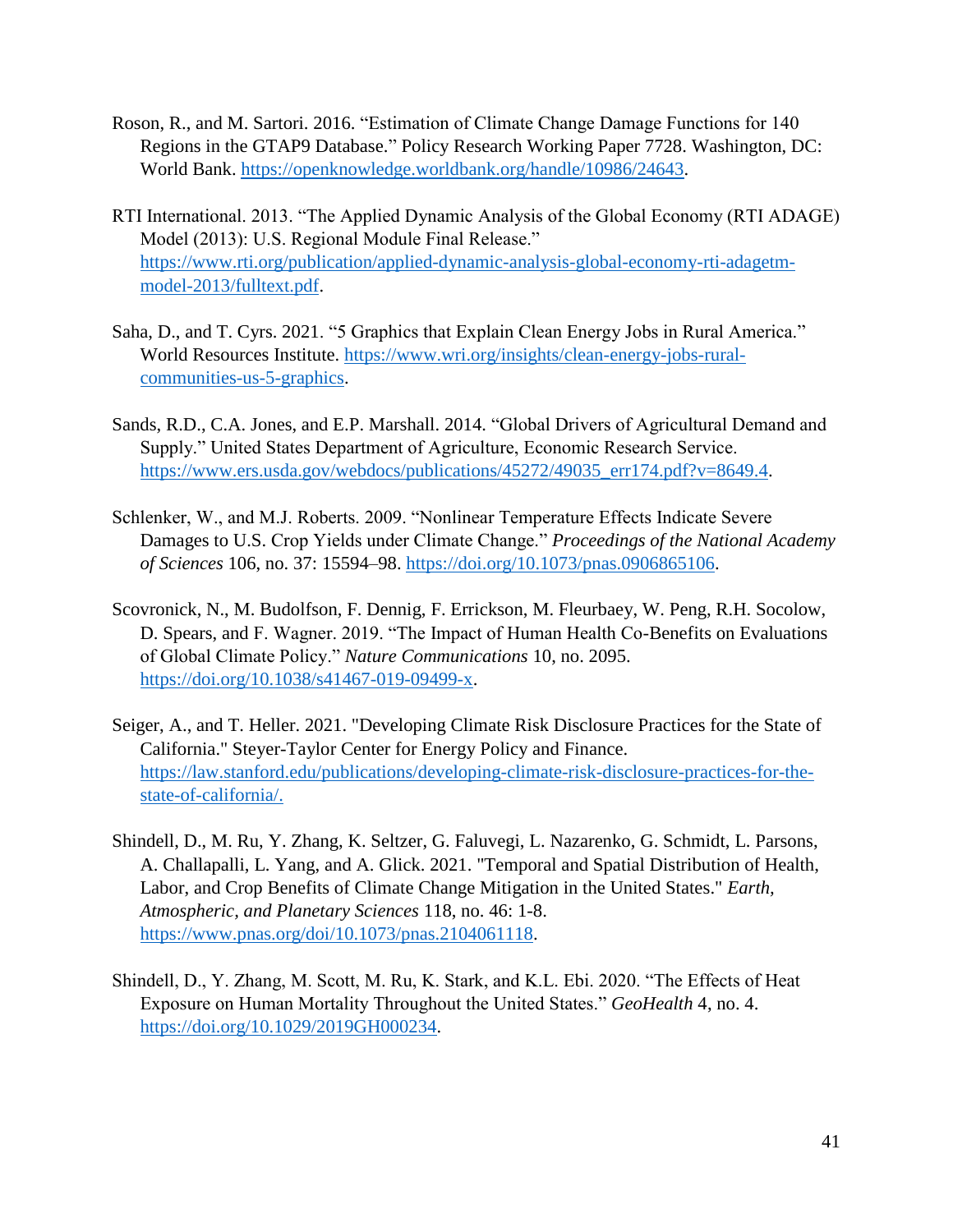- Short, K.C. 2017. "Spatial Wildfire Occurrence Data for the United States, 1992-2015 [FPA\_FOD\_20170508]." *U.S. Department of Agriculture Research Data Archive* 4. <https://www.fs.usda.gov/rds/archive/catalog/RDS-2013-0009.4>
- Smith, A. 2021. "2020 U.S. Billion-Dollar Weather and Climate Disasters in Historical Context." NOAA National Centers for Environmental Information. [https://www.climate.gov/disasters2020.](https://www.climate.gov/disasters2020)
- Stern, N., and J. Stiglitz. 2022. "The Economics of Immense Risk, Urgent Action and Radical Change: Towards New Approaches to the Economics of Climate Change." *Journal of Economic Methodology*: 1-36. [https://www.tandfonline.com/doi/pdf/10.1080/1350178X.2022.2040740.](https://www.tandfonline.com/doi/pdf/10.1080/1350178X.2022.2040740)

Stiglitz, J.E., N. Stern, M. Duan, O. Edenhofer, G. Giraud, G. M. Heal, E. La Rovere et al. 2017. "Report of the High-Level Commission on Carbon Prices." Carbon Pricing Leadership Coalition. [https://www.connect4climate.org/sites/default/files/files/publications/CarbonPricingReportFi](https://www.connect4climate.org/sites/default/files/files/publications/CarbonPricingReportFinal.pdf) [nal.pdf.](https://www.connect4climate.org/sites/default/files/files/publications/CarbonPricingReportFinal.pdf)

- Stock, J.H., and D.N. Stuart. 2021. "Robust Decarbonization of the U.S. Power Sector: Policy Options." NBER Working Paper 28677. Cambridge MA: National Bureau of Economic Research. [https://www.nber.org/system/files/working\\_papers/w28677/w28677.pdf.](https://www.nber.org/system/files/working_papers/w28677/w28677.pdf)
- Stott, P. 2016. "How Climate Change Affects Extreme Weather Events." *Nature* 352, no. 6293. [https://www.science.org/doi/pdf/10.1126/science.aaf7271.](https://www.science.org/doi/pdf/10.1126/science.aaf7271)
- Sweet, W., B. Hamlington, R. Kopp, C. Weaver, P. Barnard, D. Bekaert, W. Brooks, M. Craghan, G. Dusek, T. Frederikse, G. Garner, A. Genz, J. Krasting, E. Larour, D. Marcy, J. Marra, J. Obeysekera, M. Osler, M. Pendleton, D. Roman, L. Schmied, W. Veatch, K.D. White, and C. Zuzak. 2022. "Global and Regional Sea Level Rise Scenarios for the United States: Updated Mean Projections and Extreme Water Level Probabilities Along U.S. Coastlines." NOAA Technical Report. Silver Spring, MD: National Oceanic and Atmospheric Administration.

[https://aambpublicoceanservice.blob.core.windows.net/oceanserviceprod/hazards/sealevelrise](https://aambpublicoceanservice.blob.core.windows.net/oceanserviceprod/hazards/sealevelrise/noaa-nos-techrpt01-global-regional-SLR-scenarios-US.pdf) [/noaa-nos-techrpt01-global-regional-SLR-scenarios-US.pdf.](https://aambpublicoceanservice.blob.core.windows.net/oceanserviceprod/hazards/sealevelrise/noaa-nos-techrpt01-global-regional-SLR-scenarios-US.pdf)

- Taylor, C., and W. Schlenker. 2021. "Environmental Drivers of Agricultural Productivity Growth: CO₂ Fertilization of U.S. Field Crops*.*" NBER Working Paper 29320. Cambridge, MA: National Bureau of Economic Research. [https://www.nber.org/system/files/working\\_papers/w29320/w29320.pdf.](https://www.nber.org/system/files/working_papers/w29320/w29320.pdf)
- The White House. 2016. "United States Mid-Century Strategy for Deep Decarbonization." United Nations Framework Convention on Climate Change.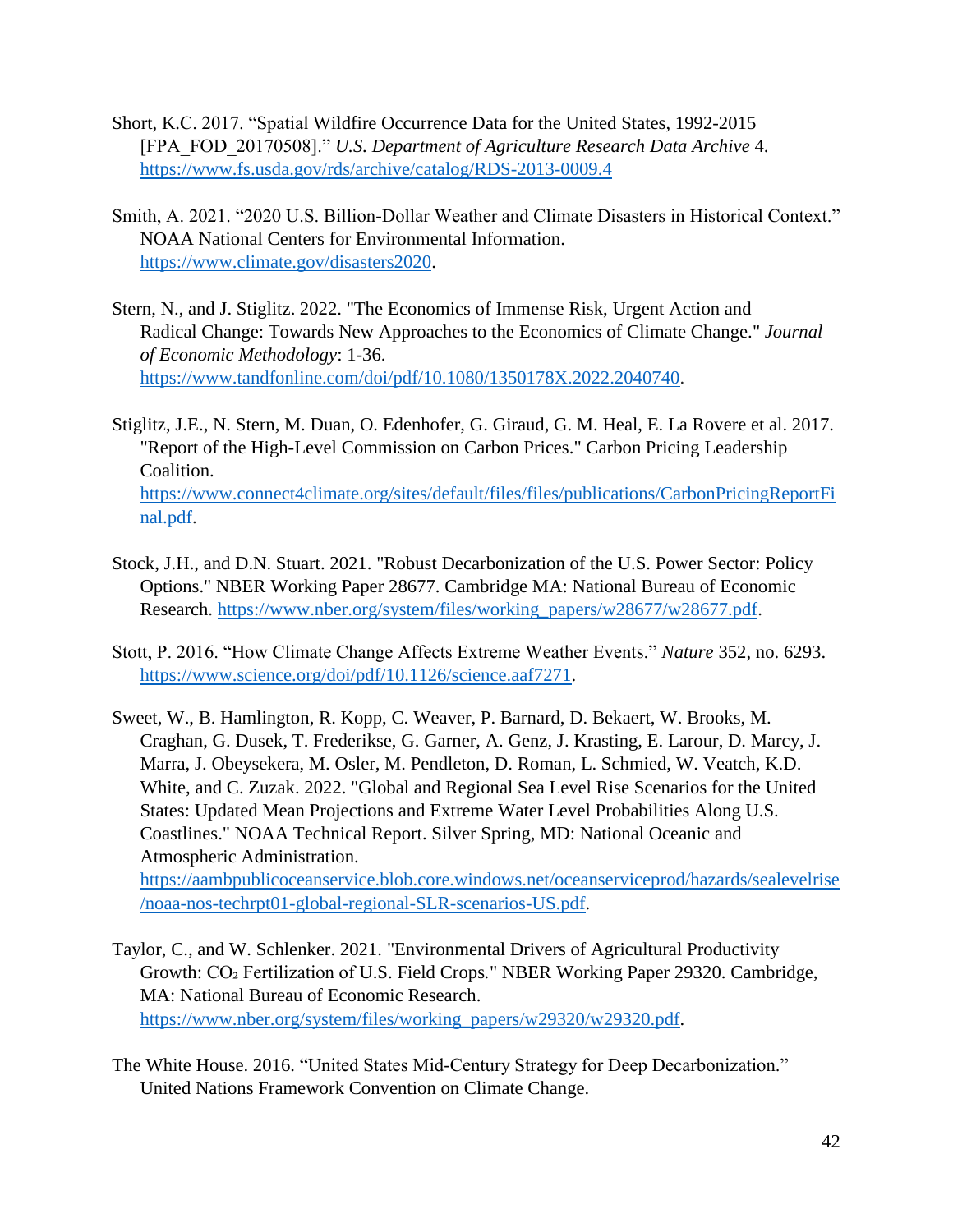[https://unfccc.int/files/focus/long](https://unfccc.int/files/focus/long-term_strategies/application/pdf/mid_century_strategy_report-final_red.pdf)[term\\_strategies/application/pdf/mid\\_century\\_strategy\\_report-final\\_red.pdf.](https://unfccc.int/files/focus/long-term_strategies/application/pdf/mid_century_strategy_report-final_red.pdf)

- The White House. 2021a. "Fact Sheet: President Biden Takes Executive Actions to Tackle the Climate Crisis at Home and Abroad, Create Jobs, and Restore Scientific Integrity Across Federal Government." *The White House* Blog. [https://www.whitehouse.gov/briefing](https://www.whitehouse.gov/briefing-room/statements-releases/2021/01/27/fact-sheet-president-biden-takes-executive-actions-to-tackle-the-climate-crisis-at-home-and-abroad-create-jobs-and-restore-scientific-integrity-across-federal-government/)[room/statements-releases/2021/01/27/fact-sheet-president-biden-takes-executive-actions-to](https://www.whitehouse.gov/briefing-room/statements-releases/2021/01/27/fact-sheet-president-biden-takes-executive-actions-to-tackle-the-climate-crisis-at-home-and-abroad-create-jobs-and-restore-scientific-integrity-across-federal-government/)[tackle-the-climate-crisis-at-home-and-abroad-create-jobs-and-restore-scientific-integrity](https://www.whitehouse.gov/briefing-room/statements-releases/2021/01/27/fact-sheet-president-biden-takes-executive-actions-to-tackle-the-climate-crisis-at-home-and-abroad-create-jobs-and-restore-scientific-integrity-across-federal-government/)[across-federal-government/.](https://www.whitehouse.gov/briefing-room/statements-releases/2021/01/27/fact-sheet-president-biden-takes-executive-actions-to-tackle-the-climate-crisis-at-home-and-abroad-create-jobs-and-restore-scientific-integrity-across-federal-government/)
- The White House. 2021b. "Fact Sheet: President Biden Sets 2030 Greenhouse Gas Pollution Reduction Target Aimed at Creating Good-Paying Union Jobs and Securing U.S. Leadership on Clean Energy Technologies." *The White House* Blog. [https://www.whitehouse.gov/briefing-room/statements-releases/2021/04/22/fact-sheet](https://www.whitehouse.gov/briefing-room/statements-releases/2021/04/22/fact-sheet-president-biden-sets-2030-greenhouse-gas-pollution-reduction-target-aimed-at-creating-good-paying-union-jobs-and-securing-u-s-leadership-on-clean-energy-technologies/)[president-biden-sets-2030-greenhouse-gas-pollution-reduction-target-aimed-at-creating](https://www.whitehouse.gov/briefing-room/statements-releases/2021/04/22/fact-sheet-president-biden-sets-2030-greenhouse-gas-pollution-reduction-target-aimed-at-creating-good-paying-union-jobs-and-securing-u-s-leadership-on-clean-energy-technologies/)[good-paying-union-jobs-and-securing-u-s-leadership-on-clean-energy-technologies/.](https://www.whitehouse.gov/briefing-room/statements-releases/2021/04/22/fact-sheet-president-biden-sets-2030-greenhouse-gas-pollution-reduction-target-aimed-at-creating-good-paying-union-jobs-and-securing-u-s-leadership-on-clean-energy-technologies/)
- The White House. 2021c. "President Biden's Bipartisan Infrastructure Law." https://www.whitehouse.gov/bipartisan-infrastructurelaw/#electricvehicle.
- The White House. 2021d. "U.S. Climate-Related Financial Risk Executive Order 14030: A Roadmap to Build a Climate-Resilient Economy." [https://www.whitehouse.gov/wp](https://www.whitehouse.gov/wp-content/uploads/2021/10/Climate-Finance-Report.pdf)[content/uploads/2021/10/Climate-Finance-Report.pdf.](https://www.whitehouse.gov/wp-content/uploads/2021/10/Climate-Finance-Report.pdf)
- U.S. Department of Agriculture Economic Research Service (USDA ERS). 2010. "Agricultural Productivity in the U.S." [https://www.ers.usda.gov/data-products/agricultural-productivity](https://www.ers.usda.gov/data-products/agricultural-productivity-in-the-u-s/)[in-the-u-s/.](https://www.ers.usda.gov/data-products/agricultural-productivity-in-the-u-s/)
- U.S. Department of Agriculture Economic Research Service (USDA ERS). 2021. "Cash Receipts by Commodity." https://data.ers.usda.gov/reports.aspx?ID=17845#P8d4e736d729844e0a7c34faf02a26a0b\_2 [17iT0R0x0.](https://data.ers.usda.gov/reports.aspx?ID=17845#P8d4e736d729844e0a7c34faf02a26a0b_2_17iT0R0x0)
- U.S. Department of Energy. 2022. "America's Strategy to Secure the Supply Chain for a Robust Clean Energy Transition." [https://www.energy.gov/sites/default/files/2022-](https://www.energy.gov/sites/default/files/2022-02/America%E2%80%99s%20Strategy%20to%20Secure%20the%20Supply%20Chain%20for%20a%20Robust%20Clean%20Energy%20Transition%20FINAL.docx_0.pdf) [02/America%E2%80%99s%20Strategy%20to%20Secure%20the%20Supply%20Chain%20f](https://www.energy.gov/sites/default/files/2022-02/America%E2%80%99s%20Strategy%20to%20Secure%20the%20Supply%20Chain%20for%20a%20Robust%20Clean%20Energy%20Transition%20FINAL.docx_0.pdf) [or%20a%20Robust%20Clean%20Energy%20Transition%20FINAL.docx\\_0.pdf.](https://www.energy.gov/sites/default/files/2022-02/America%E2%80%99s%20Strategy%20to%20Secure%20the%20Supply%20Chain%20for%20a%20Robust%20Clean%20Energy%20Transition%20FINAL.docx_0.pdf)
- U.S. Department of the Treasury. 2022. "Treasury's Federal Insurance Office Continues Efforts on Climate-Related Financial Risks in the Insurance Sector, Joins the NGFS." [https://home.treasury.gov/news/press-releases/jy0598.](https://home.treasury.gov/news/press-releases/jy0598)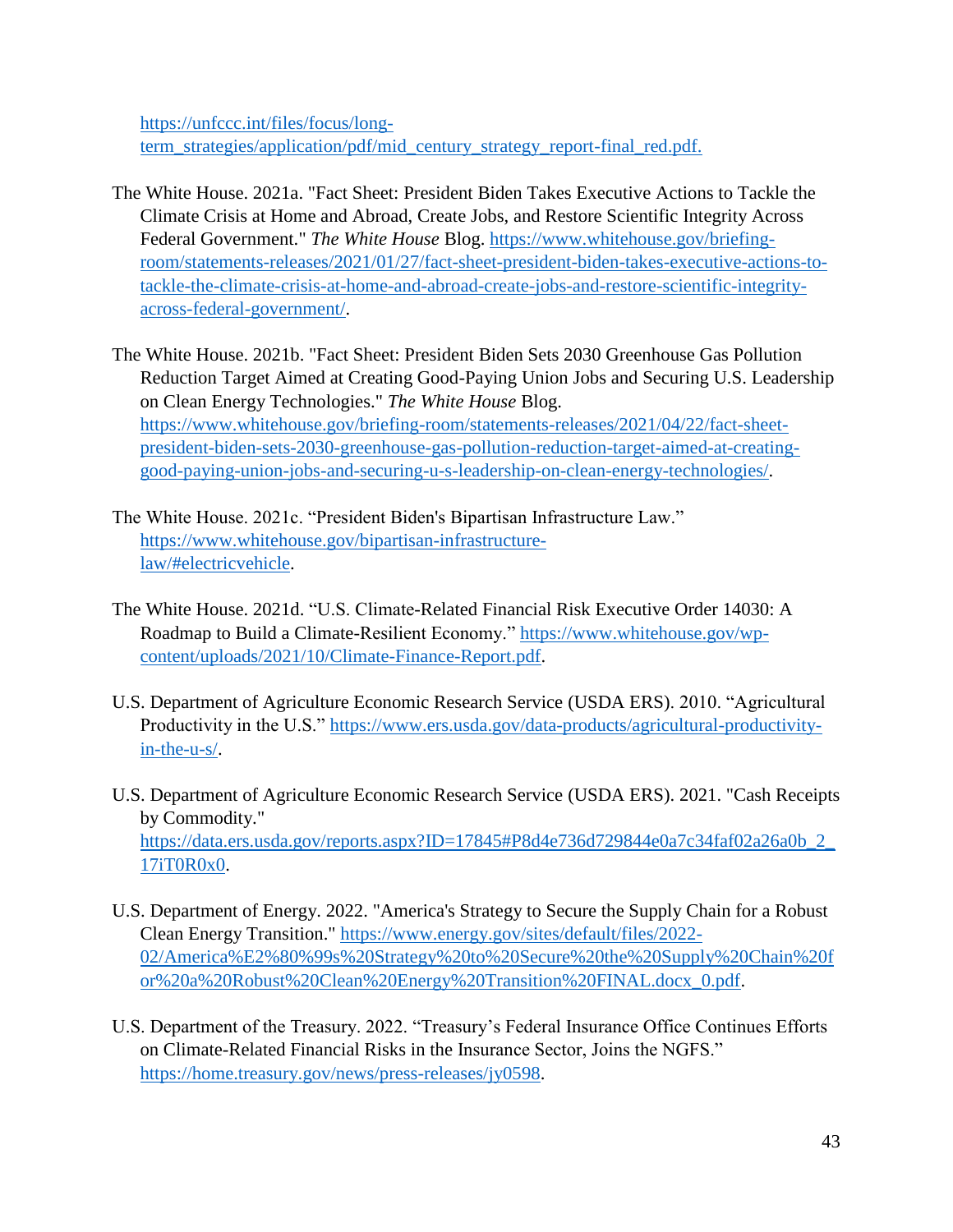- U.S. Energy Information Administration. 2019. "The National Energy Modeling System: An Overview 2018." Independent Statistics & Analysis. [https://www.eia.gov/outlooks/aeo/nems/overview/pdf/0581\(2018\).pdf.](https://www.eia.gov/outlooks/aeo/nems/overview/pdf/0581(2018).pdf)
- U.S. Energy Information Administration. 2020. "Residential Demand Module of the National Energy Modeling System: Model Documentation 2020." Independent Statistics & Analysis. [https://www.eia.gov/outlooks/aeo/nems/documentation/residential/pdf/m067\(2020\).pdf.](https://www.eia.gov/outlooks/aeo/nems/documentation/residential/pdf/m067(2020).pdf)
- U.S. Energy Information Administration. 2021. "United States Continued to Lead Global Petroleum and Natural Gas Production in 2020." International Energy Statistics*.*  [https://www.eia.gov/todayinenergy/detail.php?id=48756.](https://www.eia.gov/todayinenergy/detail.php?id=48756)
- U.S. Environmental Protection Agency. 2011. "Benefits and Costs of the Clean Air Act 1990– 2020, the Second Prospective Study." [https://cfpub.epa.gov/si/si\\_public\\_record\\_report.cfm?Lab=OAP&dirEntryId=82963.](https://cfpub.epa.gov/si/si_public_record_report.cfm?Lab=OAP&dirEntryId=82963)
- U.S. Environmental Protection Agency. 2015a. "Forest and Agricultural Sector Optimization Model Greenhouse Gas Version (FASOM-GHG)." [https://cfpub.epa.gov/si/si\\_public\\_record\\_report.cfm?Lab=OAP&dirEntryId=82963.](https://cfpub.epa.gov/si/si_public_record_report.cfm?Lab=OAP&dirEntryId=82963)
- U.S. Environmental Protection Agency. 2015b. "Global Timber Model (GTM)." [https://cfpub.epa.gov/si/si\\_public\\_record\\_report.cfm?Lab=OAP&dirEntryId=198002.](https://cfpub.epa.gov/si/si_public_record_report.cfm?Lab=OAP&dirEntryId=198002)
- U.S. Environmental Protection Agency. 2017. "Multi-Model Framework for Quantitative Sectoral Impacts Analysis: A Technical Report for the Fourth National Climate Assessment." EPA 430-R-17-001. [https://www.epa.gov/sites/default/files/2021-](https://www.epa.gov/sites/default/files/2021-03/documents/ciraii_technicalreportfornca4_final_with_updates_11062018.pdf) [03/documents/ciraii\\_technicalreportfornca4\\_final\\_with\\_updates\\_11062018.pdf.](https://www.epa.gov/sites/default/files/2021-03/documents/ciraii_technicalreportfornca4_final_with_updates_11062018.pdf)
- U.S. Environmental Protection Agency. 2021a. "Climate Change Impacts and Risk Analysis." [https://www.epa.gov/cira.](https://www.epa.gov/cira)
- U.S. Environmental Protection Agency. 2021b. "Climate Change and Social Vulnerability in the United States: A Focus on Six Impacts." [https://www.epa.gov/system/files/documents/2021-](https://www.epa.gov/system/files/documents/2021-09/climate-vulnerability_september-2021_508.pdf) [09/climate-vulnerability\\_september-2021\\_508.pdf.](https://www.epa.gov/system/files/documents/2021-09/climate-vulnerability_september-2021_508.pdf)
- U.S. Environmental Protection Agency. 2021c. "Final Rule to Revise Existing National GHG Emissions Standards for Passenger Cars and Lights Trucks Through Model Year 2026." *Federal Register* 86, no. 248: 74434-74526. [https://www.govinfo.gov/content/pkg/FR-2021-](https://www.govinfo.gov/content/pkg/FR-2021-12-30/pdf/2021-27854.pdf) [12-30/pdf/2021-27854.pdf.](https://www.govinfo.gov/content/pkg/FR-2021-12-30/pdf/2021-27854.pdf)
- U.S. Environmental Protection Agency. 2022. "Climate Change Indicators in the United States." <https://www.epa.gov/climate-indicators.>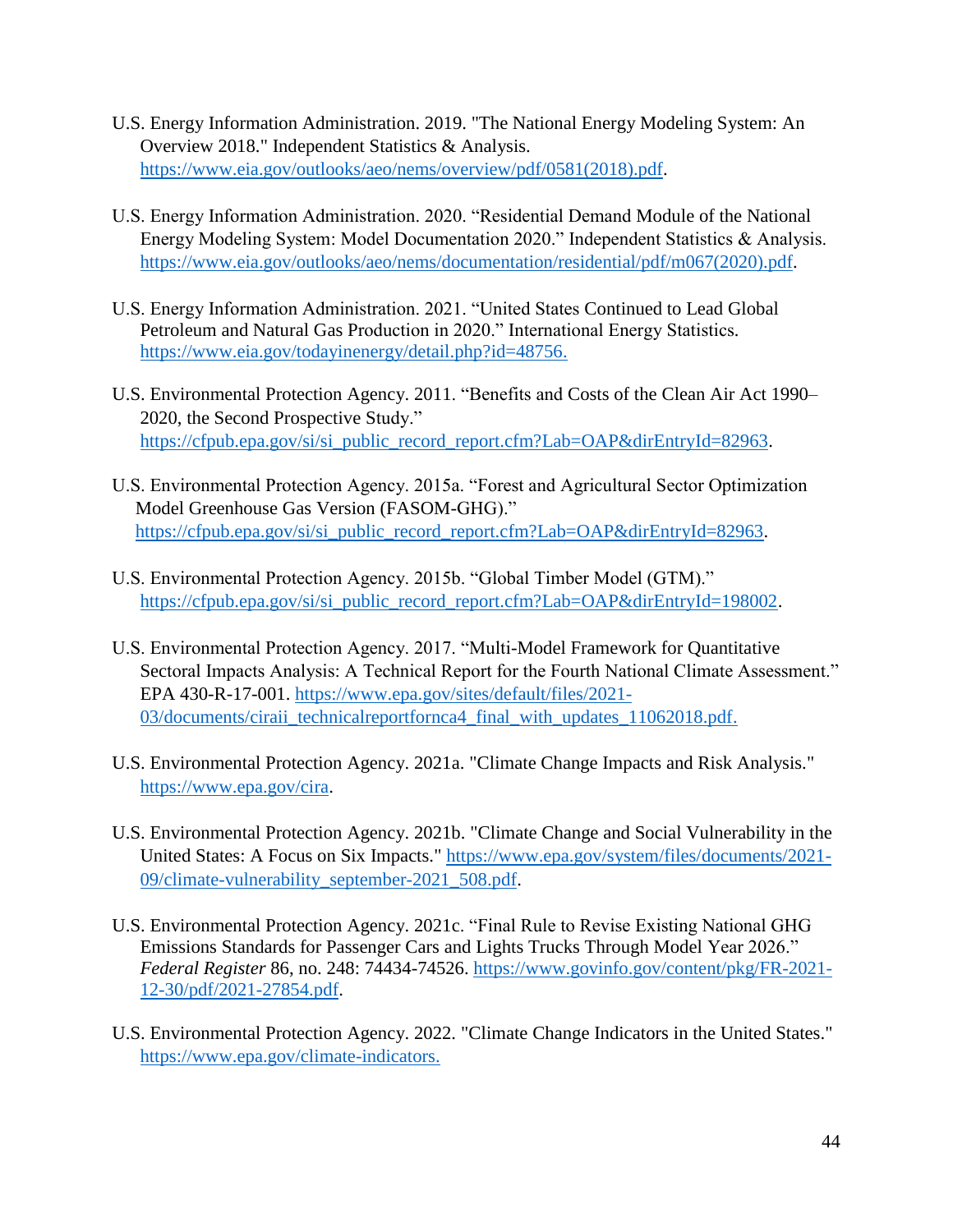- Volz, U., E. Campiglio, E. Espagne, J. Mercure, W. Oman, H. Pollitt, G. Semieniuk, R. Svartzman. 2021. "Transboundary Climate-related Risks: Analysing the Impacts of a Decarbonisation of the Global Economy on International Trade, Finance, and Money." International Monetary Fund Statistical Forum. [https://www.imf.org/-](https://www.imf.org/-/media/Files/Conferences/2021/9th-stats-forum/23final-paperulrich-volz.ashx) [/media/Files/Conferences/2021/9th-stats-forum/23final-paperulrich-volz.ashx.](https://www.imf.org/-/media/Files/Conferences/2021/9th-stats-forum/23final-paperulrich-volz.ashx)
- Way, R., M. Ives, P. Mealy, and J.D. Farmer. 2021. "Empirically Grounded Technology Forecasts and the Energy Transition." INET Oxford Working Paper No. 2021-01. Oxford: Institute for New Economic Thinking at the Oxford Martin School. [https://www.inet.ox.ac.uk/files/energy\\_transition\\_paper-INET-working-paper.pdf.](https://www.inet.ox.ac.uk/files/energy_transition_paper-INET-working-paper.pdf)
- Weitzman, M.L. 2009. "On Modeling and Interpreting the Economics of Catastrophic Climate Change." *Review of Economics and Statistics* 91, no 1: 1-19. [https://scholar.harvard.edu/weitzman/publications/modeling-and-interpreting-economics](https://scholar.harvard.edu/weitzman/publications/modeling-and-interpreting-economics-catastrophic-climate-change)[catastrophic-climate-change.](https://scholar.harvard.edu/weitzman/publications/modeling-and-interpreting-economics-catastrophic-climate-change)
- Woetzel, J., D. Pinner, H. Samandari, H. Engel, M. Krishnan, B. Boland, P. Cooper, and B. Ruby. 2020. "Will Infrastructure Bend or Break under Climate Stress?" McKinsey Global Institute. [https://www.mckinsey.com/~/media/mckinsey/business%20functions/sustainability/our%20i](https://www.mckinsey.com/~/media/mckinsey/business%20functions/sustainability/our%20insights/will%20infrastructure%20bend%20or%20break%20under%20climate%20stress/will-infrastructure-bend-or-break-under-climate-stress-case-study-old.pdf) [nsights/will%20infrastructure%20bend%20or%20break%20under%20climate%20stress/will](https://www.mckinsey.com/~/media/mckinsey/business%20functions/sustainability/our%20insights/will%20infrastructure%20bend%20or%20break%20under%20climate%20stress/will-infrastructure-bend-or-break-under-climate-stress-case-study-old.pdf)[infrastructure-bend-or-break-under-climate-stress-case-study-old.pdf.](https://www.mckinsey.com/~/media/mckinsey/business%20functions/sustainability/our%20insights/will%20infrastructure%20bend%20or%20break%20under%20climate%20stress/will-infrastructure-bend-or-break-under-climate-stress-case-study-old.pdf)
- Yuan, M., S. Rausch, J. Caron, S. Paltsev, and J. Reilly. 2019. "The MIT U.S. Regional Energy Policy (USREP) Model: The Base Model and Revisions." *MIT Joint Program on the Science and Policy of Global Change.* [https://globalchange.mit.edu/sites/default/files/MITJPSPGC\\_TechNote18.pdf.](https://globalchange.mit.edu/sites/default/files/MITJPSPGC_TechNote18.pdf)
- Zickfeld, K., S. Solomon, and D.M. Gilford. 2017. "Centuries of Thermal Sea-Level Rise due to Anthropogenic Emissions of Short-Lived Greenhouse Gases." *Proceedings of the National Academy of Sciences* 114, no. 4: 657-662. [https://www.pnas.org/doi/10.1073/pnas.1612066114.](https://www.pnas.org/doi/10.1073/pnas.1612066114)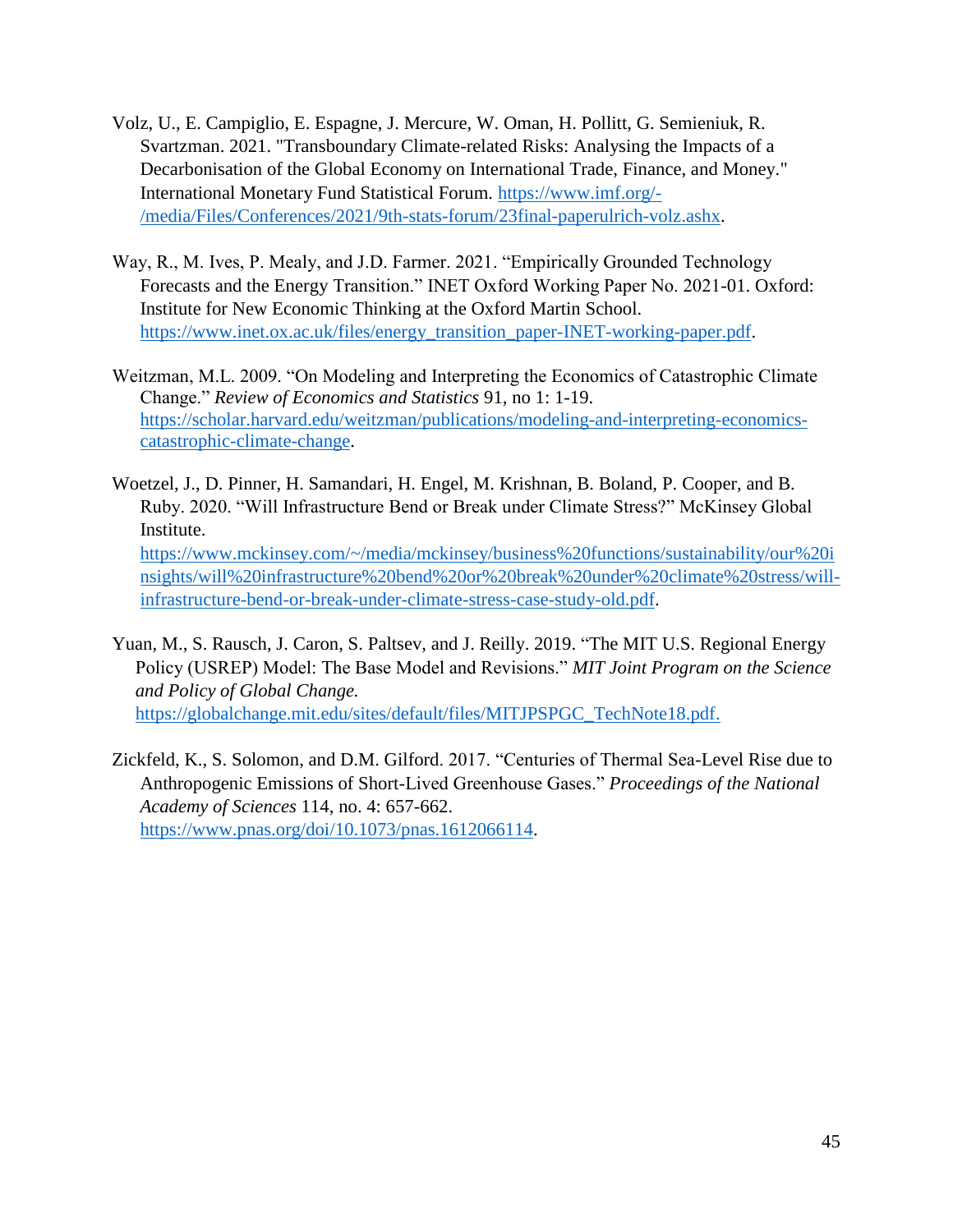# **Appendix**

<span id="page-45-0"></span>

| Comprehensive)                |                         |      |                                           |                                                                                              |  |  |
|-------------------------------|-------------------------|------|-------------------------------------------|----------------------------------------------------------------------------------------------|--|--|
| <b>Study</b>                  | <b>Region</b>           | Year | <b>Emissions</b><br>Scenario <sup>9</sup> | <b>Projected Impact Due to Climate Change</b>                                                |  |  |
| Kahn et al. 2021              | United<br><b>States</b> | 2100 | <b>RCP 8.5</b>                            | GDP per capita is reduced by 10.5%                                                           |  |  |
| Kahn et al. 2021              | United<br><b>States</b> | 2100 | <b>RCP 2.6</b>                            | GDP per capita is reduced by 1.9%                                                            |  |  |
| Kalkuhl and Wenz<br>2020      | United<br><b>States</b> | 2100 | <b>NGFS</b><br>Current<br>Policies        | GDP is reduced by 5.9% (through NGFS Data<br>Explorer; combined with REMIND-MAgPIE)          |  |  |
|                               |                         |      | <b>NGFS Net</b><br>Zero 2050              | GDP is reduced by 1.5% (through NGFS Data<br>Explorer; combined with REMIND-MAgPIE)          |  |  |
| Deryugina and Hsiang<br>2014  | United<br><b>States</b> | 2100 | <b>RCP 8.5</b>                            | U.S. annual GDP growth rate is lowered by 0.06 to<br>0.16 percentage points                  |  |  |
| Burke, Hsiang,<br>Miguel 2015 | United<br><b>States</b> | 2099 | <b>RCP 8.5</b>                            | GDP per capita is reduced by 36% (see<br>https://web.stanford.edu/~mburke/climate/data.html) |  |  |
| Kahn et al. 2021              | Global                  | 2100 | <b>RCP 8.5</b>                            | GDP per capita is reduced by 7%                                                              |  |  |
| Newell, Prest, Sexton<br>2021 | Global                  | 2100 | <b>RCP 8.5</b>                            | GDP is reduced by 1-3% based on damages to GDP<br>levels.                                    |  |  |
| Kalkuhl and Wenz<br>2020      | Global                  | 2100 | $3.5^{\circ}$ C<br>warming                | GDP is reduced by 7-14%                                                                      |  |  |
| Pretis et al. 2018            | Global                  | 2100 | 1.5 °C<br>warming                         | GDP per capita is reduced by 8%                                                              |  |  |
|                               |                         |      | $2^{\circ}C$<br>warming                   | GDP per capita is reduced by 13%                                                             |  |  |
| Burke, Hsiang,<br>Miguel 2015 | Global                  | 2100 | <b>RCP 8.5</b>                            | GDP is reduced by 23%                                                                        |  |  |
| Dell, Jones, Olken<br>2008    | Global                  | 2100 | A <sub>2</sub>                            | GDP is reduced by 0.3%                                                                       |  |  |

# **Table 1. Top-down Estimates of Climate Change on GDP in the Literature (Not**

<sup>9</sup> The IPCC creates a number of scenarios called "Representative Concentration Pathways" (RCPs) to represent this emissions uncertainty, ranging from RCP 2.6 (low emissions and quick decarbonization resulting in under 1.5 °C warming by 2100) to RCP 8.5 (high emissions and little decarbonization resulting in ~4.8 °C by 2100) (Meinshausen, Raper, and Wigley 2011). Previously, the IPCC used a different set of scenarios described in the ["Special Report on Emissions Scenarios"](https://www.ipcc.ch/site/assets/uploads/2018/03/sres-en.pdf) (SRES) (Nakicenvoic et al. 2000). This includes the A2 that results in ~3.5 °C warming by 2100.

 $\overline{a}$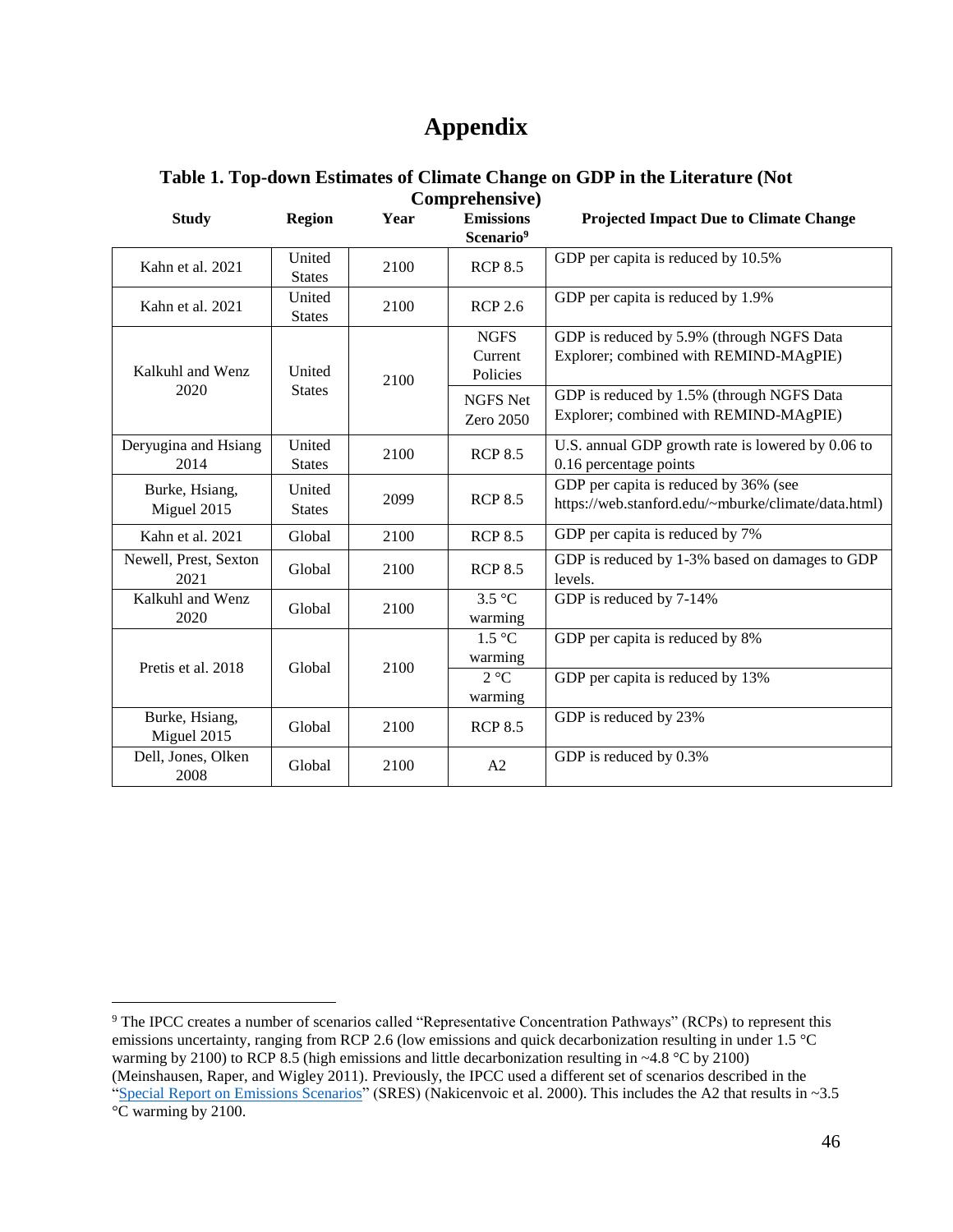<span id="page-46-0"></span>

| <b>Study</b>                  | Sector/<br><b>Impact</b>              | <b>Region</b>                      | Year      | <b>Emissions</b><br>Scenario <sup>10</sup> | <b>Projected Impact Due to</b><br><b>Climate Change</b>                                                                                                                                                       |
|-------------------------------|---------------------------------------|------------------------------------|-----------|--------------------------------------------|---------------------------------------------------------------------------------------------------------------------------------------------------------------------------------------------------------------|
| Hsiang et al.<br>2017         | Aggregated<br>Sector-Level<br>Impacts | United<br><b>States</b>            | 2080-2099 | 8 °C<br>warming                            | Damages aggregated across<br>sectors are equal to 6.4 to<br>15.7% of GDP                                                                                                                                      |
|                               |                                       |                                    |           | $6^{\circ}C$<br>warming                    | Damages aggregated across<br>sectors are equal to 3.6 to<br>10.0% of GDP                                                                                                                                      |
|                               |                                       |                                    |           | $4^{\circ}C$<br>warming                    | Damages aggregated across<br>sectors are equal to 1.5 to<br>5.6% of GDP                                                                                                                                       |
|                               |                                       |                                    |           | 1.5 °C<br>warming                          | Damages aggregated across<br>sectors are equal to -0.1 to<br>1.7% of GDP                                                                                                                                      |
| Roson and<br>Sartori 2016     | Aggregated<br>Sector-Level<br>Impacts | United<br><b>States</b>            | N/A       | $3^{\circ}C$<br>warming                    | Damages aggregated across<br>sectors are equal to 0.2% of<br>GDP.                                                                                                                                             |
| Bosello et al.<br>2012        | Aggregated<br>Sector-Level<br>Impacts | Global                             | 2050      | 1.9 °C<br>warming                          | Damages aggregated across<br>sectors are equal to 0.5% of<br>GDP.                                                                                                                                             |
| Rising and<br>Devineni 2020   | Agriculture                           | United<br><b>States</b>            | 2070      | <b>RCP 8.5</b>                             | Total agriculture profits<br>drop by 31% when crop<br>locations are held constant;<br>drop by 16% when crop<br>lands are reallocated to<br>avoid yield decreases and<br>take advantage of yield<br>increases. |
| Schlenker and<br>Roberts 2009 | Agriculture                           | Eastern<br>United<br><b>States</b> | 2099      | A1FI                                       | Annual yields of corn,<br>soybeans, and cotton are<br>reduced by 63-82%<br>assuming fixed growing<br>regions.                                                                                                 |
|                               |                                       |                                    |           | B1                                         | Annual yields of corn,<br>soybeans, and cotton are<br>reduced by 30-46%                                                                                                                                       |

# **Table 2. Bottom-up Global Climate Impact Projections in the Literature (Not Comprehensive)**

 $\overline{a}$ 

 $10$  The IPCC creates a number of scenarios called "Representative Concentration Pathways" (RCPs) to represent this emissions uncertainty, ranging from RCP 2.6 (low emissions and quick decarbonization resulting in under 1.5 °C warming by 2100) to RCP 8.5 (high emissions and little decarbonization resulting in ~4.8 °C by 2100) (Meinshausen, Raper, and Wigley 2011). Previously, the IPCC used a different set of scenarios described in the ["Special Report on Emissions Scenarios"](https://www.ipcc.ch/site/assets/uploads/2018/03/sres-en.pdf) (SRES) (Nakicenvoic et al. 2000). This [includes](https://www.narccap.ucar.edu/about/emissions.html) the B1 scenario that results in just under  $\sim$  2 °C warming by 2100, the A1B scenario that results in just under  $\sim$  3 °C warming by 2100, the A2 scenario that results in ~3.5 °C warming by 2100, and the A1F1 scenario that results in ~4 °C warming by 2100. The DICE baseline emissions scenario was developed by the economist William Nordhaus as part of his Dynamic Integrated Climate-Economy (DICE) model, and it results in just over 4 °C warming by the end of the century.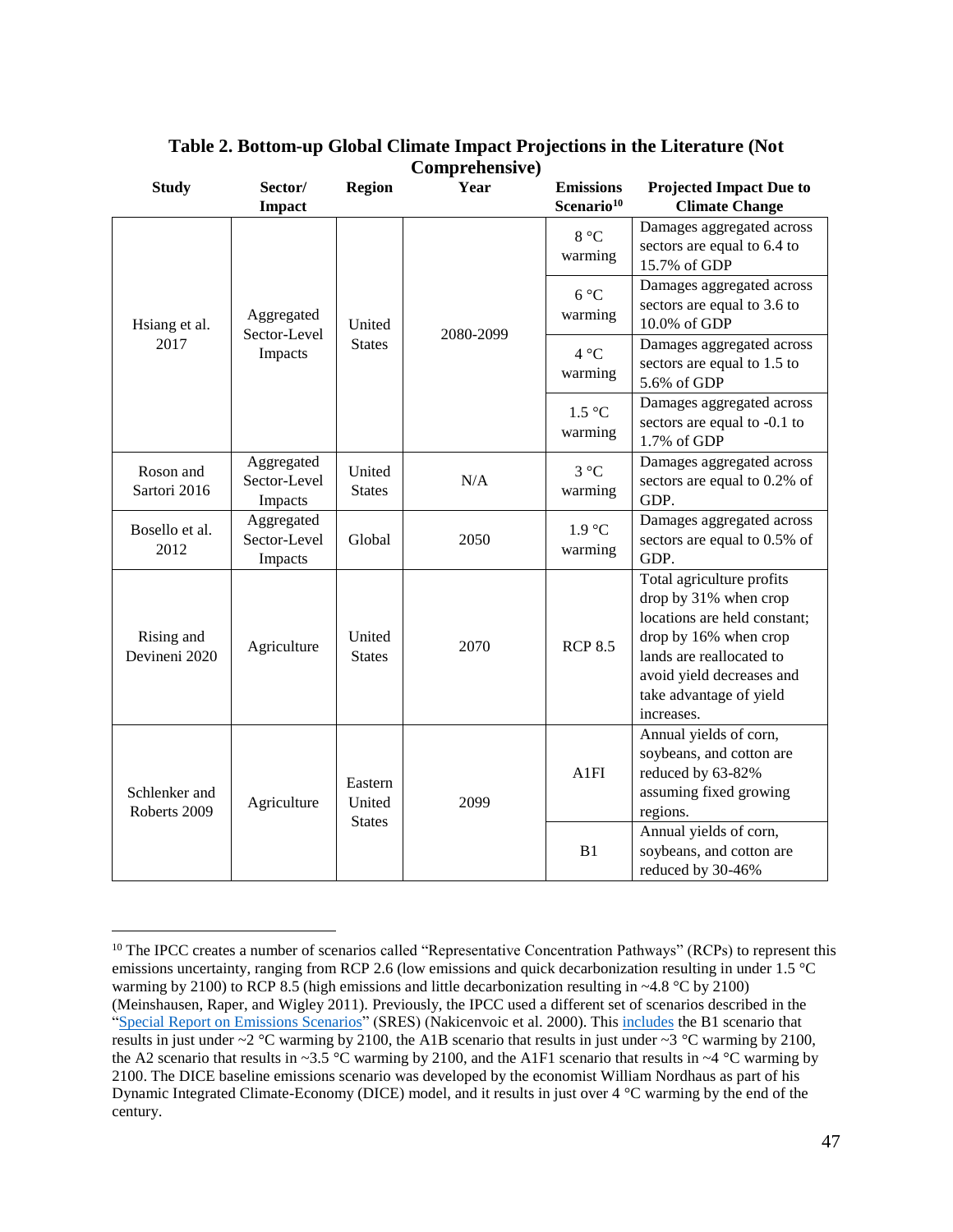|                                       |                       |                         |      |                                  | assuming fixed growing<br>regions.                                                                                                                                                                                            |
|---------------------------------------|-----------------------|-------------------------|------|----------------------------------|-------------------------------------------------------------------------------------------------------------------------------------------------------------------------------------------------------------------------------|
| Hsiang, Burke,<br>Miguel 2013         | Conflict              | Global                  | N/A  | N/A                              | Each 1-SD change in<br>climate toward warmer<br>temperatures or more<br>extreme rainfall increases<br>the frequency of<br>interpersonal violence by<br>4% and intergroup conflict<br>by 14% (median estimates).               |
| Rode et al. 2021                      | Energy<br>Consumption | United<br>States        | 2099 | <b>RCP 8.5</b>                   | Consumption of electricity<br>increases by 2.7% of current<br>levels; consumption of other<br>fuels decrease by 7.6% of<br>current levels.                                                                                    |
| Deschenes and<br>Greenstone<br>2011   | Energy<br>Consumption | United<br><b>States</b> | 2100 | A1FI                             | Climate change increases<br>annual residential energy<br>consumption by 11%.                                                                                                                                                  |
| Rode et al. 2021                      | Energy<br>Consumption | Global                  | 2099 | N/A                              | Consumption of electricity<br>increases by 7% of current<br>consumption per 1°C of<br>warming; consumption of<br>other fuels decreases by 7%<br>of current consumption per<br>1°C of warming.                                 |
| U.S.<br>Environmental                 |                       | United                  |      | <b>RCP 8.5</b>                   | 1.9 billion labor hours<br>across the national<br>workforce are lost annually<br>by due to the effects of<br>extreme temperature on<br>suitable working conditions,<br>totaling over \$160 billion in<br>lost wages per year. |
| Protection<br>Agency 2017             | Labor Supply          | <b>States</b>           | 2090 | <b>RCP 4.5</b>                   | 970 million labor hours<br>across the national<br>workforce are lost annually<br>by due to the effects of<br>extreme temperature on<br>suitable working conditions,<br>totaling \$80 billion in lost<br>wages per year.       |
| Feng, Krueger,<br>Oppenheimer<br>2010 | Migration             | United<br><b>States</b> | 2080 | B1                               | Climate change induces 1.4<br>to 6.7 million adult<br>Mexicans to emigrate into<br>the United States as a result<br>of declines in agricultural<br>productivity alone.                                                        |
| Missirian and<br>Schlenker 2017       | Migration             | Global<br>into EU       | 2099 | <b>RCP 8.5</b><br><b>RCP 4.5</b> | Asylum applications into<br>the EU increase by 188%.<br>Asylum applications into                                                                                                                                              |
|                                       |                       |                         |      |                                  | the EU increase by 28%.                                                                                                                                                                                                       |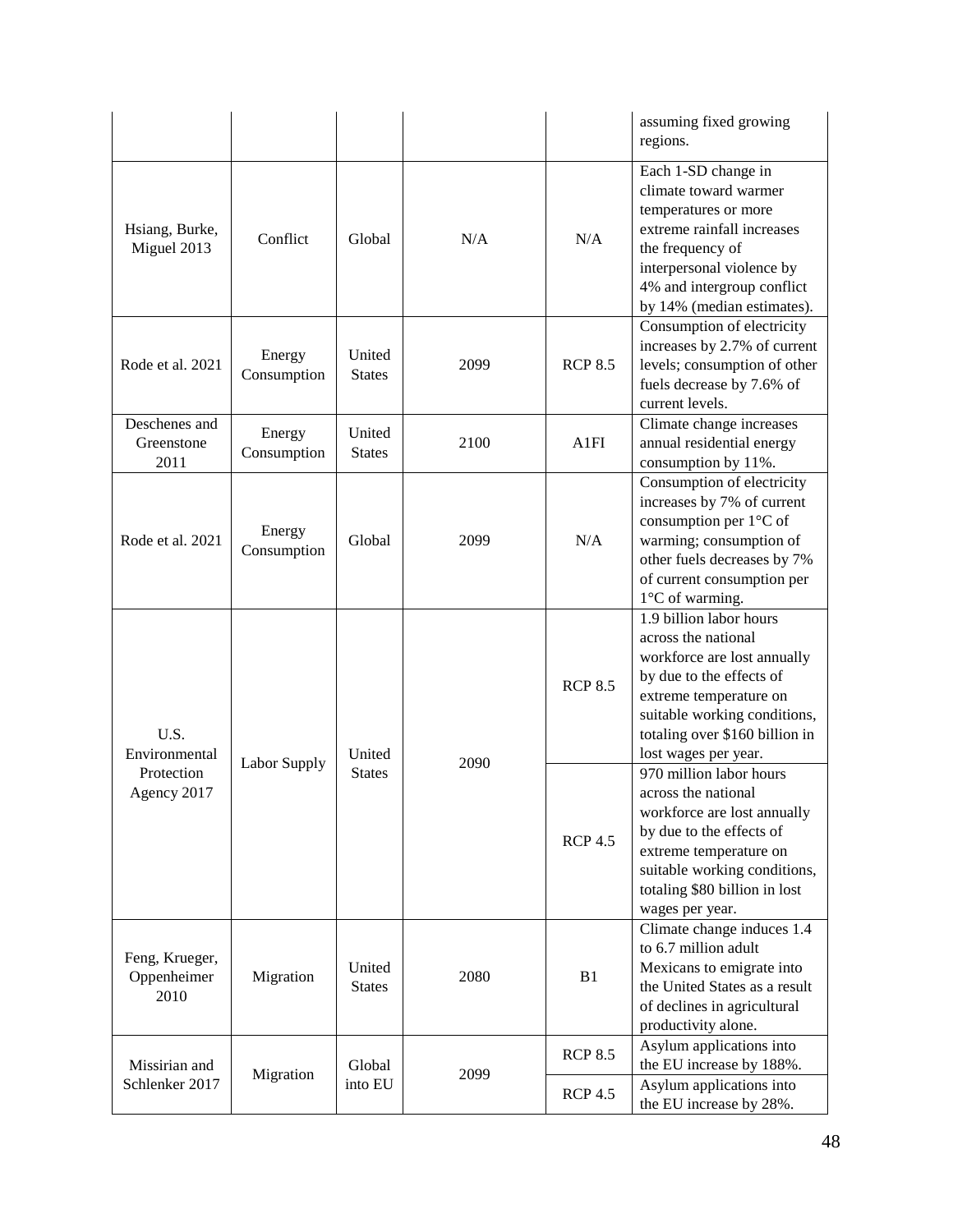| Kopp et al.<br>2017                 | Sea-Level<br>Rise                    | Global                  | 2100      | <b>RCP 8.5</b>                 | Sea levels rises by 1.5<br>meters, submerging land<br>currently occupied by 153<br>million people.                                                                                                                                                                                                                                                        |
|-------------------------------------|--------------------------------------|-------------------------|-----------|--------------------------------|-----------------------------------------------------------------------------------------------------------------------------------------------------------------------------------------------------------------------------------------------------------------------------------------------------------------------------------------------------------|
|                                     |                                      |                         | 2300      | <b>RCP 8.5</b>                 | Sea levels rises by 11.7<br>meters, submerging land<br>currently occupied by 950<br>million people.                                                                                                                                                                                                                                                       |
| Bressler et al.<br>2021             | Temperature-<br>related<br>Mortality | United<br><b>States</b> | 2080-2099 | <b>RCP 8.5</b>                 | Without accounting for the<br>benefits of income-related<br>adaptation, climate change<br>increases the mortality rate<br>by 2.2%. Accounting for the<br>benefits of income-based<br>adaptation, climate change<br>increases the mortality rate<br>by 0.3%.                                                                                               |
|                                     |                                      |                         |           | <b>RCP 4.5</b>                 | Without accounting for the<br>benefits of income-related<br>adaptation, climate change<br>increases the mortality rate<br>by 0.4%. Accounting for the<br>benefits of income-based<br>adaptation, climate change<br>decreases the mortality rate<br>by 0.3%.                                                                                               |
| Shindell et al.<br>2020             | Temperature-<br>related<br>Mortality | United<br><b>States</b> | 2100      | <b>RCP 8.5</b>                 | Deaths from heat exposure<br>increase by 85,000 per year<br>with benefits of adaptation<br>accounted for.                                                                                                                                                                                                                                                 |
|                                     |                                      |                         |           | <b>RCP 4.5</b>                 | Deaths from heat exposure<br>increase by 24,000 per year<br>with benefits of adaptation<br>accounted for.                                                                                                                                                                                                                                                 |
| Deschenes and<br>Greenstone<br>2011 | Temperature-<br>related<br>Mortality | United<br><b>States</b> | 2100      | A1FI                           | Climate change increases<br>the mortality rate by 3%<br>without benefits of<br>adaptation accounted for.                                                                                                                                                                                                                                                  |
| Bressler 2021                       | Temperature-<br>related<br>Mortality | Global                  | 2020-2100 | <b>DICE</b><br><b>Baseline</b> | 83 million projected<br>cumulative excess deaths<br>between 2020 -2100 from<br>temperature-related<br>mortality with benefits of<br>adaptation accounted for;<br>adding 4,434 metric tons of<br>carbon dioxide in 2020<br>(equivalent to the lifetime<br>emissions of 3.5 average<br>Americans) causes one<br>excess death globally<br>between 2020-2100. |